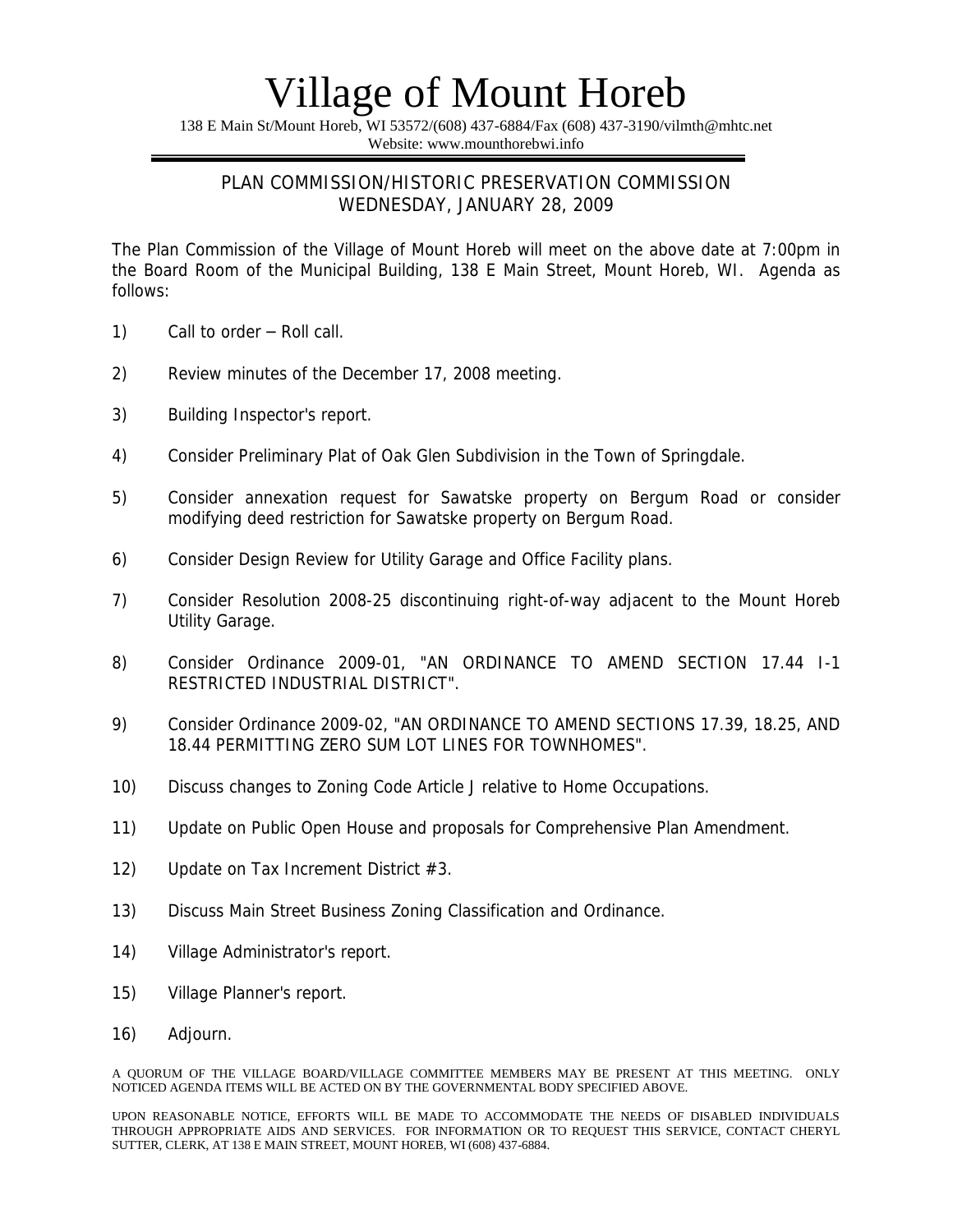### **PLAN COMMISSION/HISTORIC PRESERVATION COMMISSION MEETING MINUTES JANUARY 28, 2009**

The Plan Commission/Historic Preservation Commission met in regular session in the Board Room of the Municipal Building, 138 E Main Street, Mount Horeb, WI. Commission Chair Buechner called the meeting to order at 7:00pm. A roll call was taken. Present were Commissioners Rooney, Hoffman, and Roberts. Also present were Village Planner Michael Slavney and Village Administrator Lawrence Bierke.

**Minutes:** Minutes from the December 17, 2008 meeting were reviewed. Rooney moved, Roberts seconded to approve the minutes. Motion carried.

**Building Inspector Report:** Hoffman moved, Rooney seconded to approve the January 28<sup>th</sup> Building Inspector's Report. Motion carried.

**Oak Glen Subdivision in the Town of Springdale**: The Commission decided to hold off on discussion until Mr. Don Anderson arrived.

**Electric/Water Utility Garage:** Strand and Associates were present to go over the proposed building and the site features. Hoffman moved, Roberts seconded to approve the design review with additional plantings, the use of complimentary colors (relative to neighboring bus barn), and conditioned upon the proposed right-of-way vacation being approved. Motion carried.

**Resolution 2008-25 Discontinuing the Right-of-Way for the Utility Garage:** Hoffman moved, Rooney seconded to approve Resolution 2008-25. Motion carried.

**Ordinance 2009-01: Amending Section 17.44 I-1 Restricted Industrial District:** Rooney moved, Roberts seconded to set a public hearing for the next meeting. Motion carried.

**Oak Glen Subdivision in the Town of Springdale:** Don Anderson went over his proposed plat for property on Getz Road in the Town of Springdale. Rooney moved, Hoffman seconded to approve the Preliminary Plat for Oak Glen Subdivision in the Town of Springdale

**Sawatske Annexation Request**: Stephen Sawatske was present to request that the Plan Commission consider annexing his five acre lot on Bergum Road. The Plan Commission decided to table the discussion until the next meeting. Bierke will bring back a list of what is necessary to occur as a part of annexation and what the likely impacts are.

**Ordinance 2009-02 Amending Sec. 17.39, 18.25, and 18.44 Permitting Zero Sum Lot Lines for Townhomes**: Rooney moved, Roberts seconded to set a public hearing for the next Plan Commission Meeting. Motion carried.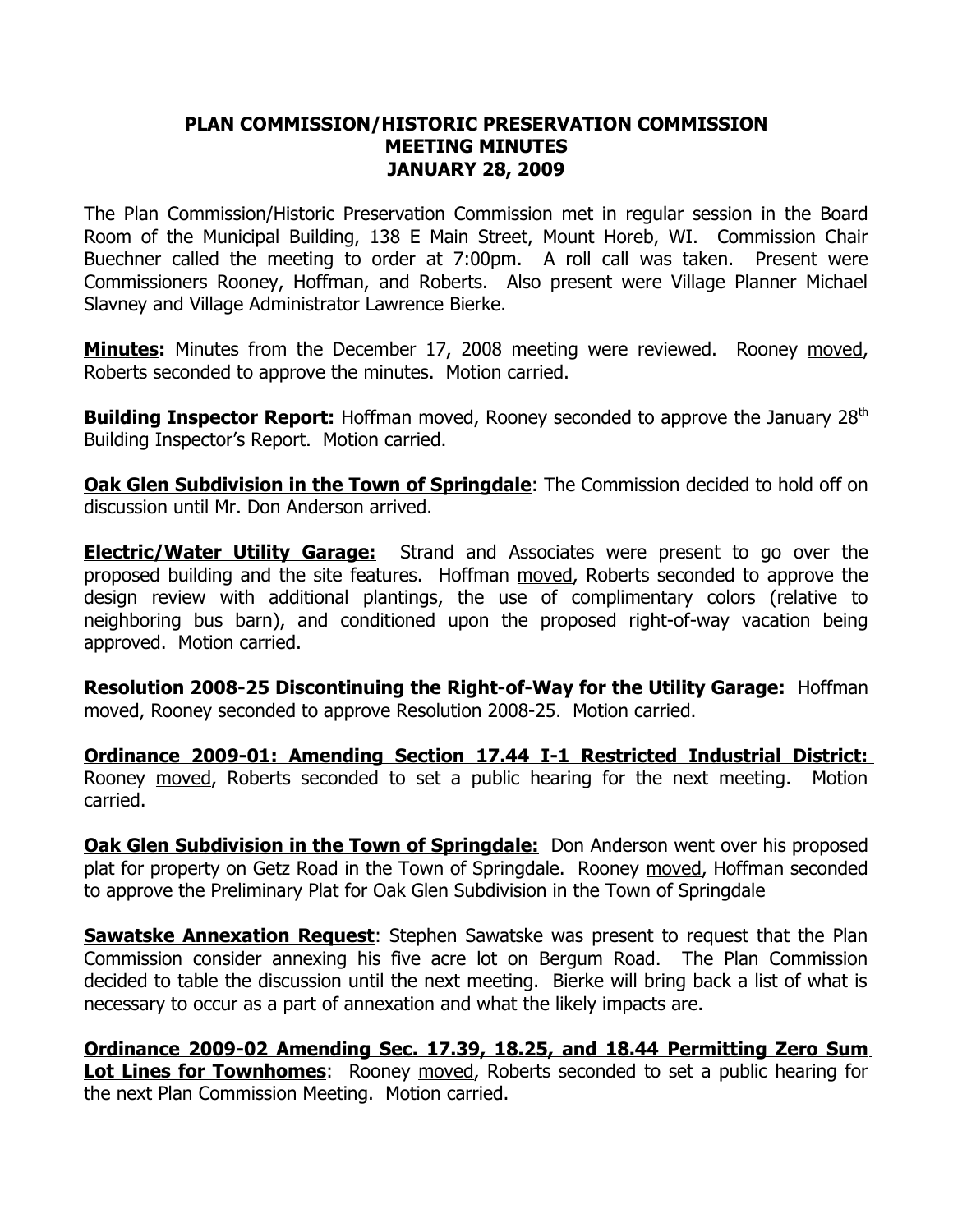**Article J Regarding Home Occupations:** The Commission discussed the proposed zoning changes to Article J that would permit classes of up to eight students under the home occupation zoning code. Slavney will put together a proposal for the next meeting.

**Comprehensive Plan Amendment:** Slavney went over five proposed options for the Comprehensive Plan Amendment underway for the Golf Course Property. The open house was set for Thursday March  $12<sup>th</sup>$  from 6:30 pm to 8:30 pm at the Community Center.

Chair Buechner received a petition from the audience relative to building a high school on the golf course property.

**Tax Increment District #3":** Bierke went over the latest financial projections for the TID and the memo from John DeWitt of County ID, LLC requesting zoning changes and TID boundary changes as means to encourage development. The developers and financial consultant are expected to be present at the next meeting for further discussion.

**Main Street Business Zoning District:** Slavney went over the draft zoning code and a map of what properties should be rezoned. He will do a few further revisions and bring this back next month.

**Administrator's Report:** Bierke reported on TID #5 progress, and that the New Hope Evangelical Church had withdrawn their rezoning request.

**Village Planner's Report:** Slavney reported on Dane County's efforts at Shoreline Zoning, on the Capital Area Regional Planning Commission, and an upcoming Planning Conference.

**Adjournment:** Rooney moved, Roberts seconded to adjourn the meeting at 9:53pm, carried by voice vote.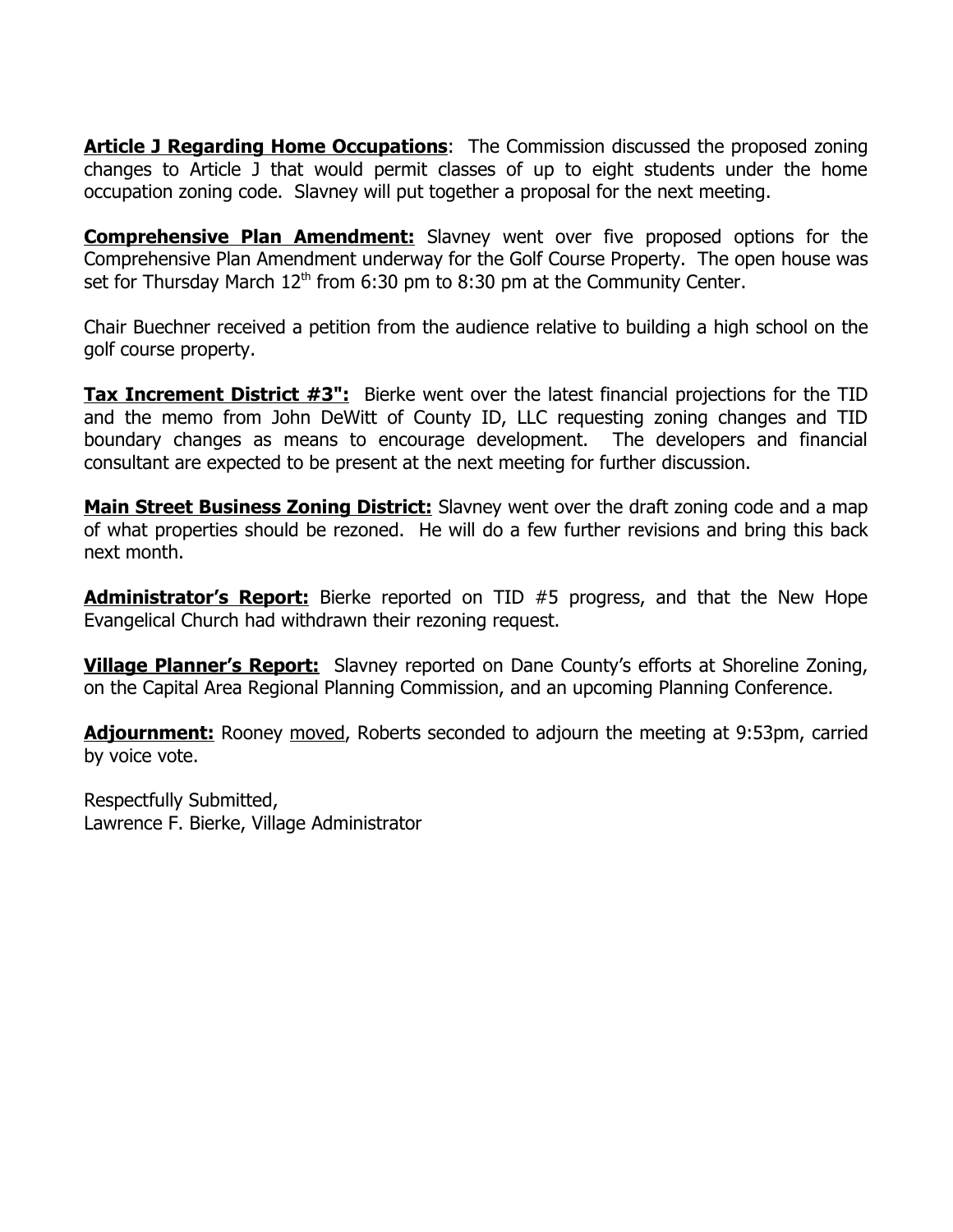138 E Main St/Mount Horeb, WI 53572/(608) 437-6884/Fax (608) 437-3190/vilmth@mhtc.net Website: www.mounthorebwi.info

PLAN COMMISSION/HISTORIC PRESERVATION COMMISSION WEDNESDAY, FEBRUARY 25, 2009

The Plan Commission of the Village of Mount Horeb will meet on the above date at 7:00pm in the Board Room of the Municipal Building, 138 E Main Street, Mount Horeb, WI. Agenda as follows:

- 1) Call to order Roll call.
- 2) Review minutes of the January 28, 2009 meeting.
- 3) Building Inspector's report.
- 4) Consider Certified Survey Map application for Peter Walton on Greve Circle.
- 5) Consider annexation request for Sawatske property on Bergum Road or consider modifying deed restriction for Sawatske property on Bergum Road.
- 6) Discuss/consider changes to Tax Increment District #3 Zoning and TID Plan.
- 7) PUBLIC HEARING: To consider amendment to Section 17.44 Restricted Industrial District of Zoning Code.
- 8) Consider proposed Ordinance 2009-01, "AN ORDINANCE TO AMEND SECTION 17.44 I-1 RESTRICTED INDUSTRIAL DISTRICT".
- 9) PUBLIC HEARING: To consider amendments to Chapter 17 and 18 of the Zoning Code relating to zero sum lot lines for townhomes.
- 10) Consider proposed Ordinance 2009-02, "AN ORDINANCE TO AMEND SECTIONS 17.39, 18.25, AND 18.44 PERMITTING ZERO SUM LOT LINES FOR TOWNHOMES".
- 11) Consider revision to Zoning Code Article J 17.112 relating to Home Occupations.
- 12) Consider Main Street Business Zoning Classification and ordinance.
- 13) Consider Recreation Business District Zoning Classification and ordinance.
- 14) Consider request for street name change for Main Street/Springdale Street/CO HWY ID.
- 15) Update on Public Open House and proposals for Comprehensive Plan Amendment.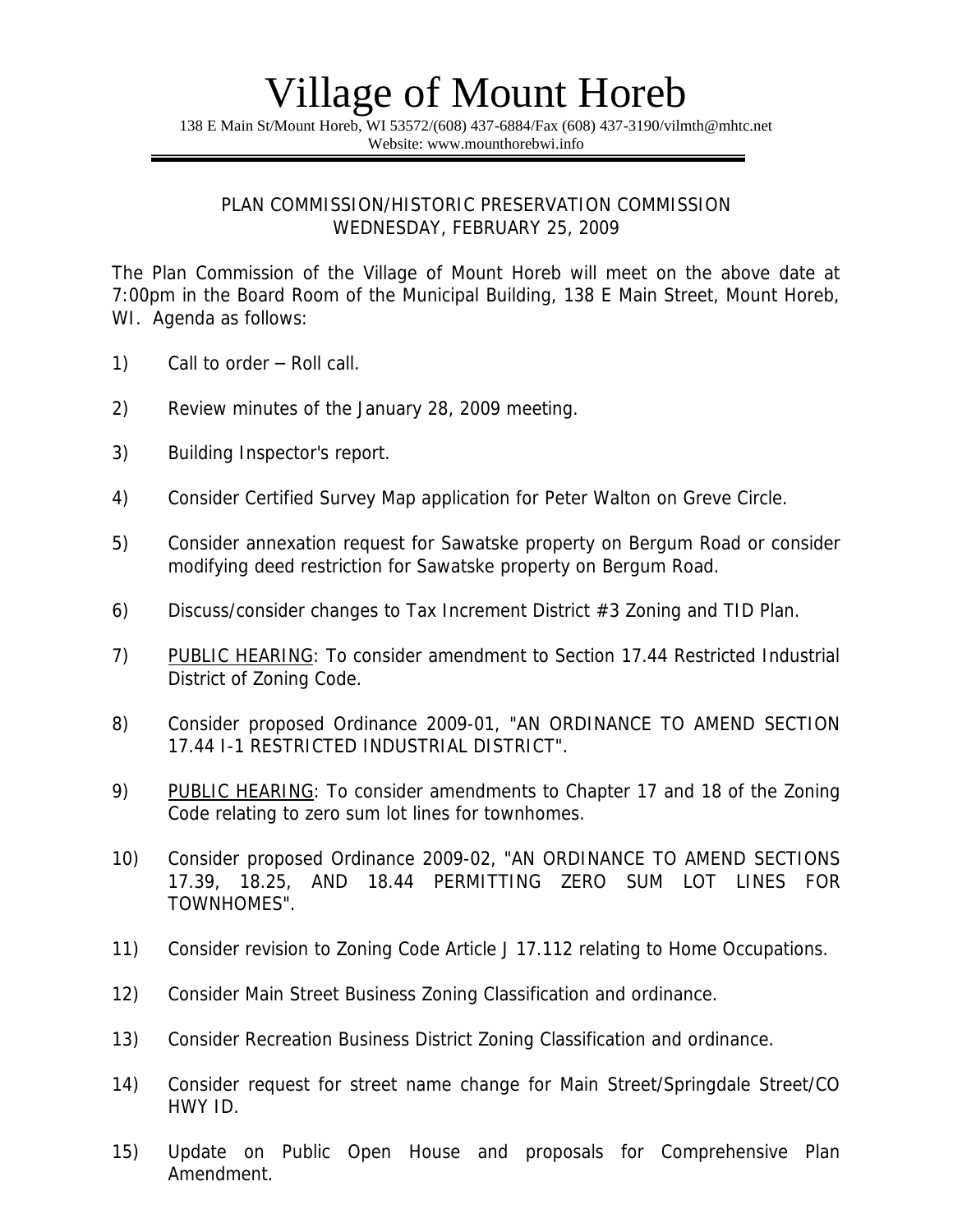- 16) Village Administrator's report.
- 17) Village Planner's report.
- 18) Adjourn.

A QUORUM OF THE VILLAGE BOARD/VILLAGE COMMITTEE MEMBERS MAY BE PRESENT AT THIS MEETING. ONLY NOTICED AGENDA ITEMS WILL BE ACTED ON BY THE GOVERNMENTAL BODY SPECIFIED ABOVE.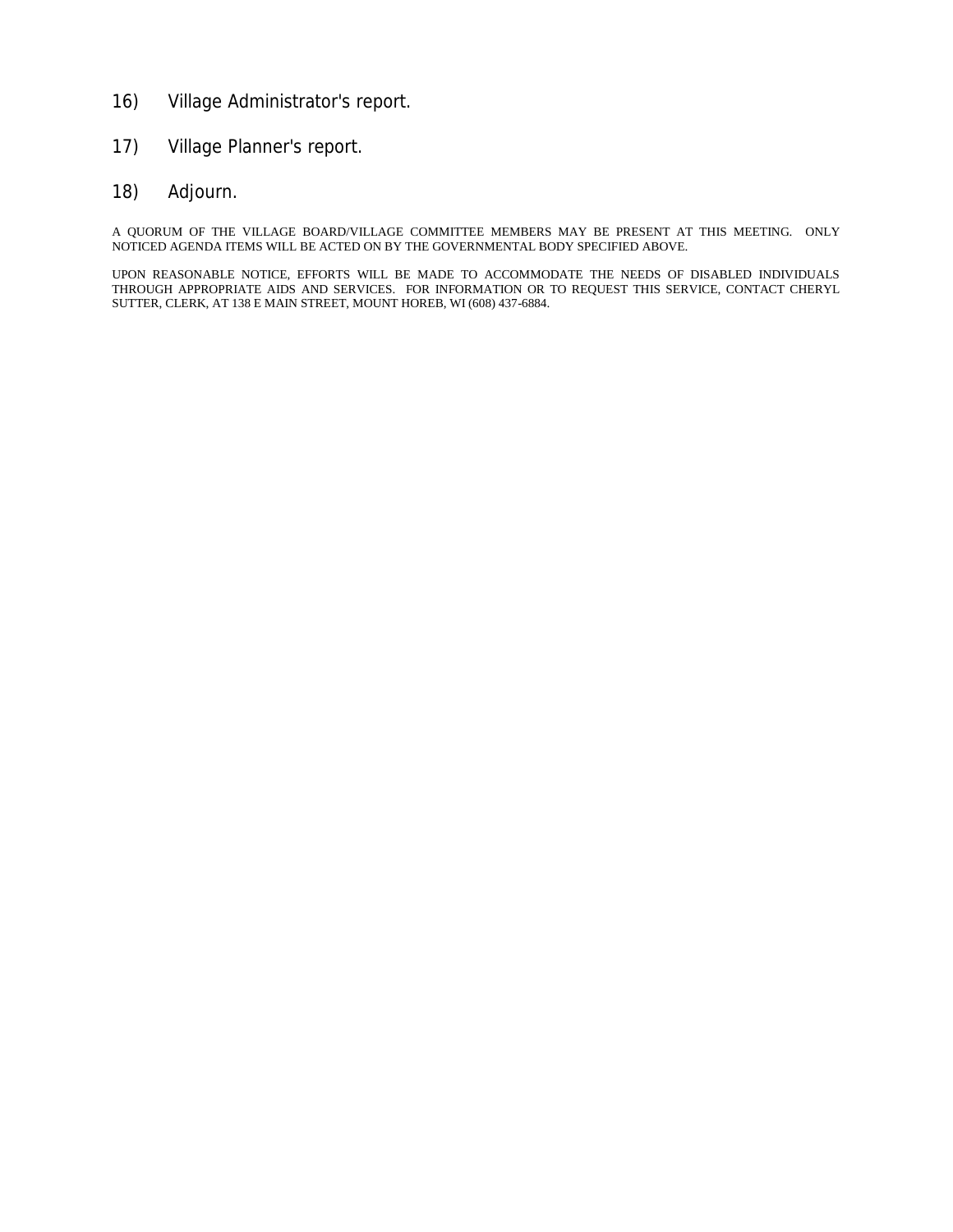### **PLAN COMMISSION/HISTORIC PRESERVATION COMMISSION MEETING MINUTES FEBRUARY 25, 2009**

The Plan Commission/Historic Preservation Commission met in regular session in the Board Room of the Municipal Building, 138 E Main Street, Mount Horeb, WI. Commission Chair Buechner called the meeting to order at 7:00pm. A roll call was taken. Present were Commissioners Rooney, Zalucha, Sauter, and Scribner (left at 8:12pm). Also present were Village Planner Michael Slavney and Village Administrator Lawrence Bierke.

**Minutes:** Minutes from the January 28, 2009 meeting were reviewed. Rooney moved, Scribner seconded to approve the minutes. Motion carried.

**Building Inspector Report:** Scribner moved, Rooney seconded to approve the February 25<sup>th</sup> Building Inspector's Report. Motion carried.

**CSM for Walton Property on Greve Circle:** Rooney moved, Scribner seconded to approve the CSM. Motion carried.

**Sawatske Annexation Request**: Stephen Sawatske was present to request that the Plan Commission consider annexing his five acre lot on Bergum Road. The Plan Commission and Sawatske went over a memo from the Village Attorney regarding the obstacles that support staff's recommendation to deny the application. Sauter moved, Scribner seconded to not approve the application. Motion carried. Rooney recused himself from the discussion and vote.

**Tax Incremental Financing District #3:** Bierke went over the increment projections spreadsheet and the memo from John DeWitt with the Plan Commission to bring them up to date on discussions that have been occurring at the Village Board meetings. The Plan Commission decided to entertain John DeWitt's proposal number one and two.

DeWitt will return next month with a map of proposed land uses that he wants included and on what properties. He will also bring in plans for residential housing on Lot 2, ideas for development, and a compensation plan based for the school district based on the number of children that could move into his proposed residential housing units.

**Public Hearing on Section 17.44 Industrial District:** Ordinance allows the addition of "Highway Maintenance Shops and Yards" and "Utility Service Yards or Garages" to the permitted uses in the I-1 Industrial Zoning. Buechner opened the public hearing at 9:13pm and having heard no comments closed the hearing at 9:16pm.

**Ordinance 2009-01 regarding I-1 Industrial Zoning:** Rooney moved, Sauter seconded to approve Ordinance 2009-01. Motion carried.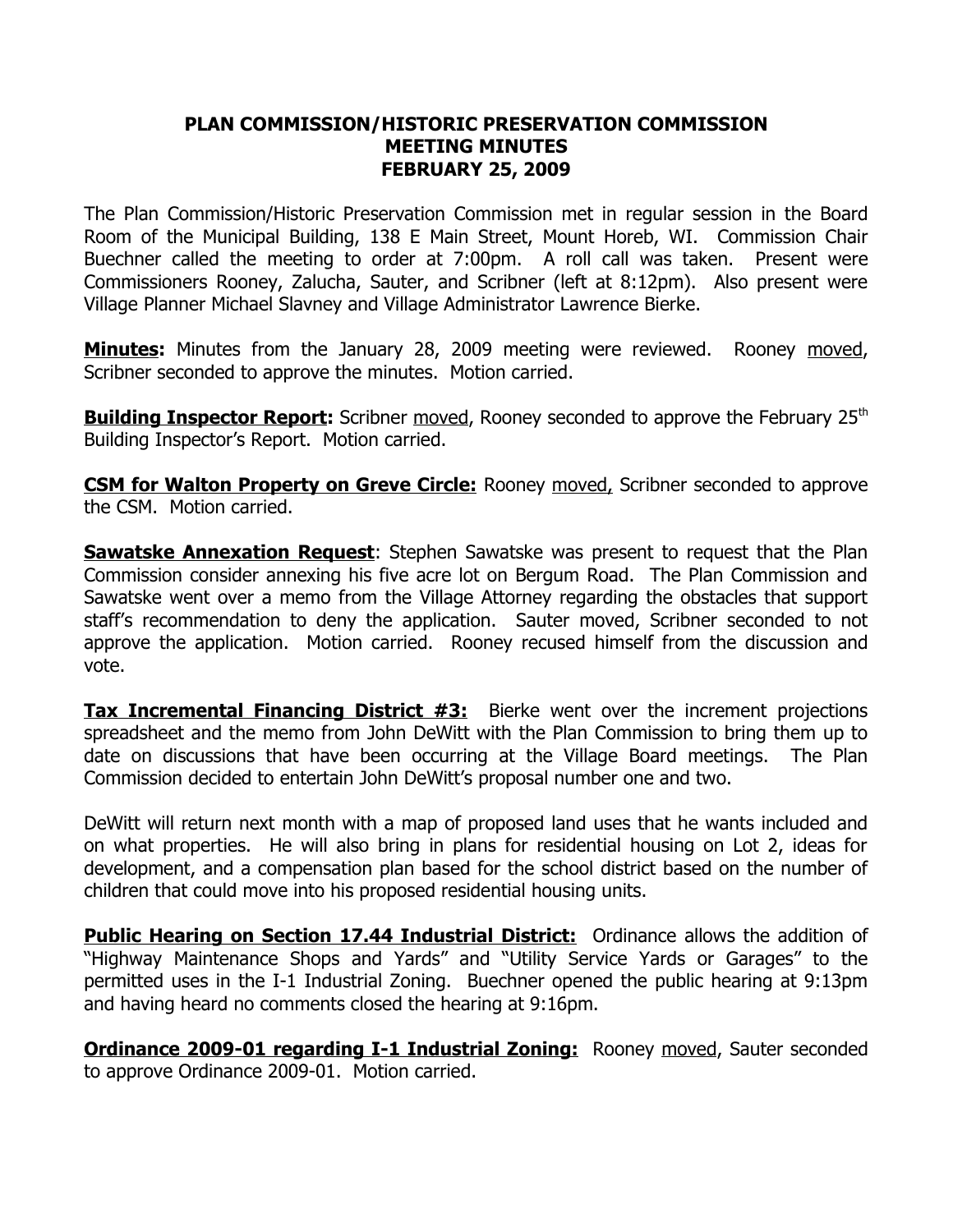**Public Hearing on Ordinance 2009-02 Zero Sum Lot Lines:** Ordinance allows Zero Sum Lot Lines for multifamily townhouses. Buechner opened the public hearing at 9:17pm and closed it at 9:27pm.

**Ordinance 2009-02 regarding Zero Sum Lot Lines:** Sauter moved, Zalucha seconded to approve Ordinance 2009-02. Motion carried.

**Revision of Zoning Code Article J on Home Occupations**: Rooney moved, Zalucha seconded to set the amendment for a public hearing at the next meeting. Motion carried.

**Creation of a Main Street Business Zoning Classification:** The Commission decided to wait until next months meeting to address this. The open house on the golf course property will occur in the mean time.

**Renaming of County ID:** The Commission briefly discussed and decided to put on next months agenda for further discussion.

**Open House for Golf Course Comprehensive Plan Amendment:** The Plan Commission asked that the open house be advertised in the Mount Horeb Mail and on the Village Cable Channel.

**Administrator's Report:** Bierke had nothing to report.

**Village Planner's Report:** Slavney had nothing to report.

**Adjournment:** Sauter moved, Zalucha seconded to adjourn the meeting at 10:10pm, carried by voice vote.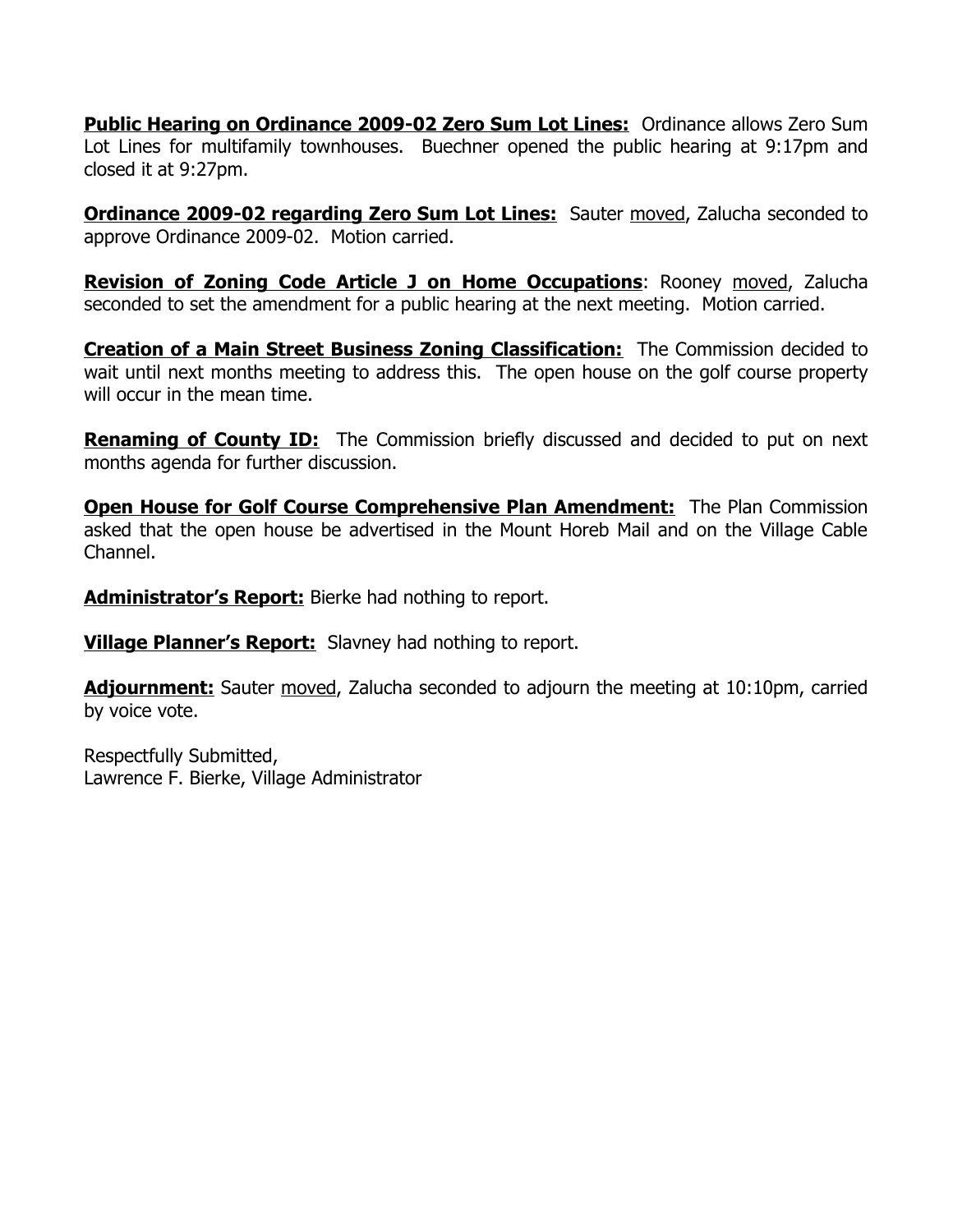138 E Main St/Mount Horeb, WI 53572/(608) 437-6884/Fax (608) 437-3190/vilmth@mhtc.net Website: www.mounthorebwi.info

### PLAN COMMISSION/HISTORIC PRESERVATION COMMISSION WEDNESDAY, MARCH 25, 2009

The Plan Commission of the Village of Mount Horeb will meet on the above date at 7:00pm in the Board Room of the Municipal Building, 138 E Main Street, Mount Horeb, WI. Agenda as follows:

- 1) Call to order Roll call.
- 2) Review minutes of the February 25, 2009 meeting.
- 3) Consider CSM Application for Mount Horeb Mini Storage.
- 4) Consider Rezoning Application for Mount Horeb Mini Storage.
- 5) Consider Dane County Shoreland Zoning update.
- 6) Consider extraterritorial review of final plat for Oak Glen Subdivision in Town of Springdale.
- 7) Consider Certificate of Appropriateness for 200 W Main Street.
- 8) Discuss/consider changes to Tax Increment District #3 Zoning and TID Plan.
- 9) Discuss/consider changes to Tax Increment District #5 Proposal.
- 10) Reconsider proposed Ordinance 2009-02, "AN ORDINANCE TO AMEND SECTIONS 17.39, 18.25, AND 18.44 PERMITTING ZERO SUM LOT LINES FOR TOWNHOMES".
- 11) Consider request for street name change for Main Street/Springdale Street/CO HWY ID.
- 12) Consider resident input from Comprehensive Plan Amendment Open House as it relates to the Golf Course Property.
- 13) Consider proposed Ordinance 2009-05 "AN ORDINANCE TO AMEND CHAPTER 17 ZONING CODE TO CREATE RECREATION BUSINESS DISTRICT".
- 14) Village Administrator's report.
- 15) Village Planner's report.
- 16) Adjourn.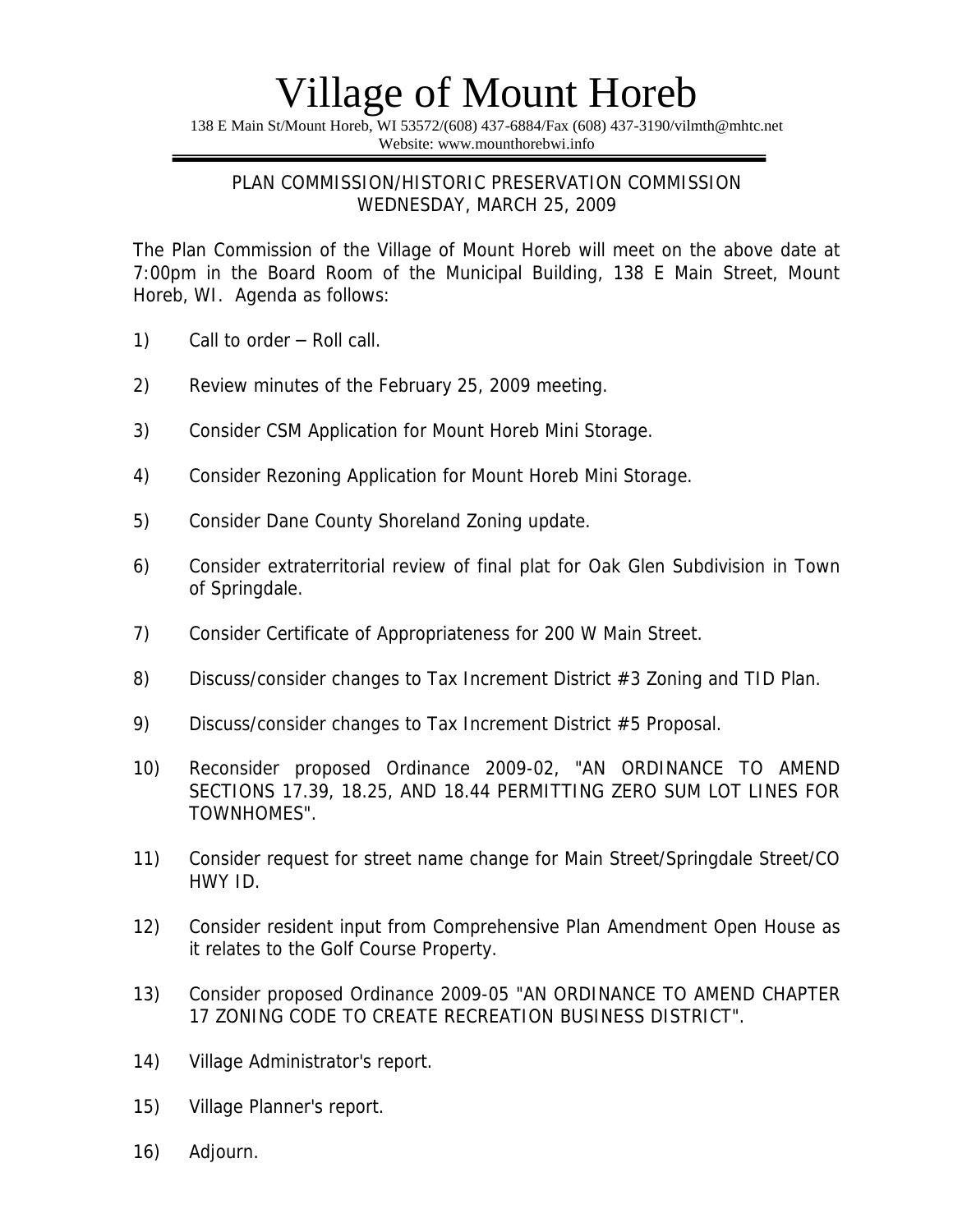A QUORUM OF THE VILLAGE BOARD/VILLAGE COMMITTEE MEMBERS MAY BE PRESENT AT THIS MEETING. ONLY NOTICED AGENDA ITEMS WILL BE ACTED ON BY THE GOVERNMENTAL BODY SPECIFIED ABOVE.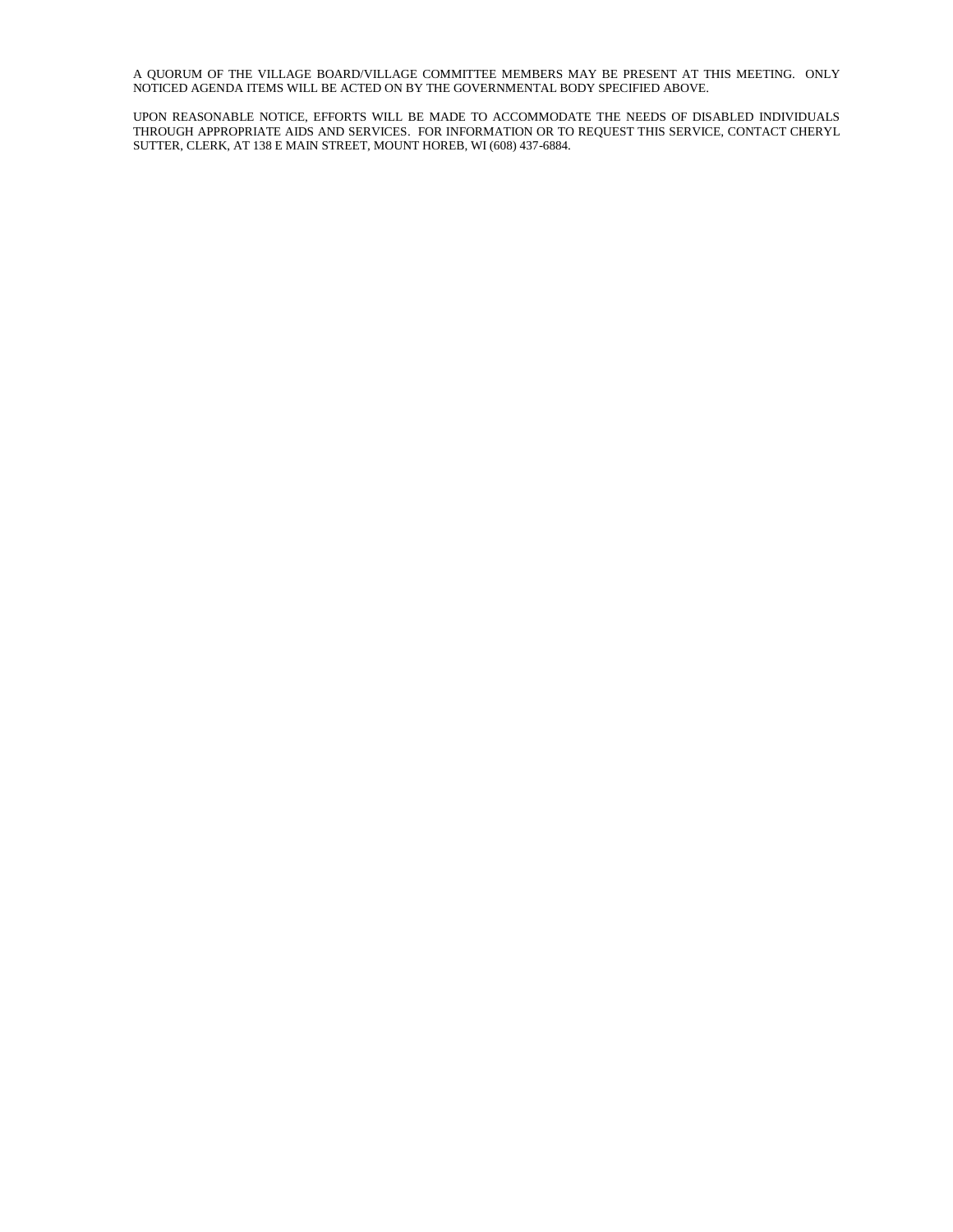#### **PLAN COMMISSION/HISTORIC PRESERVATION COMMISSION MEETING MINUTES MARCH 25, 2009**

The Plan Commission/Historic Preservation Commission met in regular session in the Board Room of the Municipal Building, 138 E Main Street, Mount Horeb, WI. Commission Chair Buechner called the meeting to order at 7:00pm. A roll call was taken. Present were Commissioners Rooney, Zalucha, Sauter, Hoffman, and Roberts. Also present were Village Planner Michael Slavney and Village Administrator Lawrence Bierke.

**Minutes:** Minutes from the February 25, 2009 meeting were reviewed. Roberts moved, Zalucha seconded to approve the minutes. Motion carried.

**CSM Application for Mount Horeb Mini Storage, LLC:** Schraepfer handed out the proposed CSM for the Commission to review. The Commission discussed the idea of buffers and the need for barriers to the neighboring residential zoning. Rooney moved, Zalucha seconded to approve the proposed CSM and add outlot "B" contingent upon Village Board approval of the pending lot sale, and a developers agreement. Motion carried.

**Rezoning Application for Mount Horeb Mini Storage:** Roberts moved, Rooney seconded to set a public hearing for the rezoning request. Motion carried.

Slavney suggested that a Planned Business Zoning Code amendment occur to make mini warehouses a conditional use within the PB Zoning classification. Zalucha moved, Roberts seconded to set the amendment for a public hearing at the next meeting. Motion carried.

**Shoreland Zoning Update:** Slavney went over a handout and gave an update on the proposed Dane County Shoreland Zoning Ordinance. The Commission asked to have a Dane County Representative at the next meeting for an update and more information.

**Oak Glen Final Plat**: Rooney moved, Hoffman seconded to approve the final plat with special consideration to the infill development reason for approval. Motion carried.

**Certificate of Appropriateness for 200 W. Main Street**: Johnson was present to describe the proposed improvement. Sauter moved, Roberts seconded to approve the Certificate of Appropriateness for 200 W. Main Street. Motion carried. Johnson will bring back a separate request for approval for when she constructs her rear building canopy/awnings.

**Tax Incremental Financing District #3:** John DeWitt was present to request that the 30% rule be formally removed from the Planned Industrial Zoning District. Slavney will bring back language for an ordinance amendment that removes the 30% rule and adds elderly housing to the PI Zoning District. The Plan Commission then considered Dewitt's request to add the multifamily lot 2 of North Cape Commons to the TIF.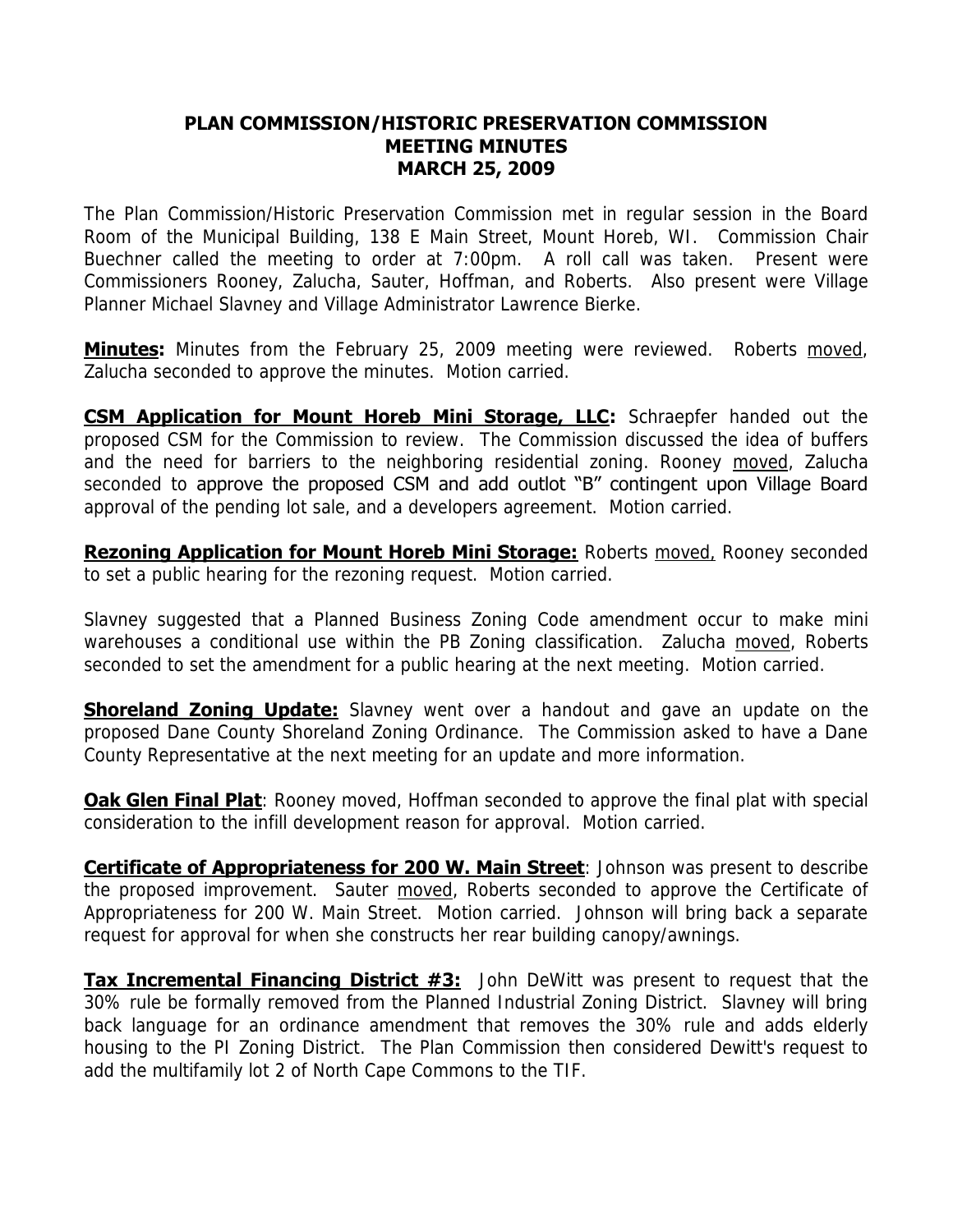Zalucha moved, Rooney seconded to bring lot 2 into the TIF. Roll call vote: Sauter  $-$  No, Hoffman – No, Roberts – Yes, Zalucha – Yes, Buechner – No, and Rooney – Yes. With a tie vote, the motion failed.

Rooney moved, Zalucha seconded to refer the matter to the Village Board for consideration. Motion carried.

**Tax Increment District #5 Proposal:** Bierke updated the Commission on the progress TID #5 had made at the Village Board. The Commission was given a copy of the modified proposal that would be voted on at the April 8<sup>th</sup> Village Board meeting.

**Ordinance 2009-02 Zero Lot Lines:** The Village Board referred the ordinance back to the Commission as there were some questions about whether it should apply also to Commercial Districts. The Commission discussed the concern. Rooney moved, Hoffman seconded to send the ordinance back to the Village Board and not allow it to impact commercial properties. Motion carried. It was also discussed that if legal council felt the ordinance should be modified for clarity he should do so.

**Naming of County ID:** The Commission briefly discussed the history of this issue and the impacts naming the street could have on Village businesses and residents. Hoffman moved, Zalucha seconded to recommend naming it street Springdale Street. Motion carried.

**Summary of Golf Course Comprehensive Plan Amendment:** The Plan Commission went over the results of the open house. Rooney moved, Roberts seconded to table the discussion on the Golf Course and Recreational Business District until their next meeting. Motion carried. Slavney will do some research on the issue in preparation for the next meeting.

**Administrator's Report:** Bierke reminded the Commission about the TID #5 vote on April  $8^{\text{th}}$ , 2009.

**Village Planner's Report:** Slavney reported that he and Village Attorney Matt Dregne are presenting at a state conference on the Comprehensive Planning Law and what impacts the Zoning Consistency requirement could have on municipalities.

**Adjournment:** Hoffman moved, Rooney seconded to adjourn the meeting at 9:37pm, carried by voice vote.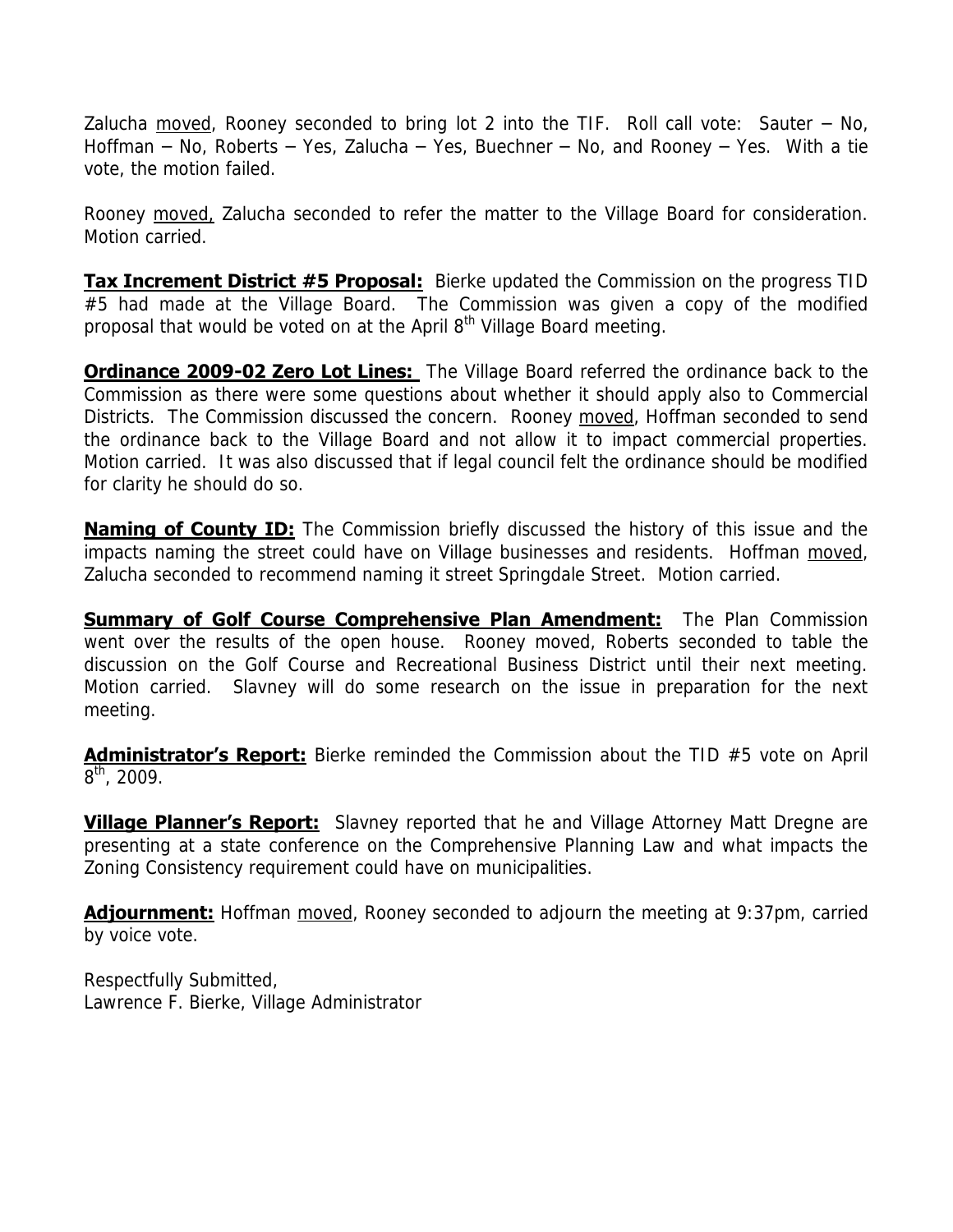138 E Main St/Mount Horeb, WI 53572/(608) 437-6884/Fax (608) 437-3190/vilmth@mhtc.net Website: www.mounthorebwi.info

#### **AMENDED**

PLAN COMMISSION/HISTORIC PRESERVATION COMMISSION WEDNESDAY, APRIL 22, 2009

The Plan Commission of the Village of Mount Horeb will meet on the above date at 7:00pm in the Board Room of the Municipal Building, 138 E Main Street, Mount Horeb, WI. Agenda as follows:

- 1) Call to order Roll call.
- 2) Review minutes of the March 25, 2009 meeting.
- 3) Discuss Dane County Shoreland Zoning with Brian Standing of Dane County Department of Development.
- 4) Consider Magnuson applications for a Zero Lot Line Dwelling.
- 5) Consider resident input from Comprehensive Plan Amendment Open House as it relates to the Norsk Golf Course property.
- 6) Consider request for signage review for ProCycle at 504 E Main Street.
- 7) Consider application for Designation Of Historic Site Or Structure for Gonstead Clinic of Chiropractic, 1505 Bus 18-151.
- 8) Consider proposed Ordinance 2009-13, "AN ORDINANCE TO AMEND SECTION 17.451 PLANNED INDUSTRIAL DISTRICT".
- 9) PUBLIC HEARING: To consider revision to Section 17.112 of Zoning Code Article J relating to Home Occupations.
- 10) Consider proposed Ordinance 2009-09, "AN ORDINANCE TO AMEND SECTION 17.112 OF ARTICLE J - HOME OCCUPATIONS".
- 11) PUBLIC HEARING: To consider revision to Chapter 17 Zoning Code PB Planned Business District to include Personal Storage Facility as Uses Conditional.
- 12) Consider proposed Ordinance 2009-07, "AN ORDINANCE TO AMEND SECTION 17.42 PB PLANNED BUSINESS DISTRICT" relating to personal storage facility.
- 13) PUBLIC HEARING: To consider rezone request from Mt Horeb Mini Storage LLC for Outlot 2 from R-1 Single Family to PB Planned Business District.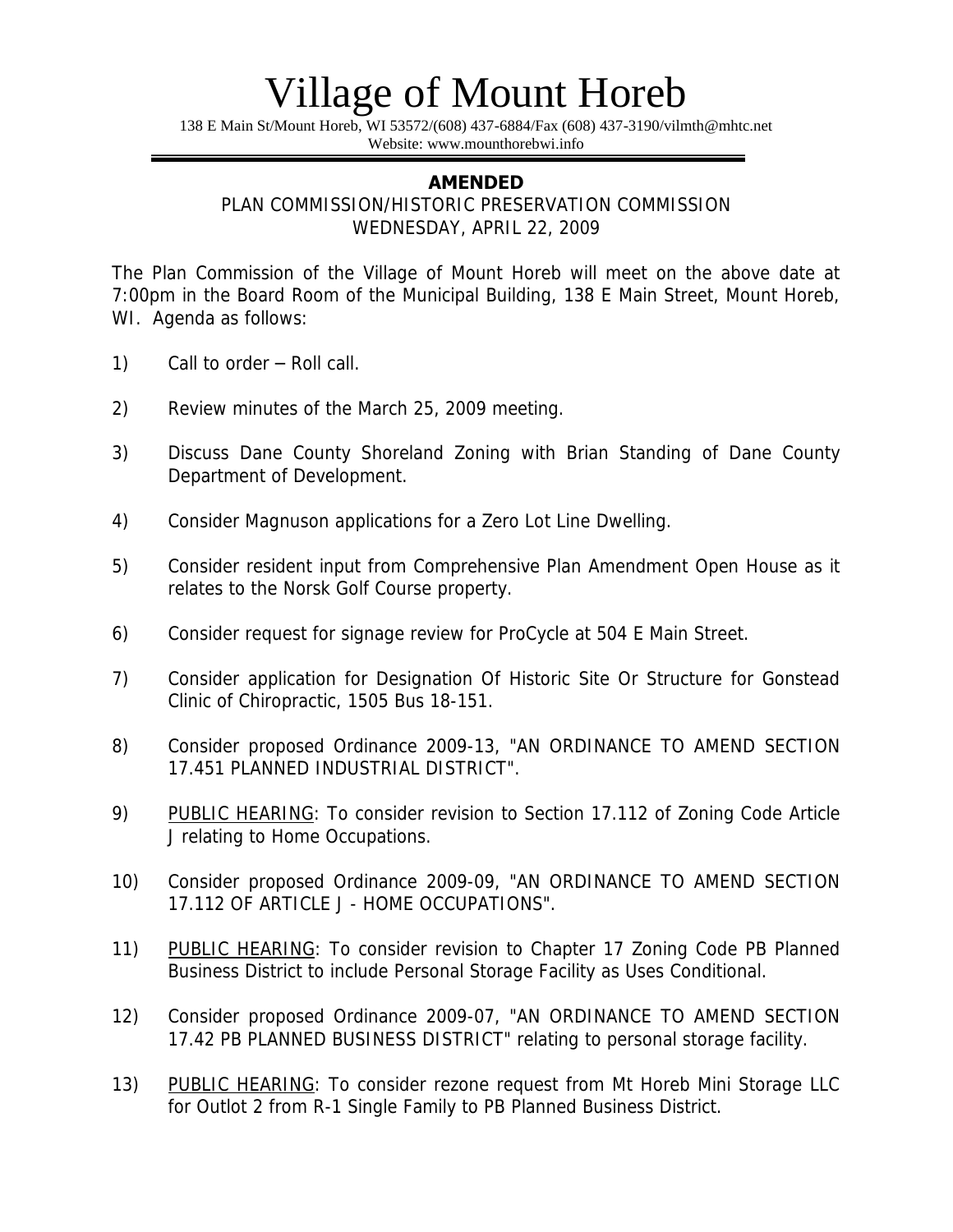- 14) Consider proposed Ordinance 2009-10, "AN ORDINANCE CHANGING THE ZONING CLASSIFICATION FROM R-1 SINGLE FAMILY TO PB PLANNED BUSINESS-500 WEST MAIN STREET".
- 15) PUBLIC HEARING: To consider amendment to Chapter 17 Zoning Code to add Main Street Business Zoning District.
- 16) Consider proposed Ordinance 2009-14, "AN ORDINANCE TO AMEND CHAPTER 17 ZONING CODE TO CREATE MAIN STREET BUSINESS DISTRICT".
- 17) Consider Ordinance on Wind Energy System Standards.
- 18) Village Administrator's report.
- 19) Village Planner's report.
- 20) Adjourn.

A QUORUM OF THE VILLAGE BOARD/VILLAGE COMMITTEE MEMBERS MAY BE PRESENT AT THIS MEETING. ONLY NOTICED AGENDA ITEMS WILL BE ACTED ON BY THE GOVERNMENTAL BODY SPECIFIED ABOVE.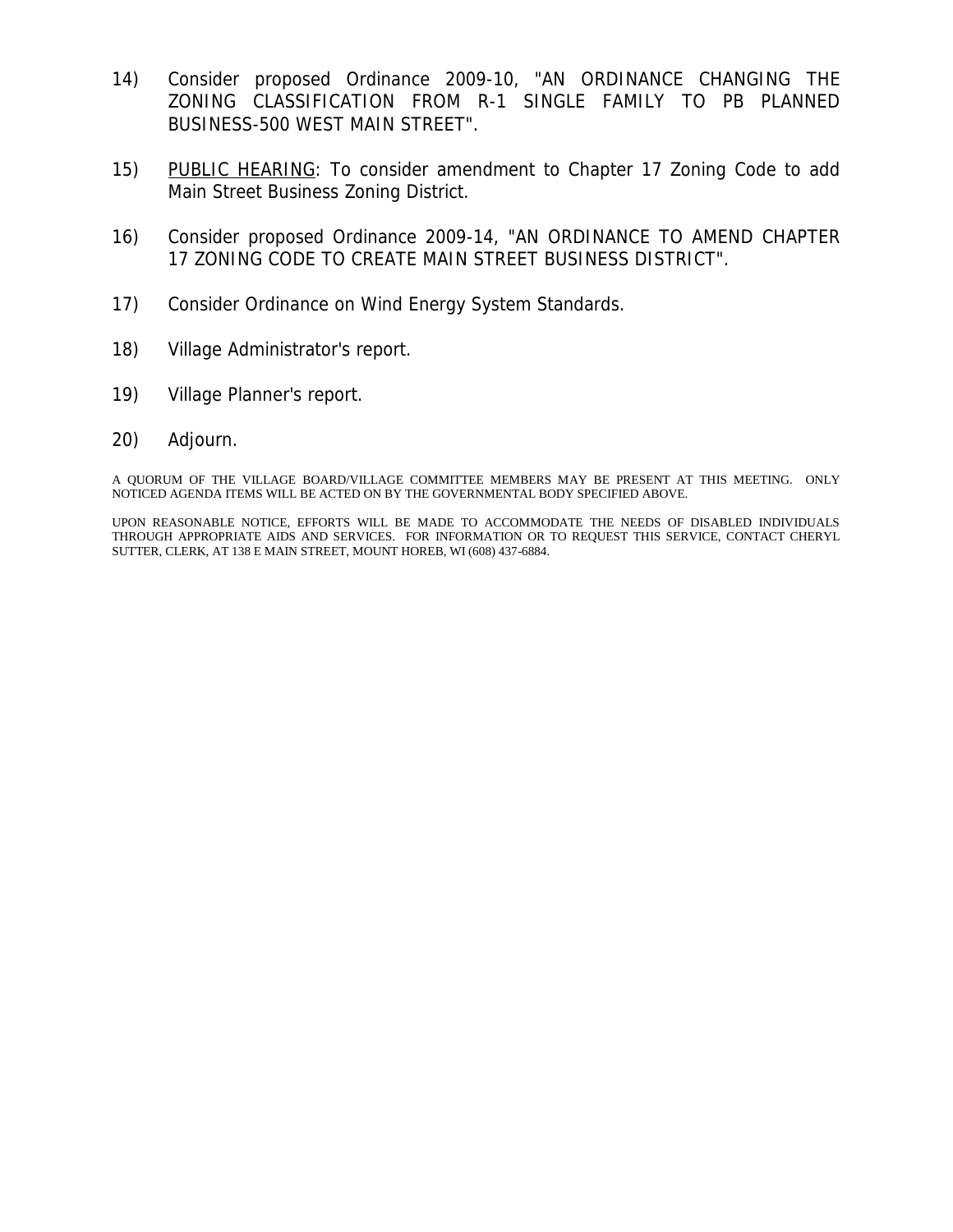#### **PLAN COMMISSION/HISTORIC PRESERVATION COMMISSION MEETING MINUTES APRIL 22, 2009**

The Plan Commission/Historic Preservation Commission met in regular session in the Board Room of the Municipal Building, 138 E Main Street, Mount Horeb, WI. Commission Chair Haroldson called the meeting to order at 7:05pm. A roll call was taken. Present were Commissioners Sauter, Zalucha, Scribner, and Roberts. Also present were Village Planner Michael Slavney and Village Administrator Lawrence Bierke.

**Minutes:** Minutes from the March 25, 2009 meeting were reviewed. Zalucha moved, Roberts seconded to approve the minutes. Motion carried.

**Shoreland Zoning Update:** Brian Standing of Dane County Department of Development was scheduled to speak, but did not appear.

**Magnuson Application for Zero Lot Line Dwelling:** Bierke updated the Commission on the situation and suggested that an ordinance amendment be drafted that would reduce the square footage required for Zero Sum Lot Lines. Scribner moved, Sauter seconded to redraft ordinance and to set a public hearing for the next meeting. Motion carried.

**Summary of Golf Course Comprehensive Plan Amendment:** Slavney reviewed the results of the Open House. Chair Haroldson asked the Commission to move forward with the CSM and zoning requests that have previously been made while also pursuing an amendment to the Comprehensive Plan. Slavney will work on language for the Comprehensive Plan amendment. Scribner moved, Zalucha seconded to set a public hearing for the CSM and the rezoning request for the next meeting. Motion carried.

**ProCycle Sign Approval**: Scribner moved, Roberts seconded to approve the two signs for ProCycle. Motion carried.

**Gonstead Clinic Historical Site Designation Request**: Applicant was not present to discuss or answer Commission questions. Scribner moved, Sauter seconded to table the request until the next meeting. Motion carried.

**Ordinance 2009-13 Planned Industrial District:** John DeWitt appeared to request additional changes to the draft ordinance. Specifically he requested that Highway Commercial uses be permitted as a Conditional Use and that Institutional/Elderly Housing also be permitted as a Conditional Use within the Planned Industrial Zoning Code. The Commission agreed with the request from DeWitt. Slavney will amend the ordinance amendment. Scribner moved, Zalucha seconded to set a public hearing for the next meeting date. Motion carried.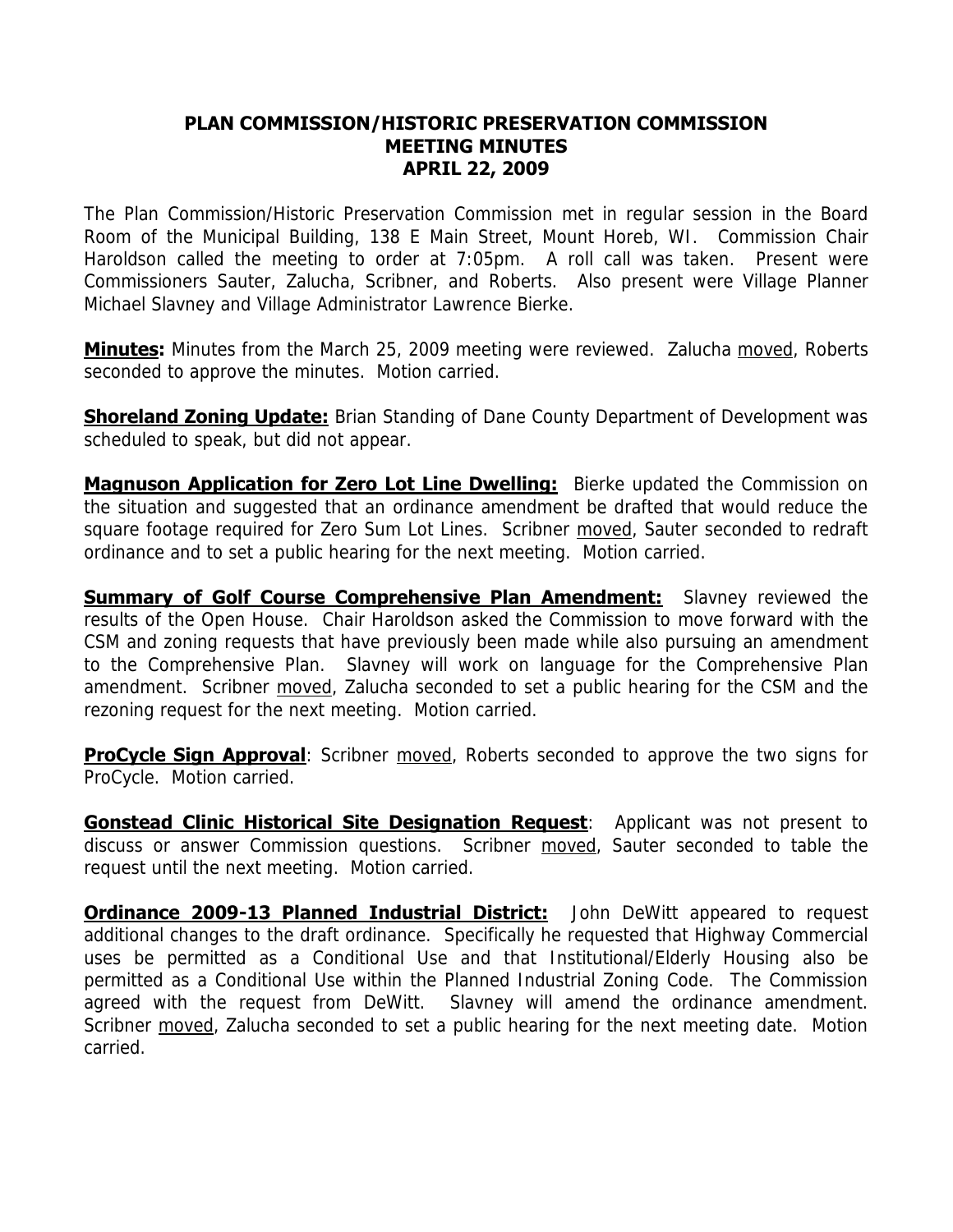**Public Hearing on Revisions to Sec 17.112 relating to Home Occupations:** Chair Haroldson opened the public hearing at 7:56pm. Michael Kelly spoke in support to explain how the ordinance would be a benefit. Chair Haroldson closed the public hearing at 7:59pm.

**Ordinance 2009-09 Regarding Home Occupations**: Roberts moved, Sauter seconded to approve the ordinance. Motion carried.

**Public Hearing regarding changes to 17.42 PB Planned Business District:** Chair Haroldson opened the public hearing at 8:00pm. There being no residents present to speak, Chair Haroldson closed the public hearing at 8:01pm.

**Ordinance 2009-07 Amending 17.42 PB Planned Business District relative to personal storage facilities:** Scribner moved, Zalucha seconded to approve Ordinance 2009-07. Motion carried.

**Public Hearing to consider a rezone request from Mount Horeb Mini Storage LLC for Outlot 2 From R1 Single-Family Residential to PB Planned Business District: Chair** Haroldson opened the public hearing at 8:05pm. Gloria Foley of 103 Moundview Circle, Julie Krause of 101 Moundview Circle, Sue and Tom Foley of 109 and 104 Nesheim Trail, Ken Scott of 113 Nesheim Trail, David Swimm of 106 Nesheim Trail, and Rollie Schraepfer were all present to speak for or against the rezoning application. Chair Haroldson closed the public hearing at 8:27pm.

**Ordinance 2009-10 to Rezone parcel 0606-117-2561-7 from R-1 Single Family to PB Planned Business**: Sauter moved, Zalucha seconded to recommend denial of the rezoning ordinance. Motion carried.

**Public Hearing to consider an amendment to Chapter 17 to add Main Street Business Zoning District**: Chair Haroldson opened the public hearing at 8:45pm. Charlie Steinhauer and Susan Brice were present to provide comments. Chair Haroldson closed the public hearing at 8:47pm.

**Ordinance 2009-14 Adding Main Street Business Zoning District to the Zoning Code:** Scribner moved, Roberts seconded to approve Ordinance 2009-14. Motion carried.

**Wind Energy System Standards**: Bierke reported that he was asked if there were any Village codes on erecting a windmill within the Village. Noting that the Village did not currently regulate windmills, the Commission was asked if they would like to create regulations. Scribner moved, Zalucha seconded to recommend the Village Board place a moratorium for six months where wind energy systems are not permitted. Motion carried. The Commission felt that proper discussion and regulations could be completed within the proposed six month period.

**Administrator's Report:** Bierke had nothing to report.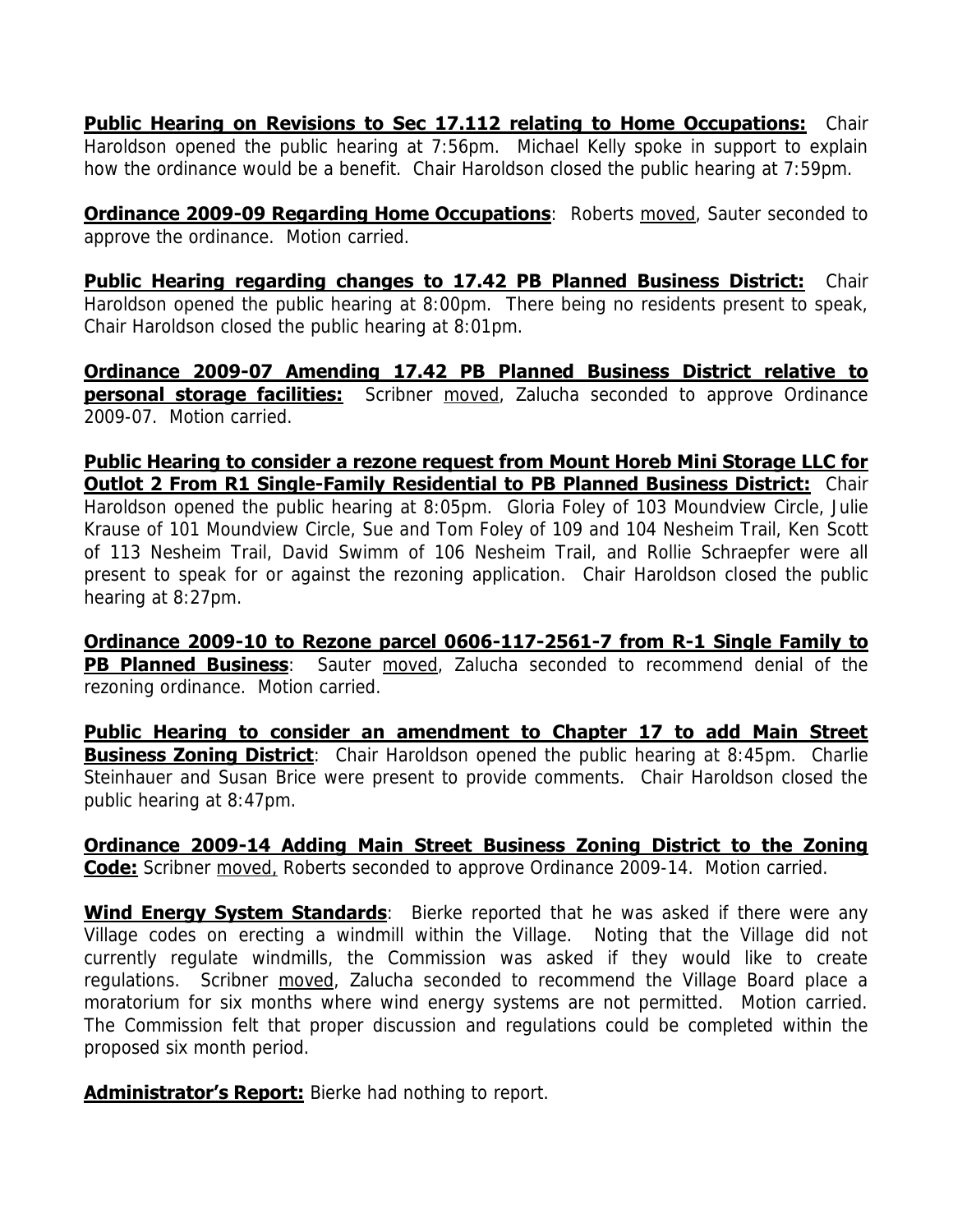**Village Planner's Report:** Slavney had nothing to report.

Adjournment: Roberts moved, Sauter seconded to adjourn the meeting at 9:06pm, carried by voice vote.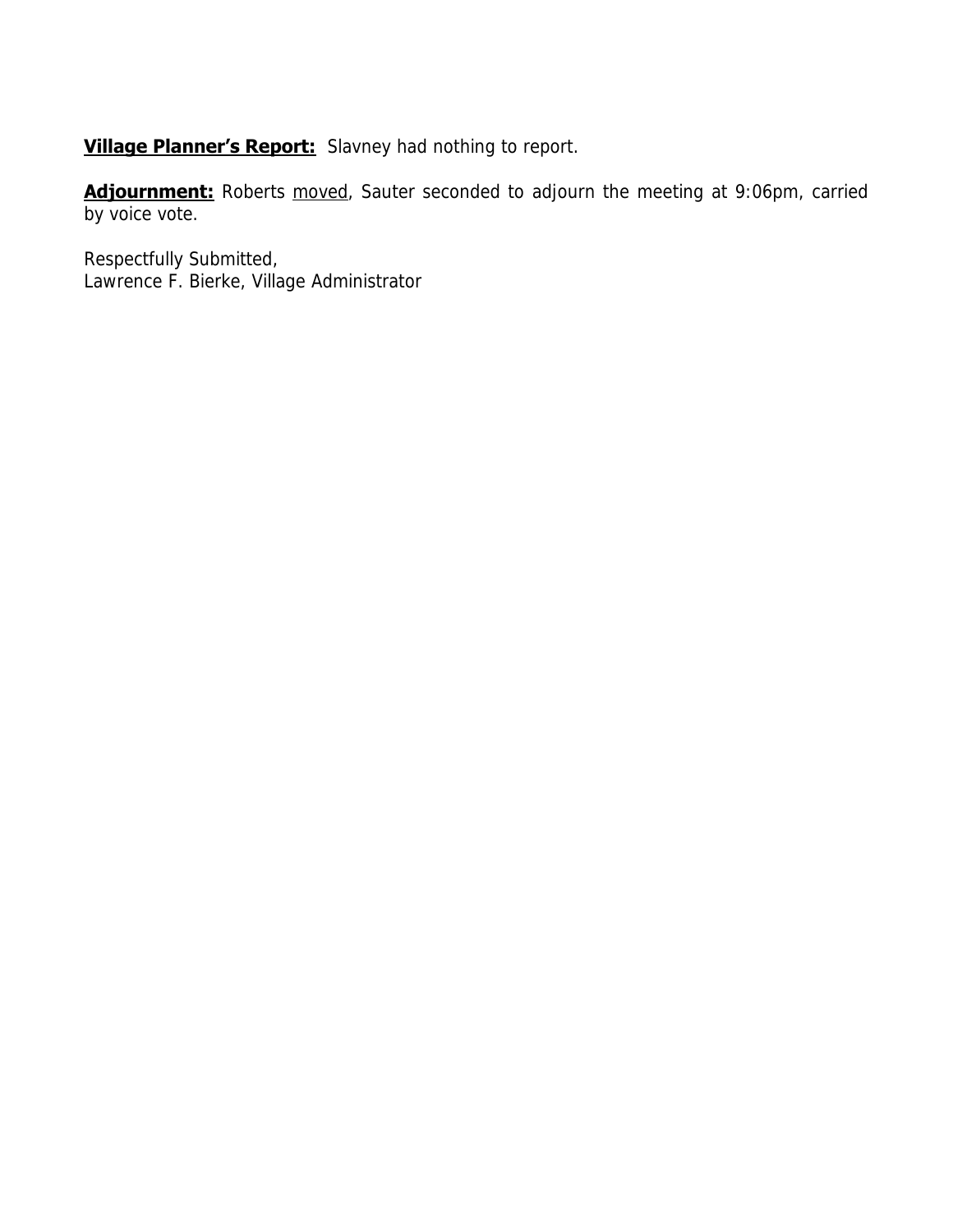138 E Main St/Mount Horeb, WI 53572/(608) 437-6884/Fax (608) 437-3190/vilmth@mhtc.net Website: www.mounthorebwi.info

#### PLAN COMMISSION/HISTORIC PRESERVATION COMMISSION THURSDAY, MAY 14, 2009

The Plan Commission of the Village of Mount Horeb will meet on the above date at 7:00pm in the Board Room of the Municipal Building, 138 E Main Street, Mount Horeb, WI. Agenda as follows:

- 1) Call to order Roll call.
- 2) Review minutes of the April 22, 2009 meeting.
- 3) Discuss Dane County Shoreland Zoning with Brian Standing of Dane County Department of Development.
- 4) Consider ordinance amendment for Zero Lot Line Dwelling.
- 5) Conceptual review of zoning proposal for two commercial lots at NW and NE corners of the Norsk Golf Course property.
- 6) Review golf course zoning used in other Dane County communities.
- 7) Review special assessments policy for properties assessed for County ID street and sidewalk improvements from 2000 to 2008.
- 8) Consider proposal to add the 26-acre School District property to Comprehensive Plan as a school site.
- 9) Discuss if broad review of Comprehensive Plan is warranted.
- 10) Consider conceptual review of convenience store in Symdon Brothers LLC Development.
- 11) Update on Monson/Schroeder development project.
- 12) Information update on DeWitt properties north of ID.
- 13) Consider and discuss possibility of rezoning West Main Street to allow for more commercial development.
- 14) Consider draft moratorium ordinance on Wind Energy System Standards.
- 15) Village Administrator's report.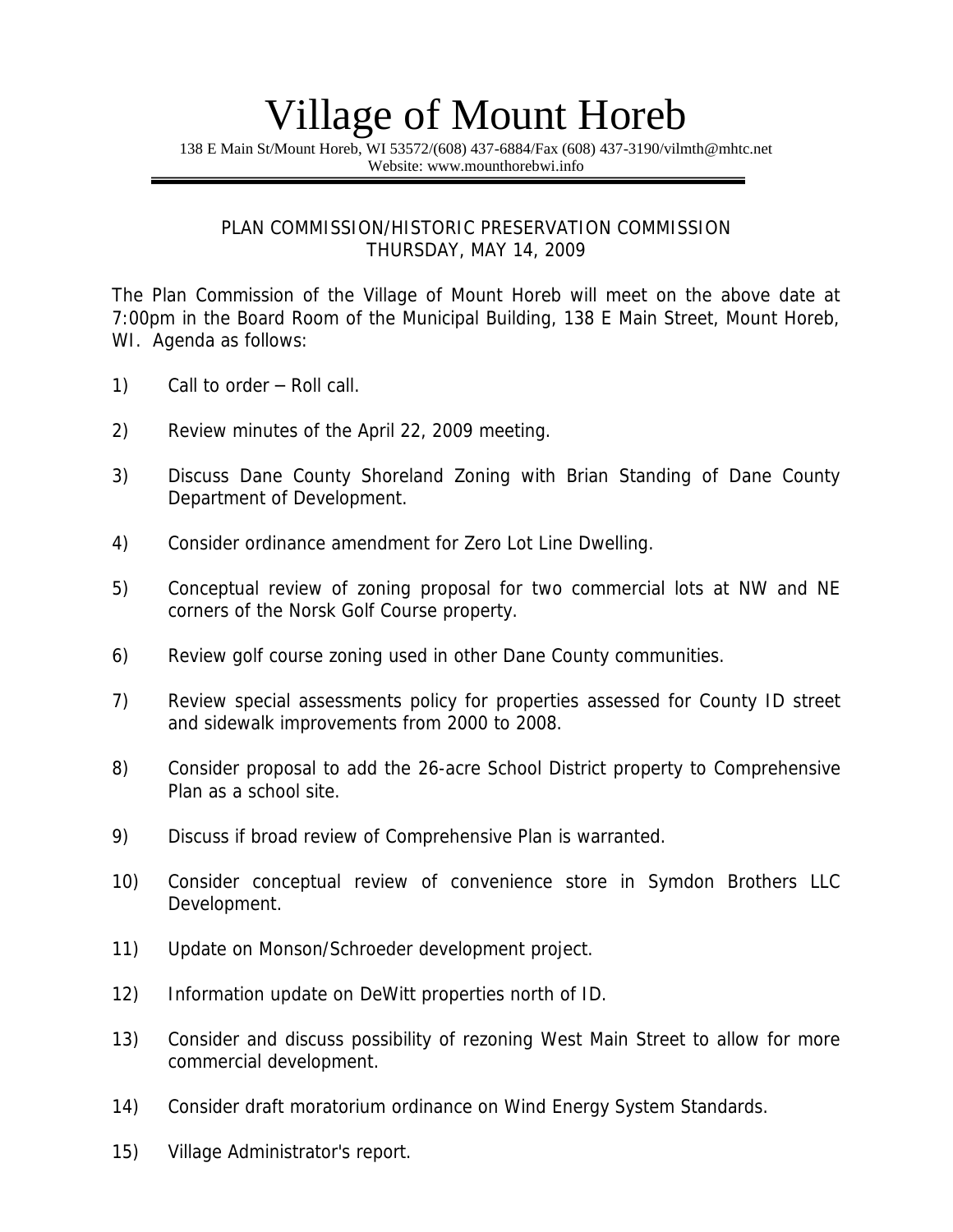### 16) Village Planner's report.

### 17) Adjourn.

A QUORUM OF THE VILLAGE BOARD/VILLAGE COMMITTEE MEMBERS MAY BE PRESENT AT THIS MEETING. ONLY NOTICED AGENDA ITEMS WILL BE ACTED ON BY THE GOVERNMENTAL BODY SPECIFIED ABOVE.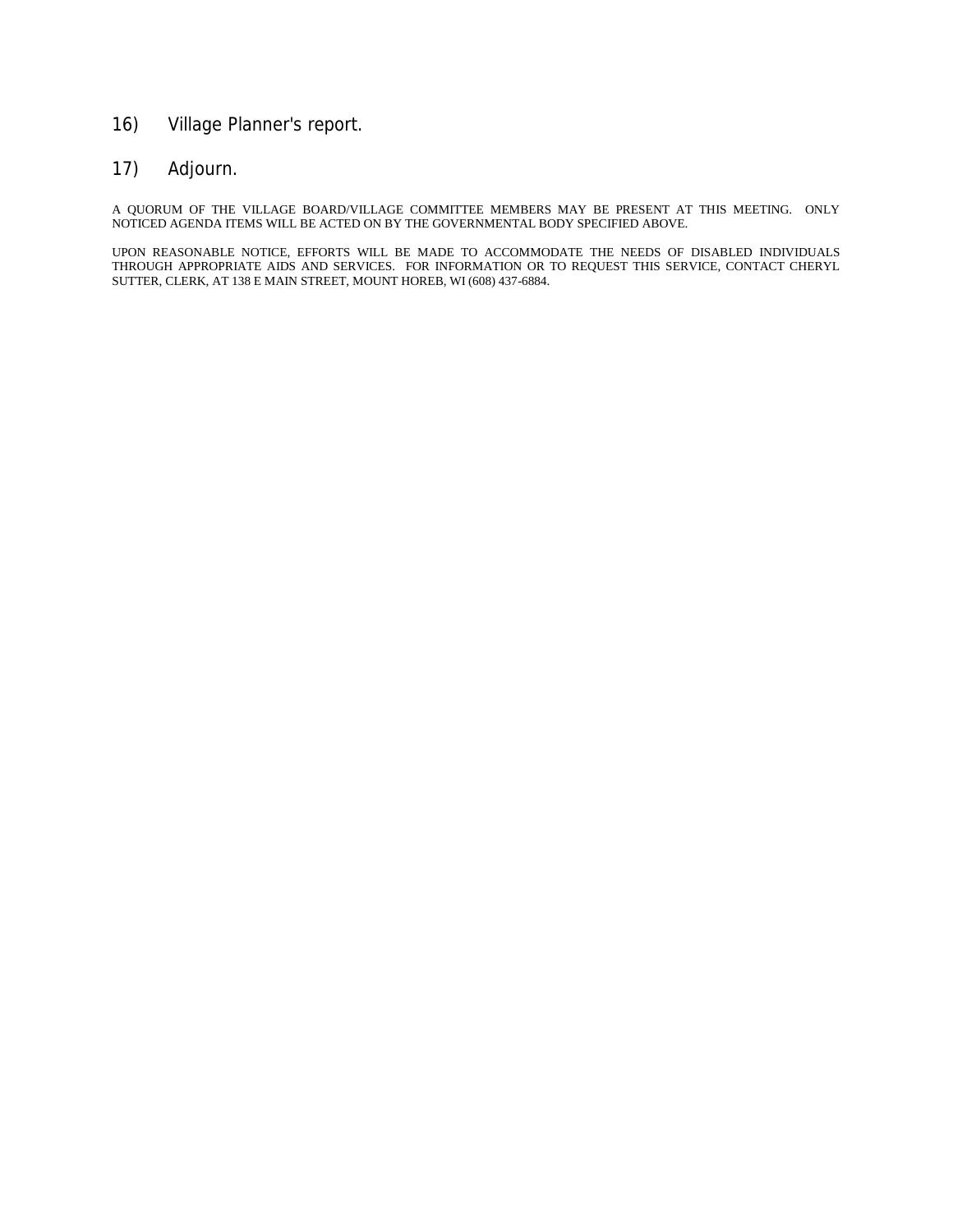#### **PLAN COMMISSION/HISTORIC PRESERVATION COMMISSION MEETING MINUTES MAY 14, 2009**

The Plan Commission/Historic Preservation Commission met in regular session in the Board Room of the Municipal Building, 138 E Main Street, Mount Horeb, WI. Commission Chair Haroldson called the meeting to order at 7:01pm. A roll call was taken. Present were Commissioners Sauter, Zalucha, Scribner, and Roberts. Also present were Village Planner Michael Slavney and Village Administrator Lawrence Bierke.

**Minutes:** Minutes from the April 22, 2009 meeting were reviewed. Scribner moved, Rooney seconded to approve the minutes. Motion carried.

**Zero Lot Line Dwelling:** Slavney went over a memo he distributed that covered several of the changes he would suggest be made to the Village Zoning Code relative to Zero Lot Line Dwellings. Rooney moved, Scribner seconded to have an ordinance drafted for the next meeting and to set a public hearing for the next meeting. Motion carried.

**Shoreland Zoning Update:** Brian Standing of Dane County Department of Development was present to go over the Shoreland Zoning Ordinance that is being proposed by Dane County. He suggested that the Village contact the DNR to ask them to do a navigatibility determination on Mount Horeb streams. Bierke will follow up with the DNR. The Plan Commission also asked that the Village Engineer update the Village Board on this issue.

**Norsk Golf Course Rezoning Request For Two Commercial Lots:** The Plan Commission reviewed the request to rezone the northeast and northwest corners of the golf course property as PB Planned Business. The McGinley's were present and expressed their concerns with the Village Engineer's memo explaining the implications of creating a CSM. Discussion centered on the recapture fees that would be due when the two commercial lots were created. Scribner moved, Rooney seconded to refer the issue of recapture fees on to the Village Board.

**Golf Course Zoning Survey:** Slavney went over the survey he completed on what other Dane County area golf courses were zoned. The Plan Commission decided to revisit the zoning of the entire parcel after the Comprehensive Plan amendment was completed.

**County ID Special Assessments:** Chair Haroldson went over the research he conducted on how special assessments were handled for the various County ID reconstruction projects.

**Conceptual Review of Convenience Store Proposal:** Ed Francois was present to go over the convenience store that Francois Oil Company was proposing for the Symdon Brothers, LLC development. The Plan Commission provided the following feedback and expressed their interest in going through the formal Design Review process.

- The canopy over the tanks cannot be branded and used as a sign.
- The site requires a Conditional Use Permit.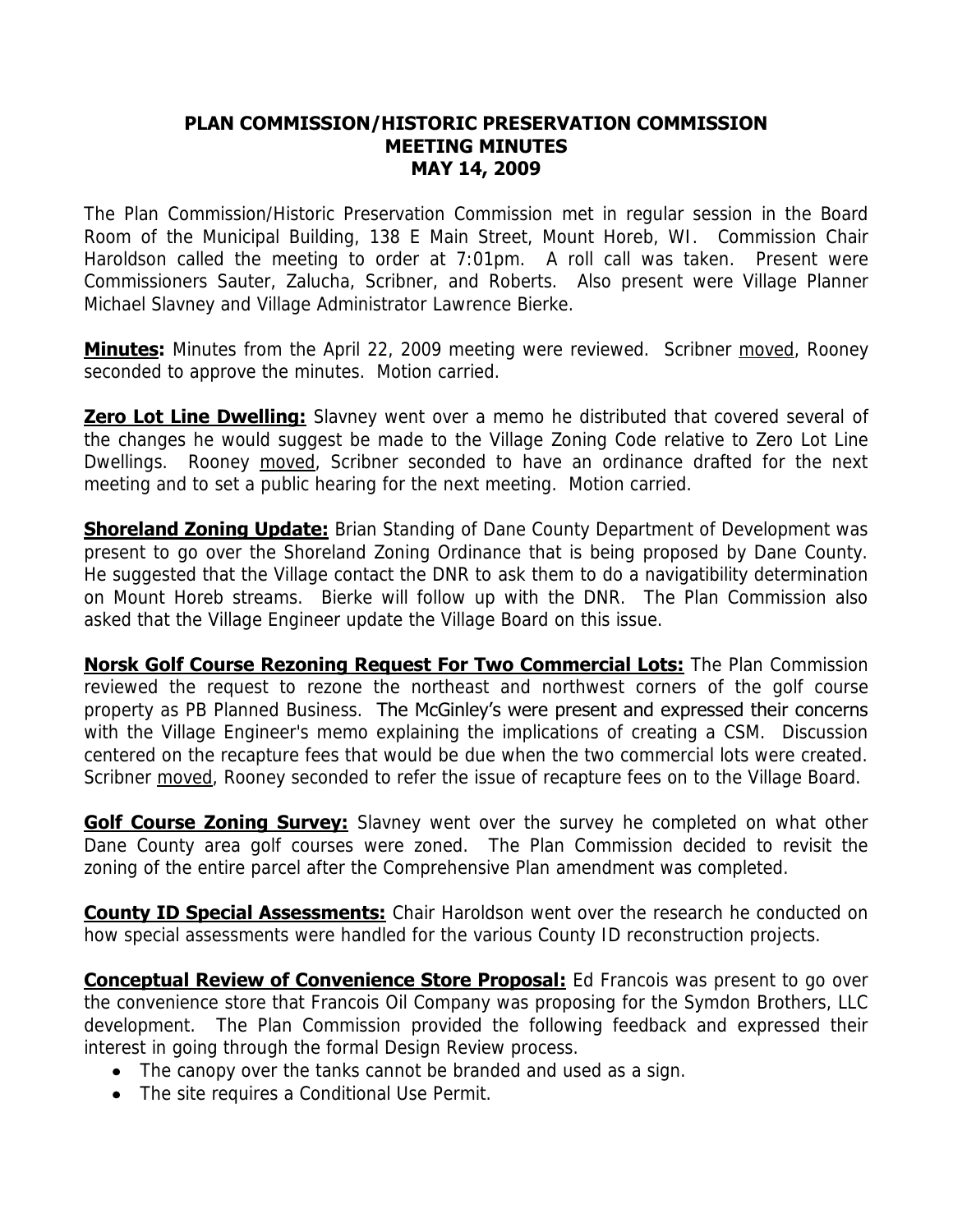- The dumpster enclosure should be changed so that it does not face County ID.
- The second entrance should be further reviewed and changed to accommodate incoming traffic.
- Ephis should be above window to prevent stones and snow damage.
- Light fixtures should be limited to 16 ft height and have recessed lighting.
- Shrubs and trees should be planted along street frontage to block view of vehicles at station.
- Provide a clear and safe pedestrian route from County ID and Lillehammer Lane to the store.

**School District 26-Acre Property:** Haroldson updated the Commission on the Village Boards discussion with the School Board regarding the 26-acre school district property.

**Comprehensive Plan Amendments:** Chair Haroldson asked the Commission if there were any other comprehensive plan amendments that the Plan Commission should be considering at this time. None were suggested.

**Main Street Business Zoning Property Review**: Slavney and the Plan Commission reviewed maps of downtown to determine which properties should be rezoned to Main Street Business. Scribner moved, Sievers seconded to have Slavney come back to the June Plan Commission meeting with a plan to hold an open house for resident input. Motion carried.

**Monson Schroeder Development:** Bierke provided an update on the development's progress. It is still on track to go forward.

**DeWitt Property North of County ID**: Chair Haroldson went over the MLS listing for John DeWitt's property to inform the Commission that the property being sought for a detention basin was for sale.

**Moratorium on Wind Energy Systems:** Scribner moved, Roberts seconded to set a public hearing for the draft ordinance at the next meeting. Motion carried.

**Administrator's Report:** Bierke expressed how important he felt the Shoreland Zoning issue would be for the Village of Mount Horeb. The Commission asked if Village Engineer Rob Wright could come to the next meeting to discuss the proposal.

**Village Planner's Report:** Slavney had nothing to report.

**Adjournment:** Scribner moved, Roberts seconded to adjourn the meeting at 10:14pm, carried by voice vote.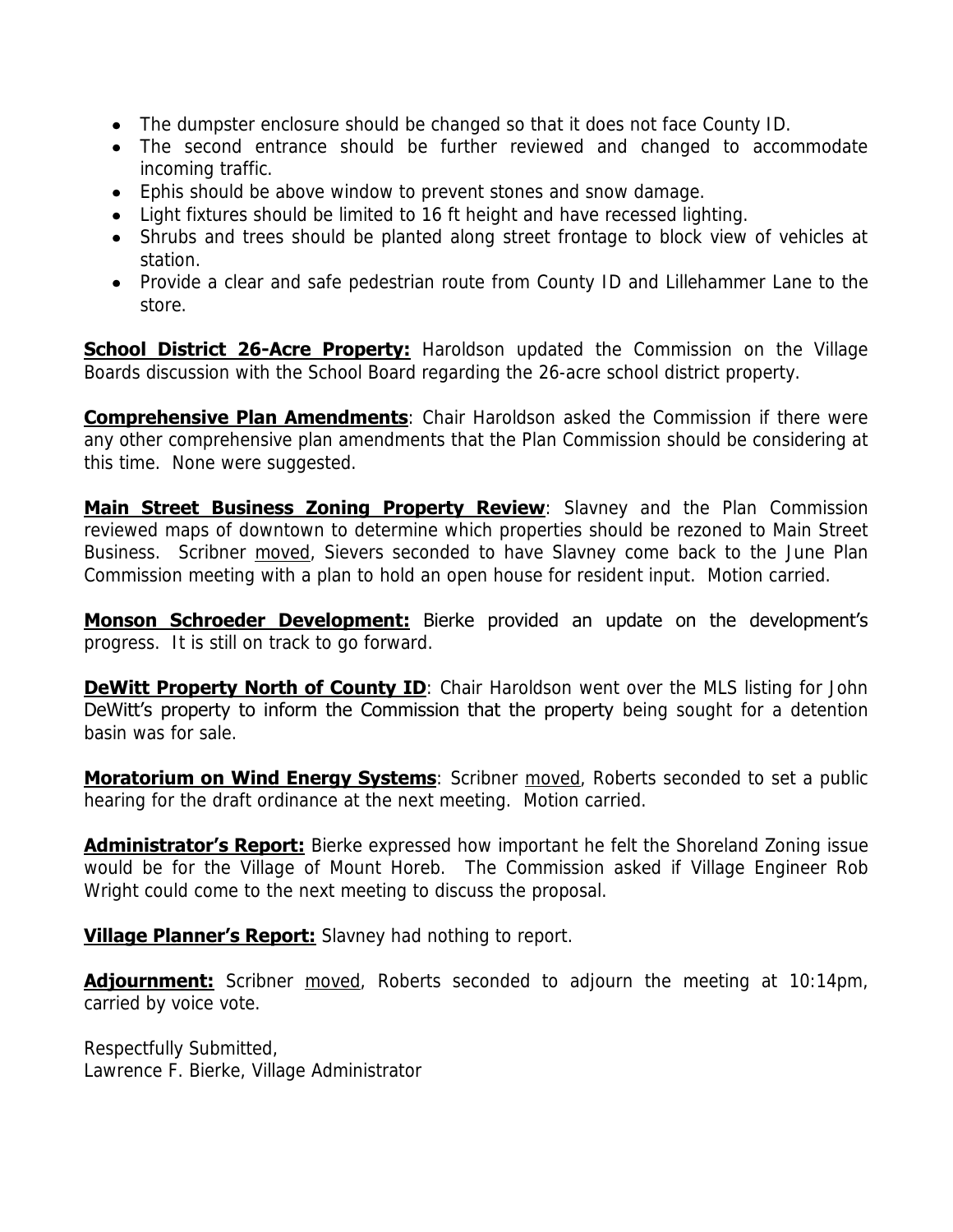138 E Main St/Mount Horeb, WI 53572/(608) 437-6884/Fax (608) 437-3190/vilmth@mhtc.net Website: www.mounthorebwi.info

PLAN COMMISSION/HISTORIC PRESERVATION COMMISSION THURSDAY, JUNE 11, 2009

The Plan Commission of the Village of Mount Horeb will meet on the above date at 7:00pm in the Board Room of the Municipal Building, 138 E Main Street, Mount Horeb, WI. Agenda as follows:

- 1) Call to order Roll call.
- 2) Review minutes of the May 14, 2009 meeting.
- 3) Discuss Dane County Shoreland Zoning.
- 4) PUBLIC HEARING: To consider rezone request from A-1 Agricultural to PB Planned Business for two proposed parcels on northwest and northeast corners at Norsk Golf Bowl, 2755 Golf Bowl Road.
- 5) Consider Ordinance 2009-17, "AN ORDINANCE CHANGING THE ZONING CLASSIFICATION FROM A-1 AGRICULTURAL TO PB PLANNED BUSINESS FOR ONE LOT ON NORTHWEST CORNER AND ONE LOT ON NORTHEAST CORNER OF NORSK GOLF BOWL PROPERTY".
- 6) Update and discussion of process for Comprehensive Plan Amendment for Norsk Golf Bowl.
- 7) Consider signage review for 504 E Main Street.
- 8) PUBLIC HEARING: To consider proposed ordinance establishing a six-month moratorium on Wind Energy Standards.
- 9) Consider draft Ordinance 2009-16, "AN ORDINANCE TO IMPOSE A TEMPORARY STAY ON CONSTRUCTION OF WIND ENERGY SYSTEMS IN THE VILLAGE OF MOUNT HOREB".
- 10) PUBLIC HEARING: To consider amendment to PI Planned Industrial zoning for County ID, LLC.
- 11) Consider draft Ordinance 2009-13, "AN ORDINANCE TO AMEND SECTION 17.451 PLANNED INDUSTRIAL DISTRICT" for County ID, LLC.
- 12) PUBLIC HEARING: To consider a revision to Chapter 18 Subdivision and Platting regarding zero sum lot lines.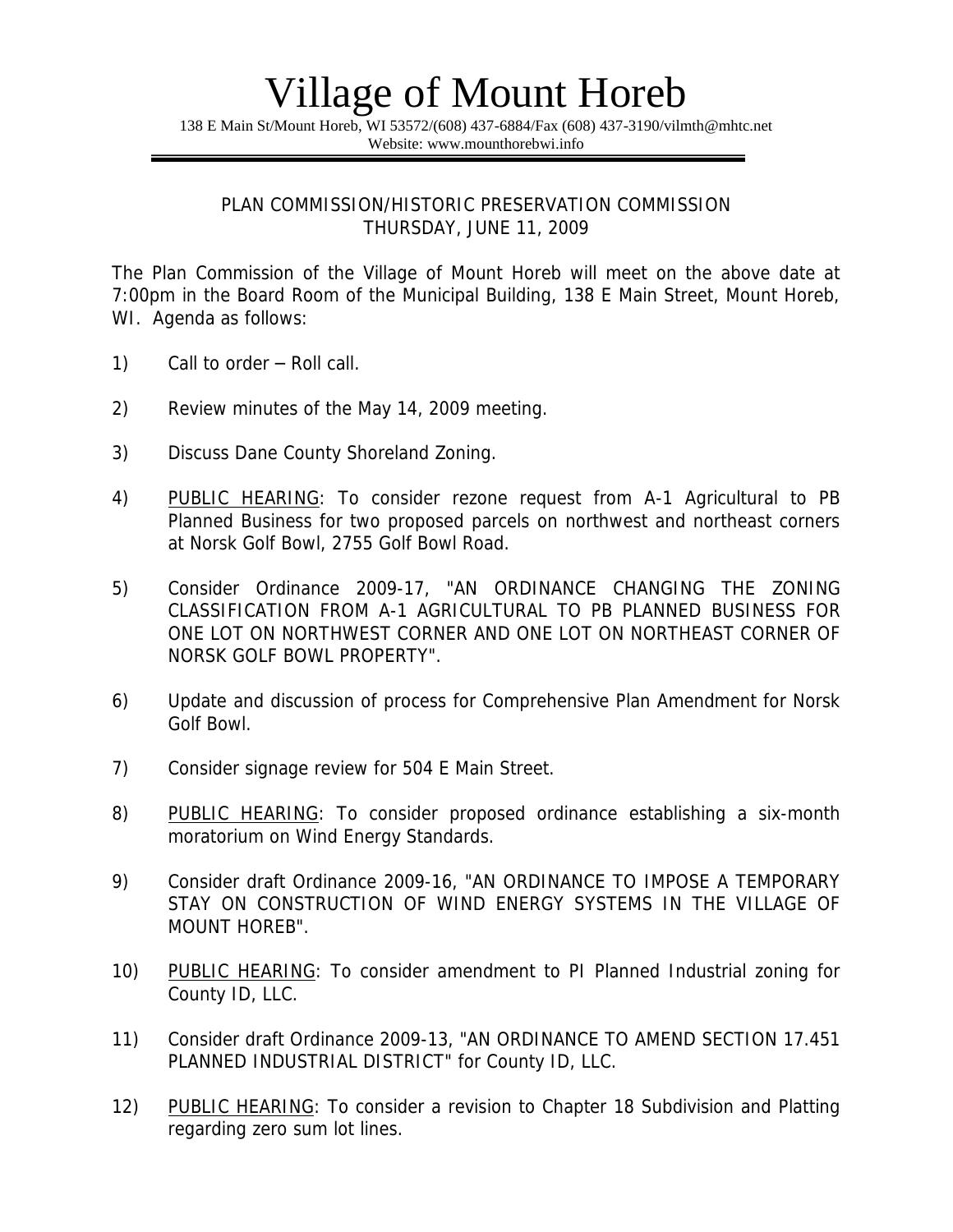- 13) Consider draft Ordinance 2009-18, "AN ORDINANCE TO AMEND SECTION 18.44 PERMITTING ZERO LOT LINES".
- 14) Consider open house for resident input on Main Street Business Zoning District for East and West Main Street Properties.
- 15) Discuss Northeast Neighborhood Plan.
- 16) Village Administrator's report.
- 17) Village Planner's report.
- 18) Adjourn.

A QUORUM OF THE VILLAGE BOARD/VILLAGE COMMITTEE MEMBERS MAY BE PRESENT AT THIS MEETING. ONLY NOTICED AGENDA ITEMS WILL BE ACTED ON BY THE GOVERNMENTAL BODY SPECIFIED ABOVE.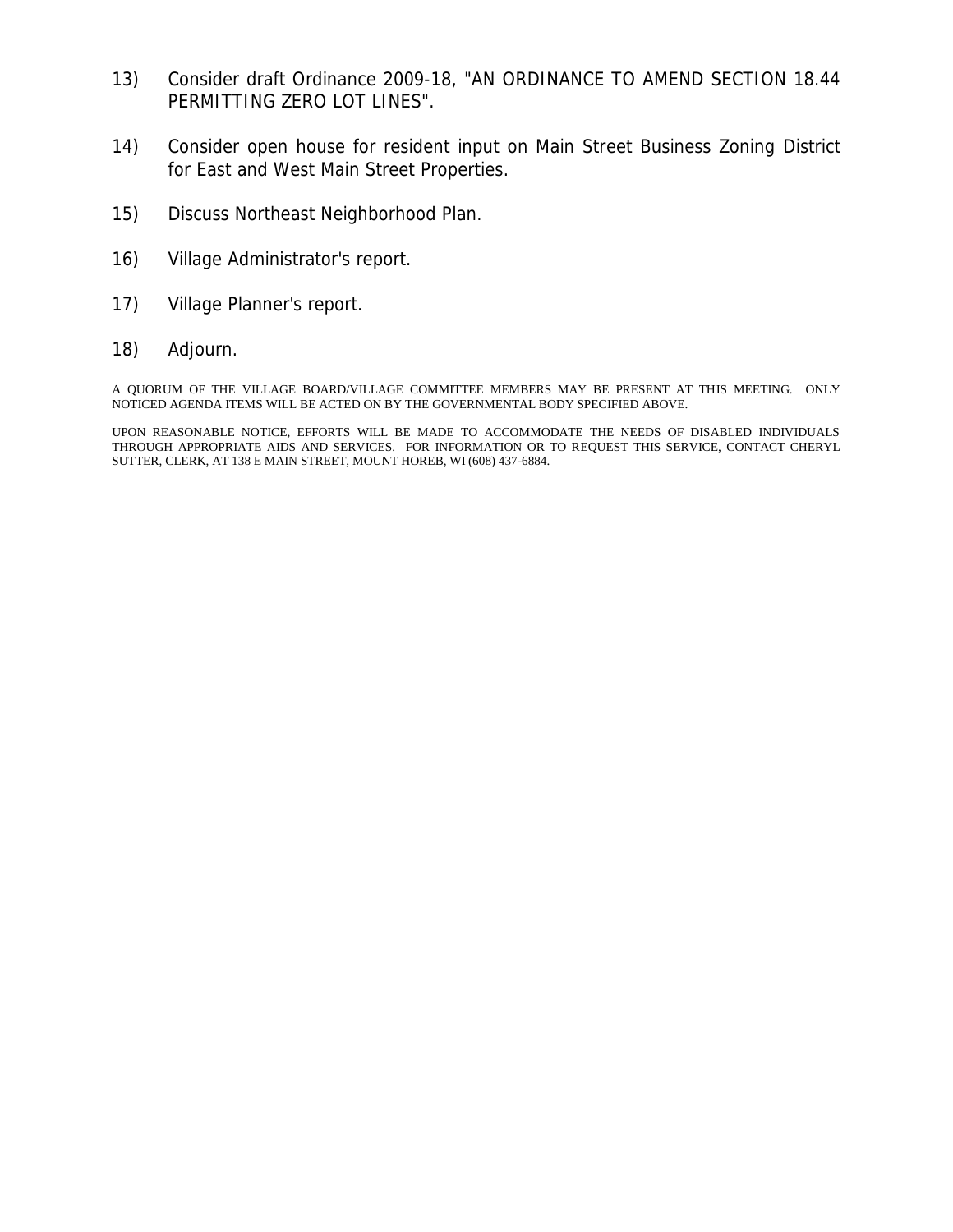#### **PLAN COMMISSION/HISTORIC PRESERVATION COMMISSION MEETING MINUTES JUNE 11, 2009**

The Plan Commission/Historic Preservation Commission met in regular session in the Board Room of the Municipal Building, 138 E Main Street, Mount Horeb, WI. Commission Chair Haroldson called the meeting to order at 7:01pm. A roll call was taken. Present were Commissioners Rooney, Sievers, Hoffman, and Roberts. Also present were Village Planner Michael Slavney and Village Administrator Lawrence Bierke.

**Minutes:** Minutes from the May 14, 2009 meeting were reviewed. Rooney moved, Hoffman seconded to approve the minutes as corrected. Motion carried.

**Shoreland Zoning Update:** Chair Haroldson cancelled the presentation scheduled.

**Public Hearing Regarding Ordinance 2009-17 Norsk Golf Course Rezoning for Two Planned Business Lots:** Chair Haroldson opened the public hearing at 7:04 pm. Present to express opinions were Diane Mealy, John DeWitt, Don Bell, and Kerry McGinley. The Chair closed the public hearing at 7:16pm.

**Ordinance 2009-17 Rezoning Two Lots at Norsk Golf Course:** Sievers moved, Hoffman seconded to recommend that the Village Board pursue seeking a legal way to defer the special assessment and/or pursue other alternatives. Motion carried.

Hoffman moved, Rooney seconded to table Ordinance 2009-17. Motion carried.

**Comprehensive Plan Amendments: Chair Haroldson reminded the Commission that** previously there had been a motion to have a plan amendment drafted. He noted that since the Village was pursuing several amendments it made sense to wait until after the scheduled open house to finalize the wording for an amendment.

**Sign Approval for 504 E. Main Street:** Hoffman moved, Rooney seconded to approve the signs proposed. Motion carried.

**Public Hearing on Ordinance 2009-16 Establishing a 6 Month Moratorium on Wind Energy Systems:** Chair Haroldson opened the public hearing at 8:25pm. Present to comment were Charlie Steinhauer, Don Bell, Steve Books, and Mary Anderson. Chair Haroldson closed the public hearing at 8:37pm.

**Ordinance 2009-16 on Establishing a Six Month Moratorium on Wind Energy Systems:** Hoffman moved, Roberts seconded to approve Ordinance 2009-16. Motion carried.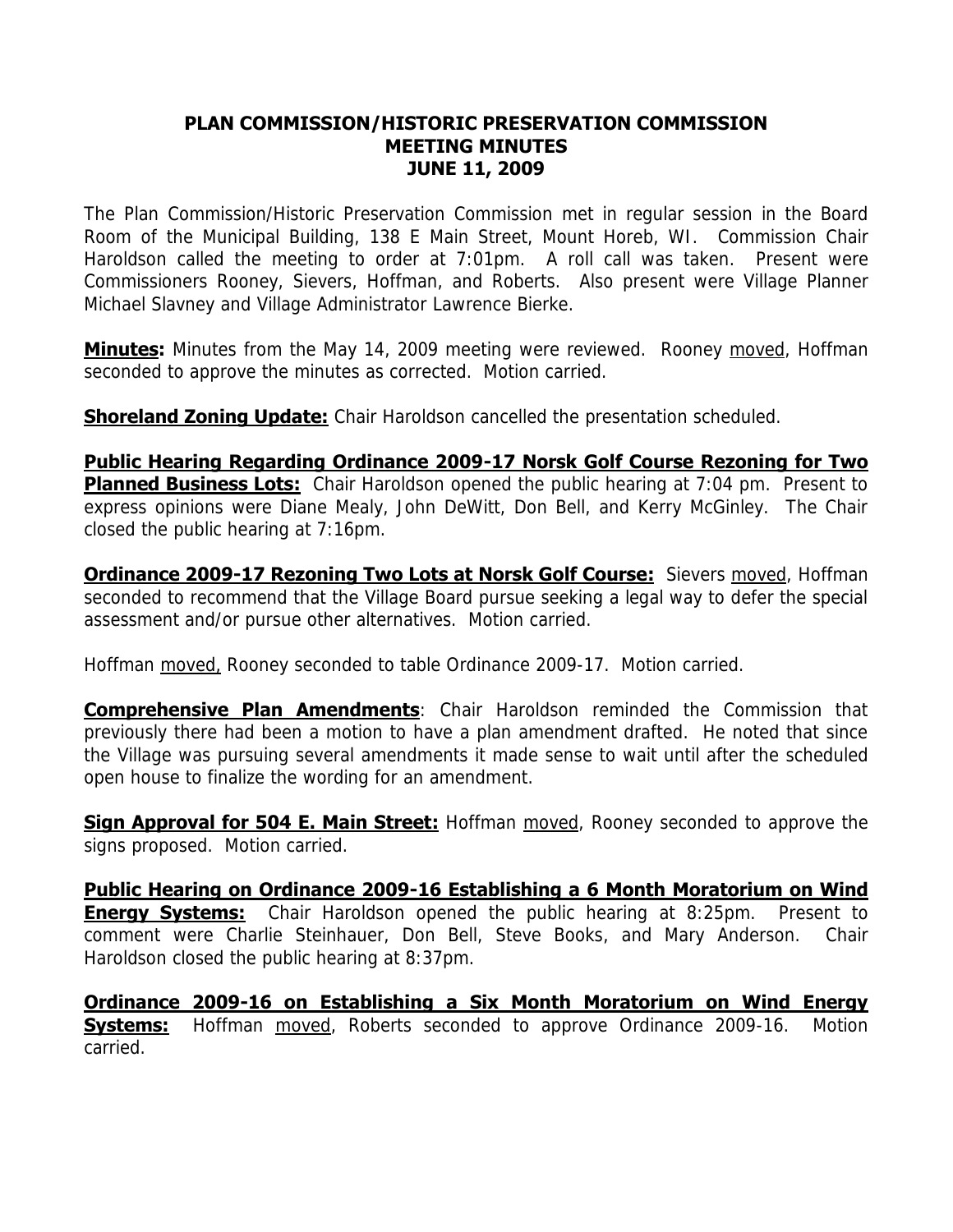**Public Hearing to Consider an Amendment to PI Planned Industrial Zoning**: Chair Haroldson opened the public hearing at 8:40pm. Present to comment on the proposal were John DeWitt, Mary Anderson, and Charlie Steinhauer. Chair Haroldson closed the public hearing at 8:49pm.

**Ordinance 2009-13 An Amendment to PI Planned Industrial Zoning:** Hoffman moved, Rooney seconded to change the language to "restaurants with table service and without drive up service". Motion carried.

Rooney moved, Hoffman seconded to add Slavney's proposed language. Motion carried.

Hoffman moved, Roberts seconded to approve Ordinance 2009-13 as amended. Motion carried.

**Public Hearing on Revisions to Chapter 18 on Subdivision and Platting:** Chair Haroldson opened the public hearing at 9:01pm. Present to comment were Charlie Steinhauer and John DeWitt. Chair Haroldson closed the public hearing at 9:15pm.

**Ordinance 2009-18 to Amend Sec. 18.44 Permitting Zero Sum Lot Lines:** Rooney moved, Hoffman seconded to amend the Ordinance footnote number one to add the word "attached". Motion carried.

Rooney moved, Roberts seconded to approve Ordinance 2009-18 as amended. Motion carried.

**Open House**: The Commission discussed the planned open house to discuss Main Street properties. Bierke was asked to ensure that every property owner receives a notice. The Open House date was set for August 13<sup>th</sup> from 5-7pm. Haroldson moved, Hoffman seconded to table further discussion until the next meeting. Motion carried.

**Northeast Neighborhood Plan:** Chair Haroldson handed out copies of the Northeast Neighborhood Plan to Commission members. The Plan will be discussed at the next meeting.

**Administrator's Report:** Bierke had nothing to report.

**Village Planner's Report:** Slavney had nothing to report.

**Adjournment:** Rooney moved, Roberts seconded to adjourn the meeting at 10:05pm, carried by voice vote.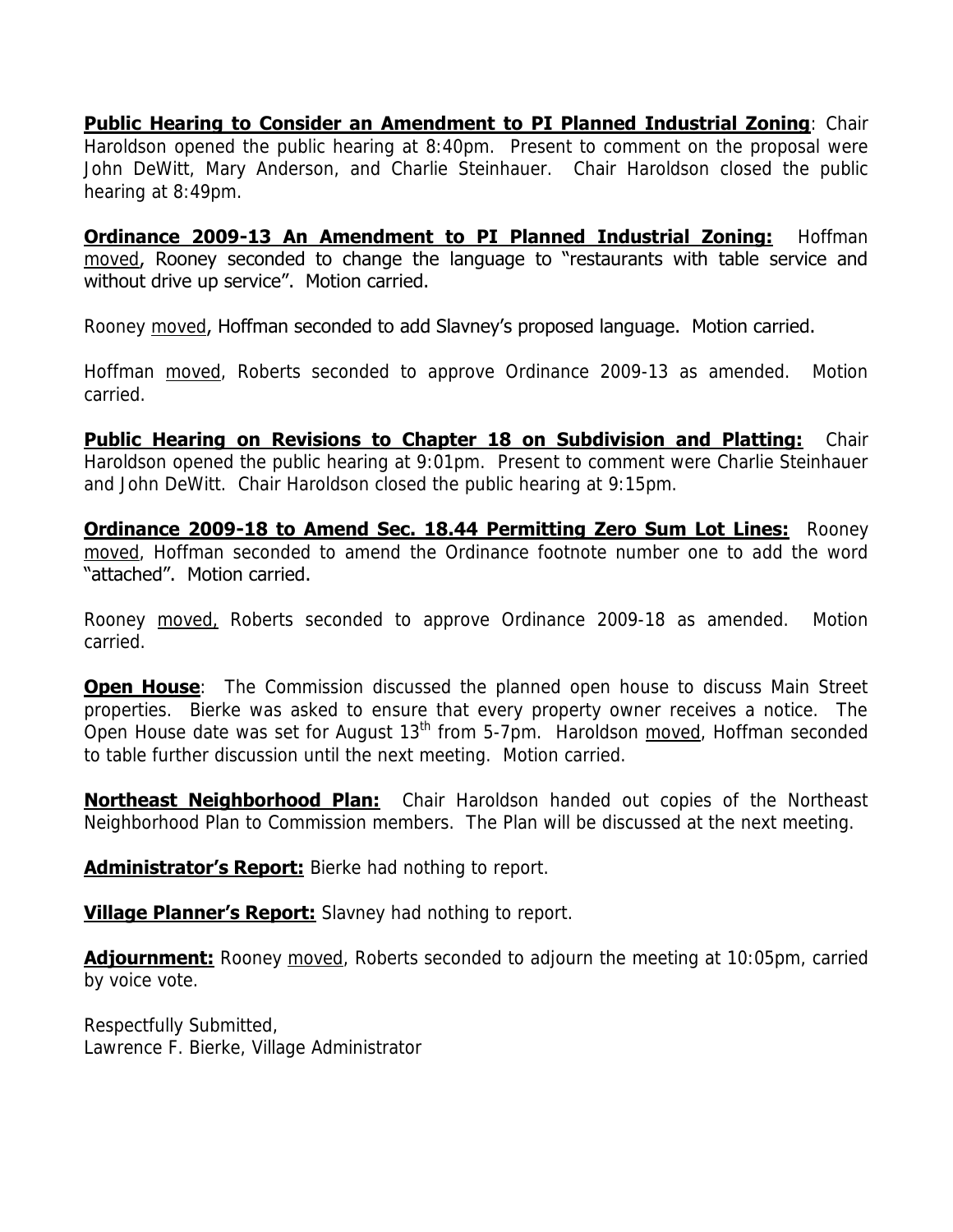138 E Main St/Mount Horeb, WI 53572/(608) 437-6884/Fax (608) 437-3190/vilmth@mhtc.net Website: www.mounthorebwi.info

#### PLAN COMMISSION/HISTORIC PRESERVATION COMMISSION THURSDAY, JULY 9, 2009

The Plan Commission of the Village of Mount Horeb will meet on the above date at 7:00pm in the Board Room of the Municipal Building, 138 E Main Street, Mount Horeb, WI. Agenda as follows:

- 1) Call to order Roll call.
- 2) Review minutes of the June 11, 2009 meeting.
- 3) Discuss Northeast Neighborhood Plan.
- 4) Discuss Planned Open House for Main Street Zoning District.
- 5) Discuss Wind Energy Standards Ordinance.
- 6) Village Administrator's report.
- 7) Village Planner's report.
- 8) Adjourn.

A QUORUM OF THE VILLAGE BOARD/VILLAGE COMMITTEE MEMBERS MAY BE PRESENT AT THIS MEETING. ONLY NOTICED AGENDA ITEMS WILL BE ACTED ON BY THE GOVERNMENTAL BODY SPECIFIED ABOVE.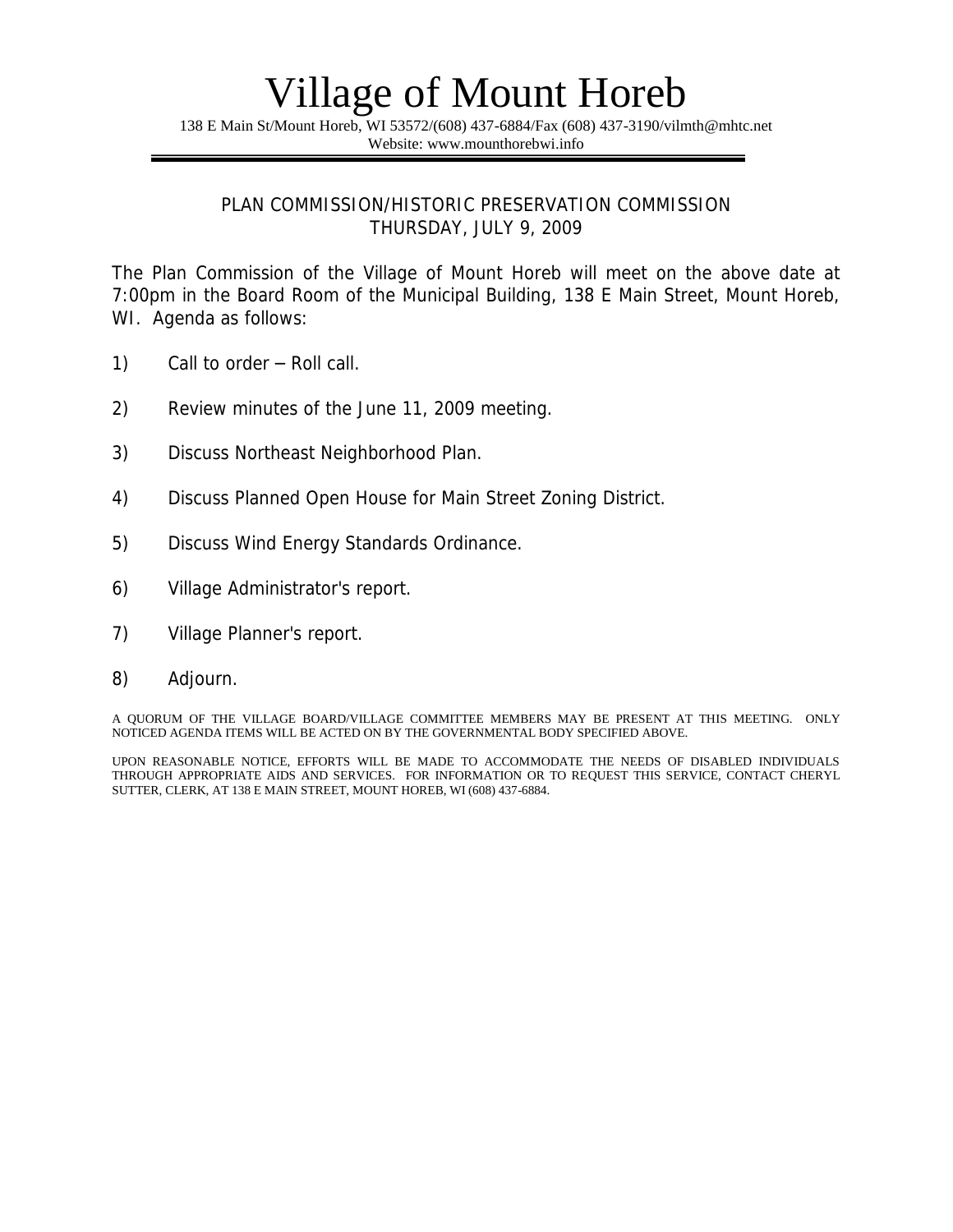#### **PLAN COMMISSION/HISTORIC PRESERVATION COMMISSION MEETING MINUTES JULY 9, 2009**

The Plan Commission/Historic Preservation Commission met in regular session in the Board Room of the Municipal Building, 138 E Main Street, Mount Horeb, WI. Commission Chair Haroldson called the meeting to order at 7:00pm. A roll call was taken. Present were Commissioners Sauter, Scribner, Sievers, Hoffman, and Roberts. Also present were Village Planner Michael Slavney and Village Administrator Lawrence Bierke.

**Minutes:** Minutes from the June 11, 2009 meeting were reviewed. Hoffman moved, Sauter seconded to approve the minutes as corrected. Motion carried.

**Northeast Neighborhood Plan:** Chair Haroldson inquired with the rest of the Commission if there were any questions about the current plan. Commission members Scribner and Hoffman fielded questions about the plan and what was covered and why.

**Main Street Open House**: The Commission discussed the planned open house regarding Main Street properties. The Commission decided to change the start time to 5:30 pm and to have Village staff present to tabulate the survey results. Bierke was asked to ensure that every property owner receives a notice.

**Wind Energy Systems:** Bierke asked what process the Commission wanted to follow to prepare a wind energy ordinance. Bierke will bring pictures, sample ordinances, and data on wind energy to the next meeting.

**Administrator's Report:** Bierke had nothing to report.

**Village Planner's Report:** Slavney had nothing to report.

**Adjournment:** Hoffman moved, Sauter seconded to adjourn the meeting at 8:24pm, carried by voice vote.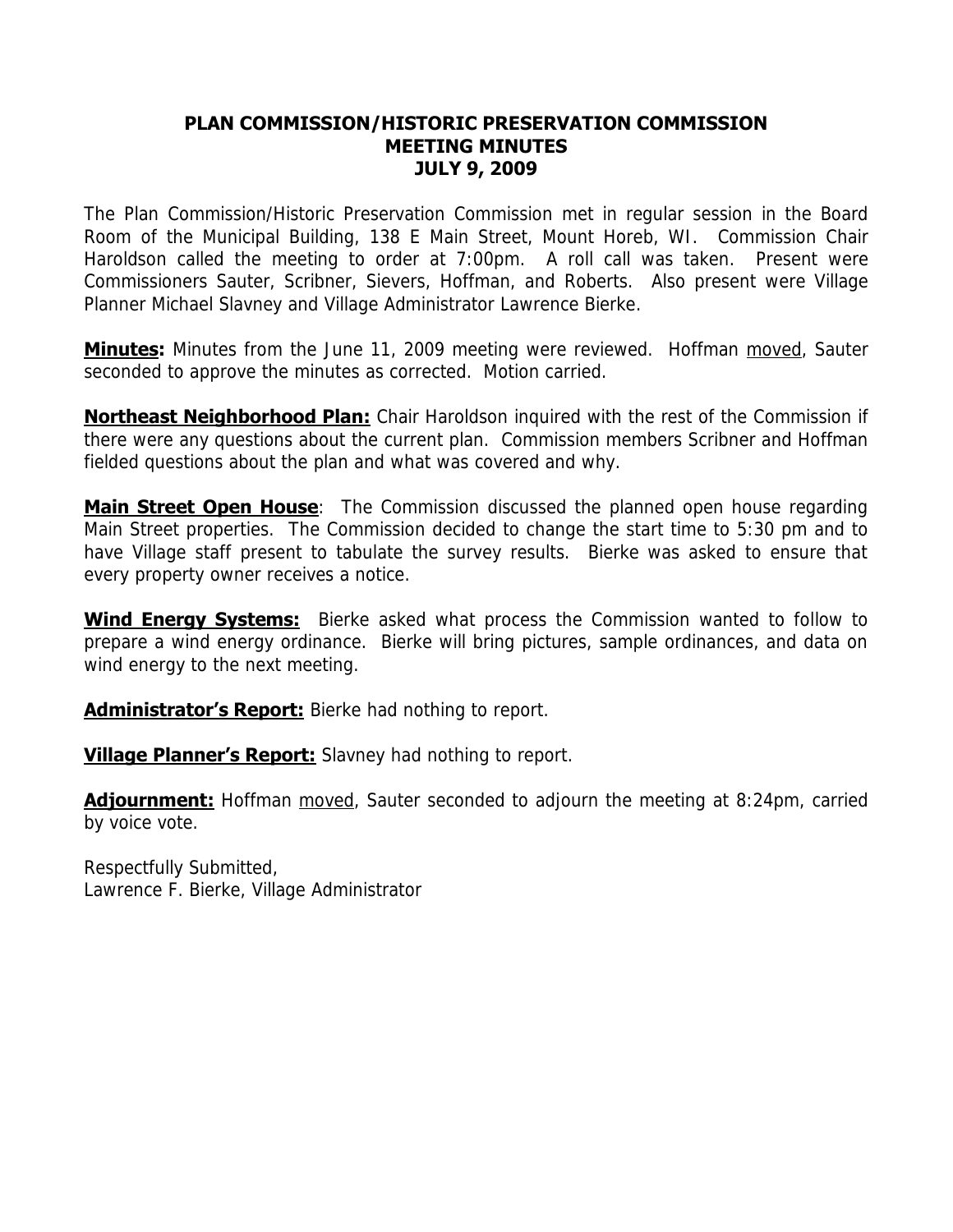138 E Main St/Mount Horeb, WI 53572/(608) 437-6884/Fax (608) 437-3190/vilmth@mhtc.net Website: www.mounthorebwi.info

### **SECOND AMENDMENT**

PLAN COMMISSION/HISTORIC PRESERVATION COMMISSION THURSDAY, AUGUST 13, 2009

The Plan Commission of the Village of Mount Horeb will meet on the above date at 7:00pm in the Board Room of the Municipal Building, 138 E Main Street, Mount Horeb, WI. Agenda as follows:

- 1) Call to order Roll call.
- 2) Review minutes of the July 9, 2009 meeting.
- 3) Presentation from Village Planner, Michael Slavney on Comp Plan Consistency Requirements.
- 4) Consider Ordinance 2009-25, "AN ORDINANCE TO AMEND CHAPTER 17 ZONING CODE TO CREATE RECREATION BUSINESS DISTRICT (RB) AND REVISE SECTION 17.20(4)(1) OUTDOOR COMMERCIAL ENTERTAINMENT".
- 5) Consider Plan Commission Resolution 2009-24, 'RECOMMENDING AMENDMENT TO THE 2005 VILLAGE OF MOUNT HOREB COMPREHENSIVE PLAN, DANE COUNTY, WISCONSIN".
- 6) Consider amendment to SIP for Trailview Heights Planned Unit Development Erosion Control Plan Amendment.
- 7) Consider 26 Acre School District Annexation Request.
- 8) Consider Certificate of Appropriateness application from Hoff Mall, 101 E Main St.
- 9) Discuss Amendment of Sign Ordinance.
- 10) Consider Wind Energy System Standards.
- 11) Village Administrator's report.
- 12) Village Planner's report.
- 13) Adjourn.

A QUORUM OF THE VILLAGE BOARD/VILLAGE COMMITTEE MEMBERS MAY BE PRESENT AT THIS MEETING. ONLY NOTICED AGENDA ITEMS WILL BE ACTED ON BY THE GOVERNMENTAL BODY SPECIFIED ABOVE.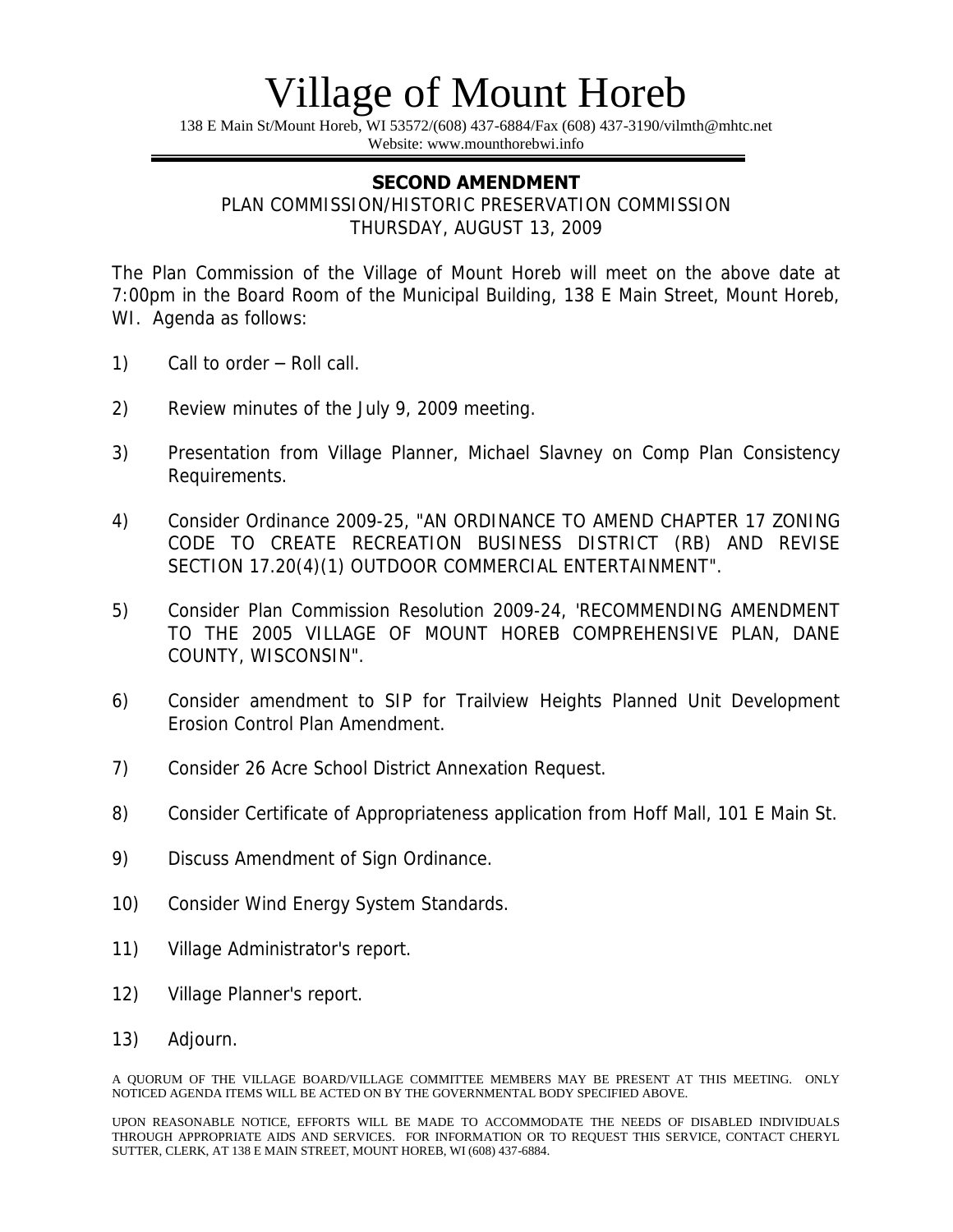#### **PLAN COMMISSION/HISTORIC PRESERVATION COMMISSION MEETING MINUTES AUGUST 13, 2009**

The Plan Commission/Historic Preservation Commission met in regular session in the Board Room of the Municipal Building, 138 E Main Street, Mount Horeb, WI. Commission Chair Haroldson called the meeting to order at 7:03pm. A roll call was taken. Present were Commissioners Sievers, Hoffman, and Roberts. Also present were Village Planner Michael Slavney and Village Administrator Lawrence Bierke.

**Minutes:** Minutes from the July 9, 2009 meeting were reviewed. Roberts moved, Sievers seconded to approve the minutes. Motion carried.

**Comprehensive Plan Consistency Requirements Presentation:** Chair Haroldson requested that the presentation be tabled. Hoffman moved, Roberts seconded to table the presentation. Motion carried.

**Ordinance 2009-25 Recreational Business:** Chair Haroldson decided this item would be placed onto next months agenda because the owners of Norsk Golf Bowl could not be present at August meeting.

**Resolution 2009-24 Comprehensive Plan Amendment:** Chair Haroldson decide that this item would be place on next month's agenda because the owner of Norsk Golf Bowl could not be present at August meeting.

Chair Haroldson skipped to number 8 on the agenda.

**Certificate of Appropriateness for Hoff Mall, 101 E. Main Street**: Sievers moved, Hoffman seconded to approve the Certificate of Appropriateness contingent upon a Sign Ordinance Amendment be approved. Motion carried.

**26 Acre School District Annexation Petition**: Roberts moved, Sievers seconded to approve the annexation petition. Motion carried.

**Sign Ordinance Amendment:** Haroldson tabled discussion to ensure that a representative from Premier Cooperative could be present.

**SIP for Trailview Heights Planned Unit Development Erosion Control Plan:** Chair Haroldson suggested that he wanted the Developer and Village Engineer present to discuss this item. There also has not been an application submitted as required. Hoffman moved, Roberts seconded to table until an application is filed. Motion carried.

**Wind Energy Systems:** Chair Haroldson tabled this discussion until a future meeting.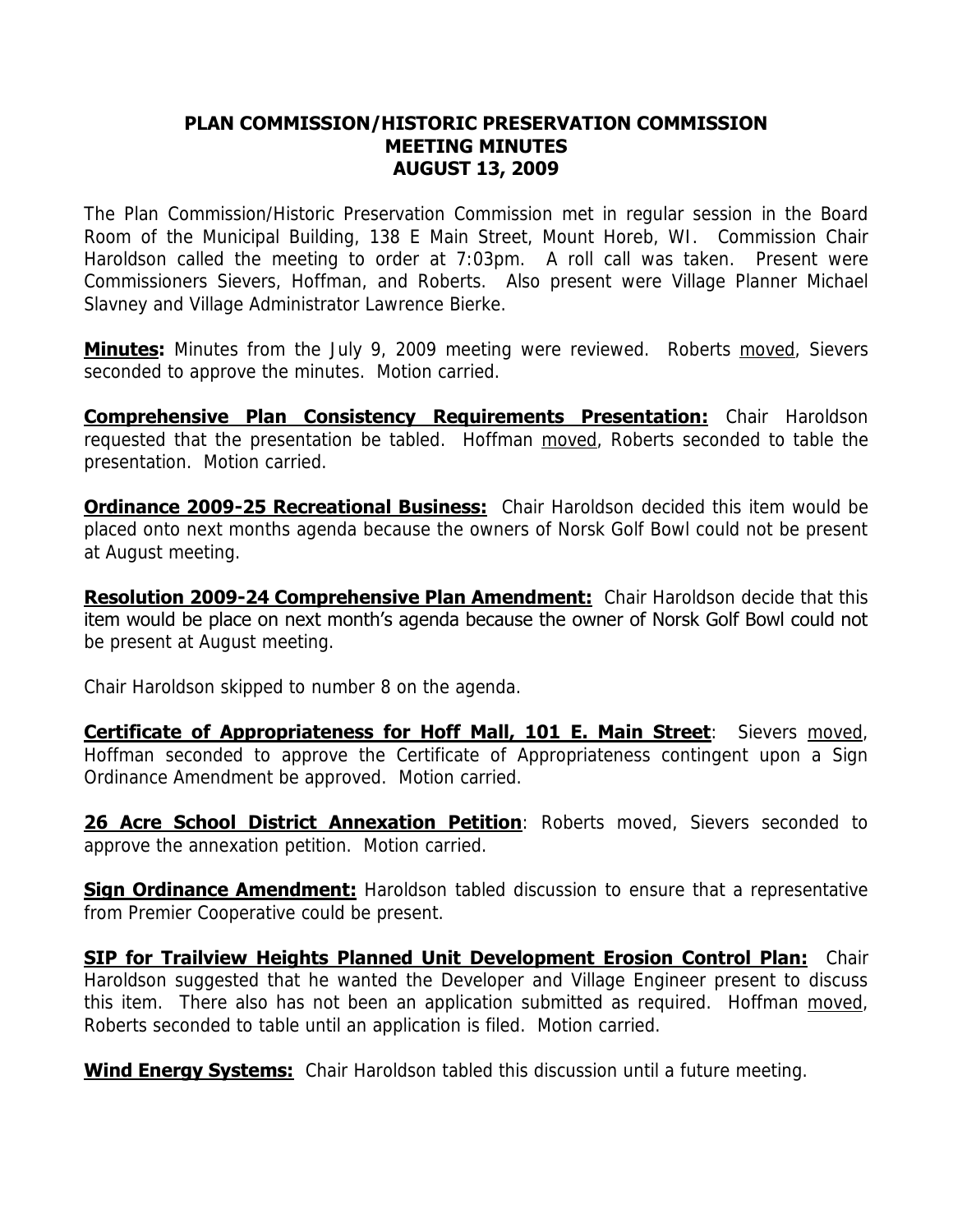**Administrator's Report:** Bierke had nothing to report.

**Village Planner's Report:** Slavney had nothing to report.

**Adjournment:** Hoffman moved, Sievers seconded to adjourn the meeting at 8:00pm, carried by voice vote.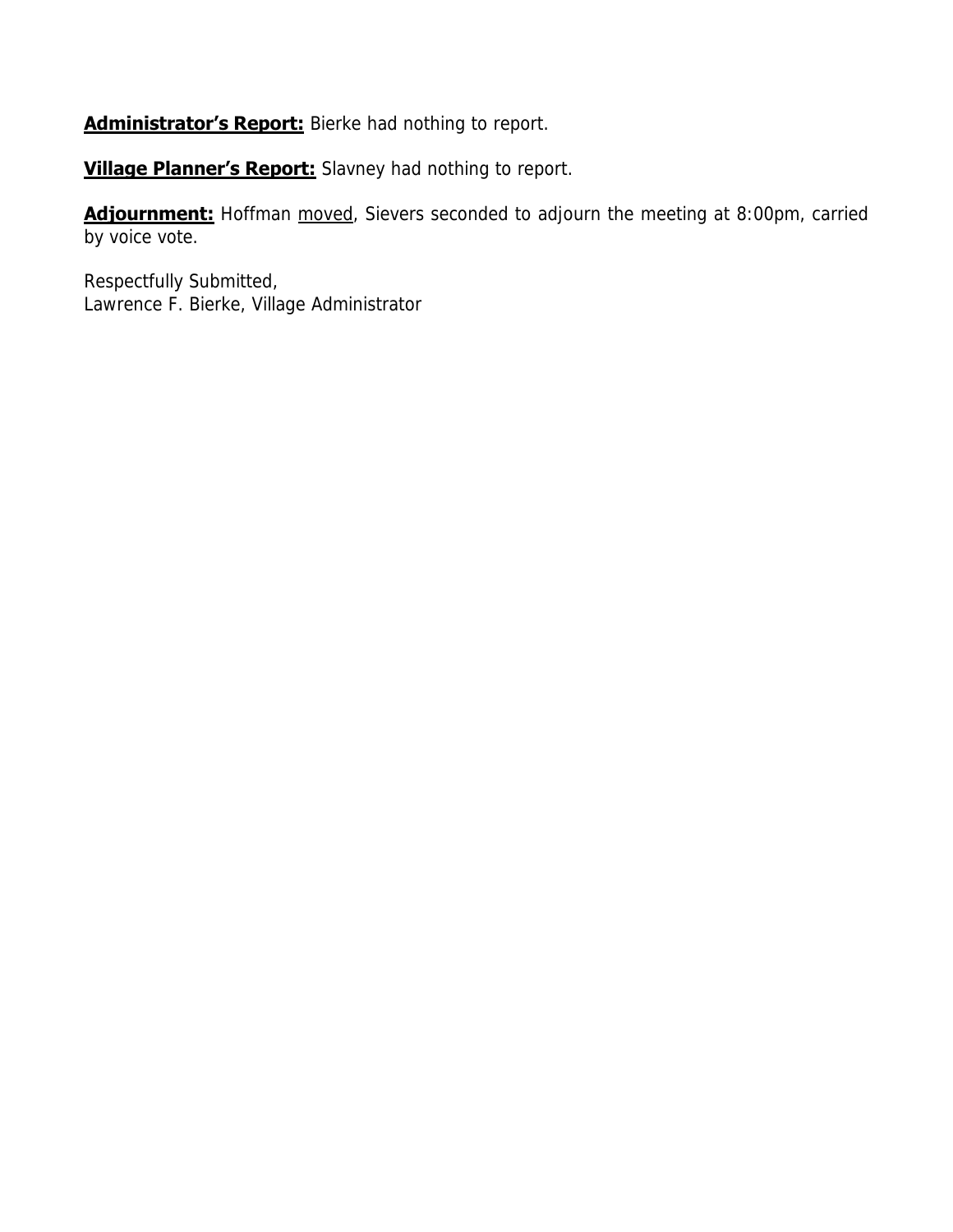138 E Main St/Mount Horeb, WI 53572/(608) 437-6884/Fax (608) 437-3190/vilmth@mhtc.net Website: www.mounthorebwi.info

#### SPECIAL MEETING PLAN COMMISSION/HISTORIC PRESERVATION COMMISSION MONDAY, AUGUST 24, 2009

The Plan Commission of the Village of Mount Horeb will meet on the above date at 7:00pm in the Board Room of the Municipal Building, 138 E Main Street, Mount Horeb, WI. Agenda as follows:

- 1) Call to order Roll call.
- 2) Discuss Amendment of Sec. 17.175 Industrial Sign Ordinance.
- 3) Adjourn.

A QUORUM OF THE VILLAGE BOARD/VILLAGE COMMITTEE MEMBERS MAY BE PRESENT AT THIS MEETING. ONLY NOTICED AGENDA ITEMS WILL BE ACTED ON BY THE GOVERNMENTAL BODY SPECIFIED ABOVE.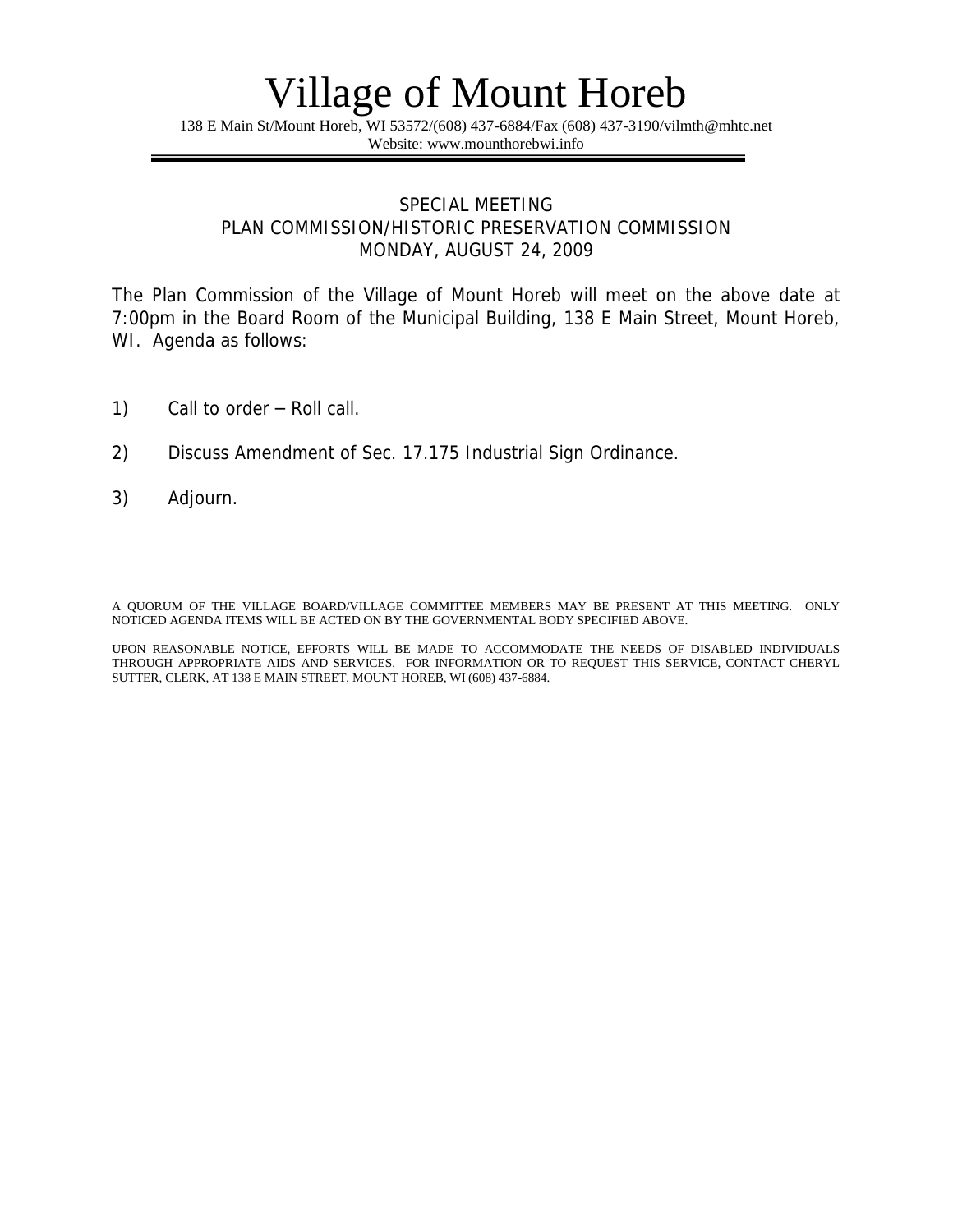#### **PLAN COMMISSION/HISTORIC PRESERVATION COMMISSION SPECIAL MEETING MINUTES AUGUST 24, 2009**

The Plan Commission/Historic Preservation Commission met in special session in the Board Room of the Municipal Building, 138 E Main Street, Mount Horeb, WI. Commission Chair Haroldson called the meeting to order at 7:00pm. A roll call was taken. Present were Commissioners Sievers, Rooney, Hoffman, and Scribner. Also present was Village Administrator Lawrence Bierke.

### **Amendment of Sec. 17.175 Industrial Sign Ordinance:**

Scribner gave a summary on the background of Premier Cooperative's application to the Board of Zoning Appeals for a Variance to the Industrial Sign Ordinance. The Board of Zoning Appeals had tabled their discussion until the Plan Commission had an opportunity to discuss the Sign section to determine if a Zoning Amendment might be appropriate.

Andy Fiene of Premier Cooperative stated the reasons his proposed sign did not meet the standards set by the Industrial Sign Ordinance and why it was necessary for changes to be made.

Scribner moved, Hoffman seconded to create  $17.175(3)(b)(6)$  to be the same as  $17.174(7)$ . Motion carried.

Haroldson moved, Scribner seconded to change the sign size to eighty-four (84) feet per side. Motion carried.

Fiene suggested that the board change  $17.175$   $(3)(b)(5)$  to reflect that reader boards be permitted. Rooney moved, Hoffman seconded to amend 17.175 (3)(b)(5) to permit reader boards so long as the text thereon not change more than hourly. Motion carried.

Fiene suggested that the board change 17.175 (5) to permit a maximum of three wall signs on each wall and not more than four wall signs on the entire building and to permit those signs to be LED signs. Rooney moved, Scribner seconded to endorse the changes proposed. Motion carried.

Fiene suggested changes to 17.175 (3)(b)(2) and (3) changing the display surface area per sign to .005% of the floor space of the building or buildings and in the event of multiple buildings, the aggregate amount of square footage shall be used in the calculation. He also suggested permitting LED signs. Rooney moved, Scribner seconded to approve the text as provided. Motion carried.

Fiene suggested changes to 17.175(3)(b)(1) to permit an additional freestanding sign on lots greater than three (3) acres in size. Sievers moved, Scribner seconded to approve the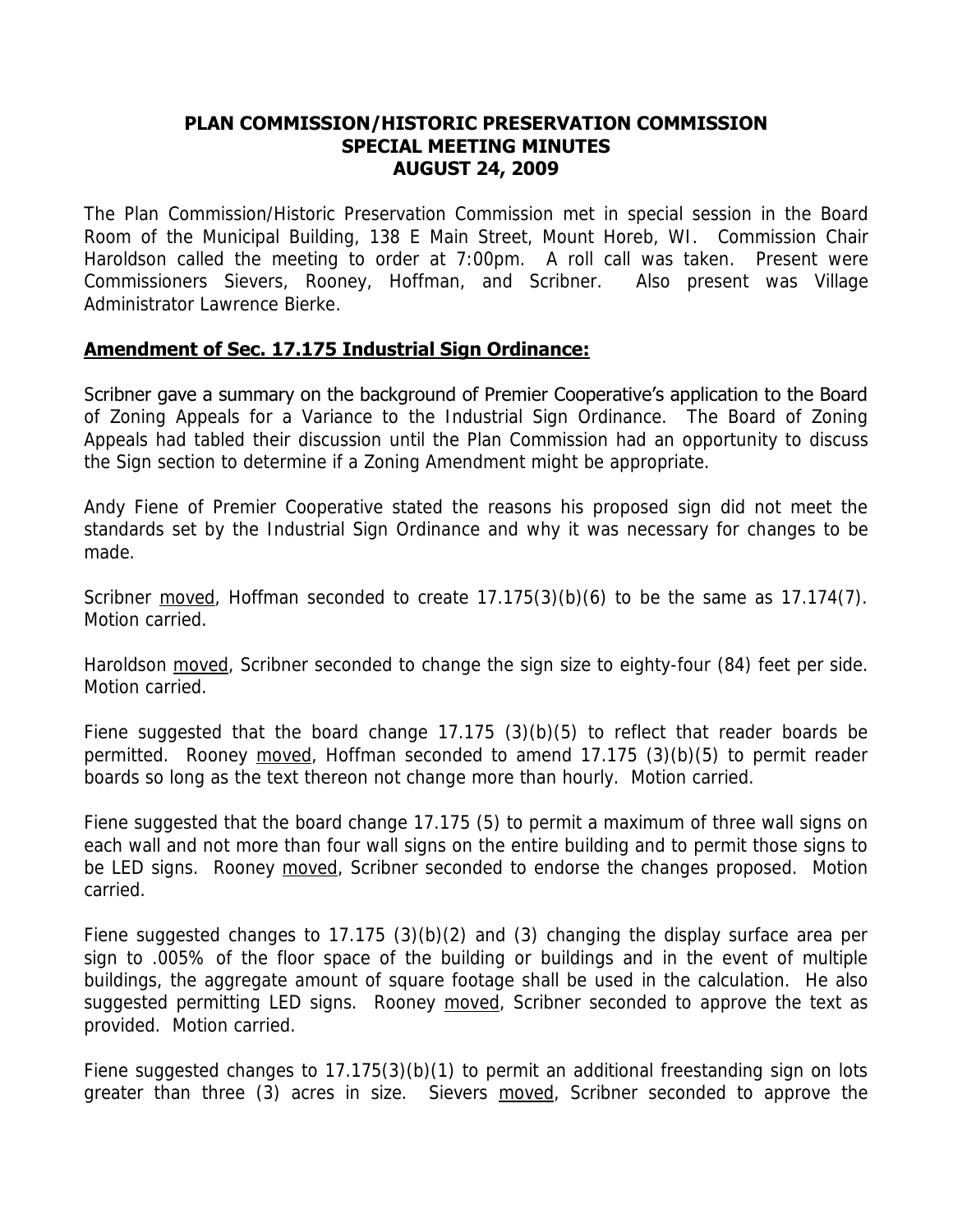request. Rooney moved, Hoffman seconded to amend the motion to add "or equal to" to the amended text. Motion amendment carried. Initial motion carried.

Rooney moved, Hoffman seconded to add "as explained in Section 17.172" to 17.175 (3) to replace "above the level of the street upon which the sign faces". Roll Call vote: Sievers – No, Rooney – Yes, Scribner – No, Hoffman – Yes, Haroldson – No. Motion failed.

Scribner moved, Haroldson seconded to accept language as proposed by Fiene for section 17.175(3). Motion carried.

**Adjournment:** Scribner moved, Rooney seconded to adjourn the meeting at 8:52pm, carried by voice vote.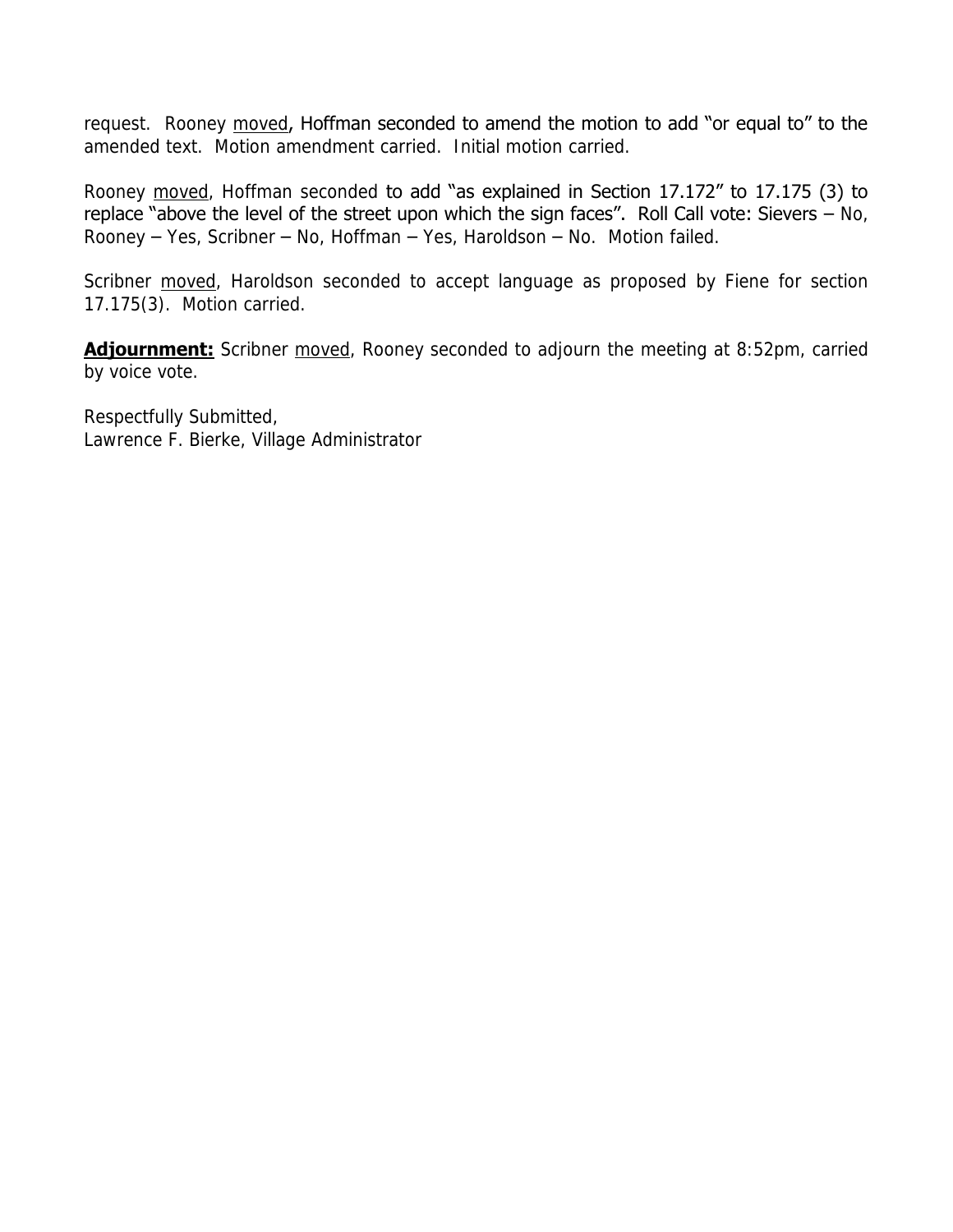138 E Main St/Mount Horeb, WI 53572/(608) 437-6884/Fax (608) 437-3190/vilmth@mhtc.net Website: www.mounthorebwi.info

#### **AMENDED**

PLAN COMMISSION/HISTORIC PRESERVATION COMMISSION THURSDAY, SEPTEMBER 10, 2009

The Plan Commission of the Village of Mount Horeb will meet on the above date at 7:00pm in the Board Room of the Municipal Building, 138 E Main Street, Mount Horeb, WI. Agenda as follows:

- 1) Call to order Roll call.
- 2) Review minutes of the August 13, 2009 meeting.
- 3) Presentation by Village Planner Michael Slavney on Comprehensive Plan Consistency Requirements.
- 4) Consider Plan Commission Resolution 2009-24, 'RECOMMENDING AMENDMENT TO THE 2005 VILLAGE OF MOUNT HOREB COMPREHENSIVE PLAN, DANE COUNTY, WISCONSIN".
- 5) Consider Ordinance 2009-25, "AN ORDINANCE TO AMEND CHAPTER 17 ZONING CODE TO CREATE RECREATION BUSINESS DISTRICT (RB) AND REVISE SECTION 17.20(4)(1) OUTDOOR COMMERCIAL ENTERTAINMENT".
- 6) Main Street Planning Open House Presentation of Results.
- 7) Consider Ordinance 2009-27, "AN ORDINANCE TO AMEND 17.174 COMMERCIAL SIGNAGE".
- 8) Update on Hoff Mall awning design.
- 9) Consider Wind Energy System Standards.
- 10) Consider protocol for special Plan Commission meetings.
- 11) Village Administrator's report.
- 12) Village Planner's report.
- 13) Adjourn.

A QUORUM OF THE VILLAGE BOARD/VILLAGE COMMITTEE MEMBERS MAY BE PRESENT AT THIS MEETING. ONLY NOTICED AGENDA ITEMS WILL BE ACTED ON BY THE GOVERNMENTAL BODY SPECIFIED ABOVE.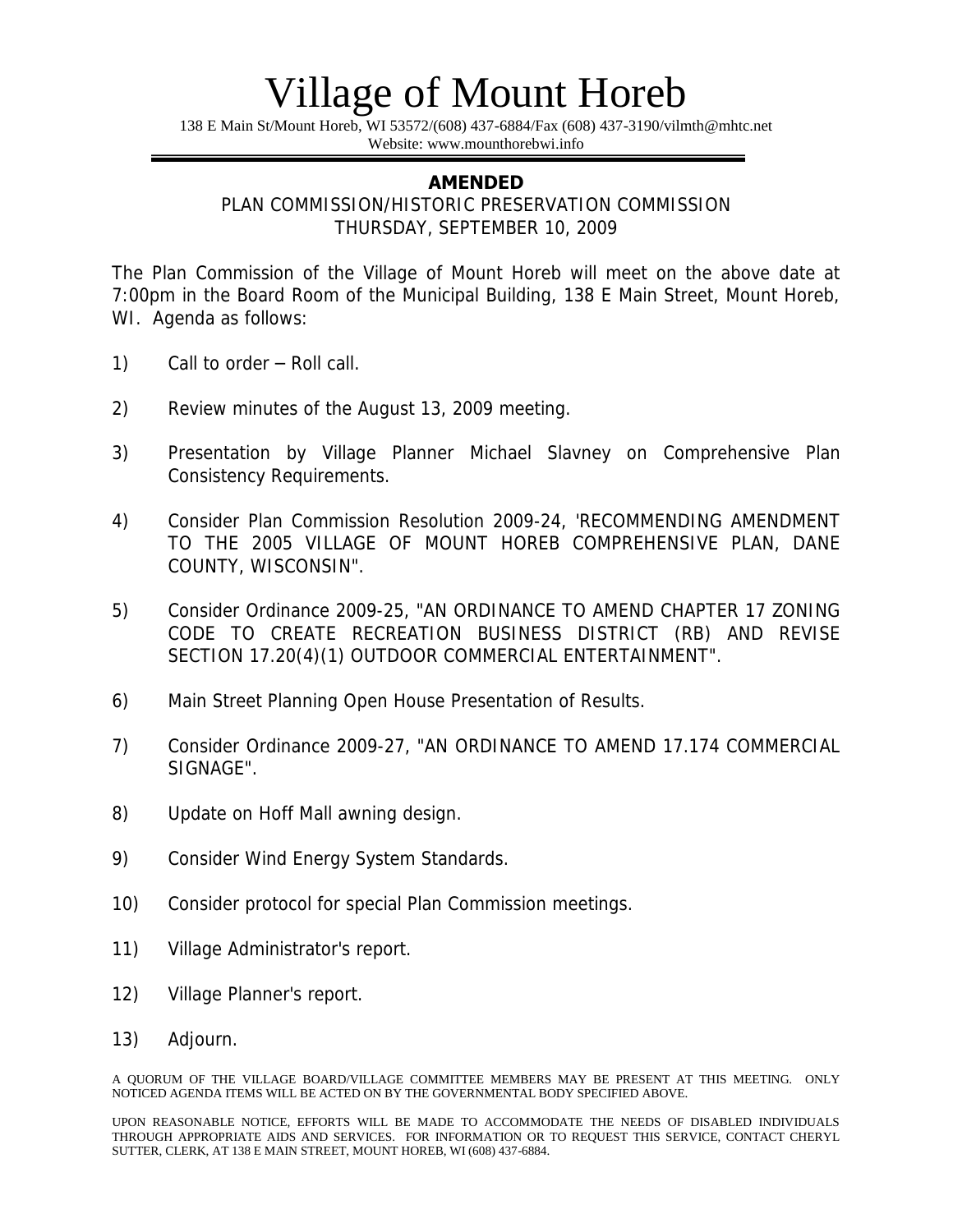#### **PLAN COMMISSION/HISTORIC PRESERVATION COMMISSION MEETING MINUTES SEPTEMBER 10, 2009**

The Plan Commission/Historic Preservation Commission met in regular session in the Board Room of the Municipal Building, 138 E Main Street, Mount Horeb, WI. Commission Chair Haroldson called the meeting to order at 7:00 pm. A roll call was taken. Present were Commissioners Sievers, Steiner, Rooney, Scribner, and Roberts. Also present were Village Planner Michael Slavney and Village Administrator Lawrence Bierke.

**Minutes:** Minutes from the August 13, 2009 meeting were reviewed. Rooney moved, Roberts seconded to approve the minutes. Motion carried.

**Comprehensive Plan Consistency Requirements Presentation:** Village Planner Michael Slavney went over a presentation on the requirements of planning and the plan commission. It focused on levels of planning and components of the Smart Growth Law.

The Commission Chair rearranged the agenda to address #5, #6, and #4 next.

**Ordinance 2009-25 Recreational Business:** After hearing from several audience members, Sievers moved, Rooney seconded to set a public hearing on the Recreational Business Ordinance for October 8<sup>th</sup> at 7 PM. Motion carried.

**Main Street Open House Results and Feedback:** Slavney reported on the turnout and survey responses collected from the open house. The Commission decided that there had not been enough resident involvement to validate the survey results. Scribner moved, Sievers seconded to hold a second public meeting at the next Plan Commission meeting. Motion carried. Bierke will mail letters to property owners on East and West Main Street.

**Resolution 2009-24 recommending an amendment to the Comprehensive Plan**: The Commission discussed the proposal and Sievers recommended a few changes to the maps. It was decided that the School District property on JG should be shown in the Comprehensive Plan. Rooney moved, Sievers seconded that the proposed school location be designated as "Government and Institution" on the future land use map. Motion carried.

**Hoff Mall Awning Design**: Joe Gallina was present and provided a description of his canopy. The coverage of the Bistro 101 logo was less than 20%, so it remained in compliance with Sec 17.174(11)(d).

**Ordinance 2009-27 Amending Commercial Sign Code: Sievers moved to amend** proposal to permit Section 17.174(11)(d) to 50%. Motion failed, as there was no second.

Roberts moved, Rooney seconded to amend the ordinance to include 17.174(11)(d) and to schedule a public hearing at the next meeting. Motion carried.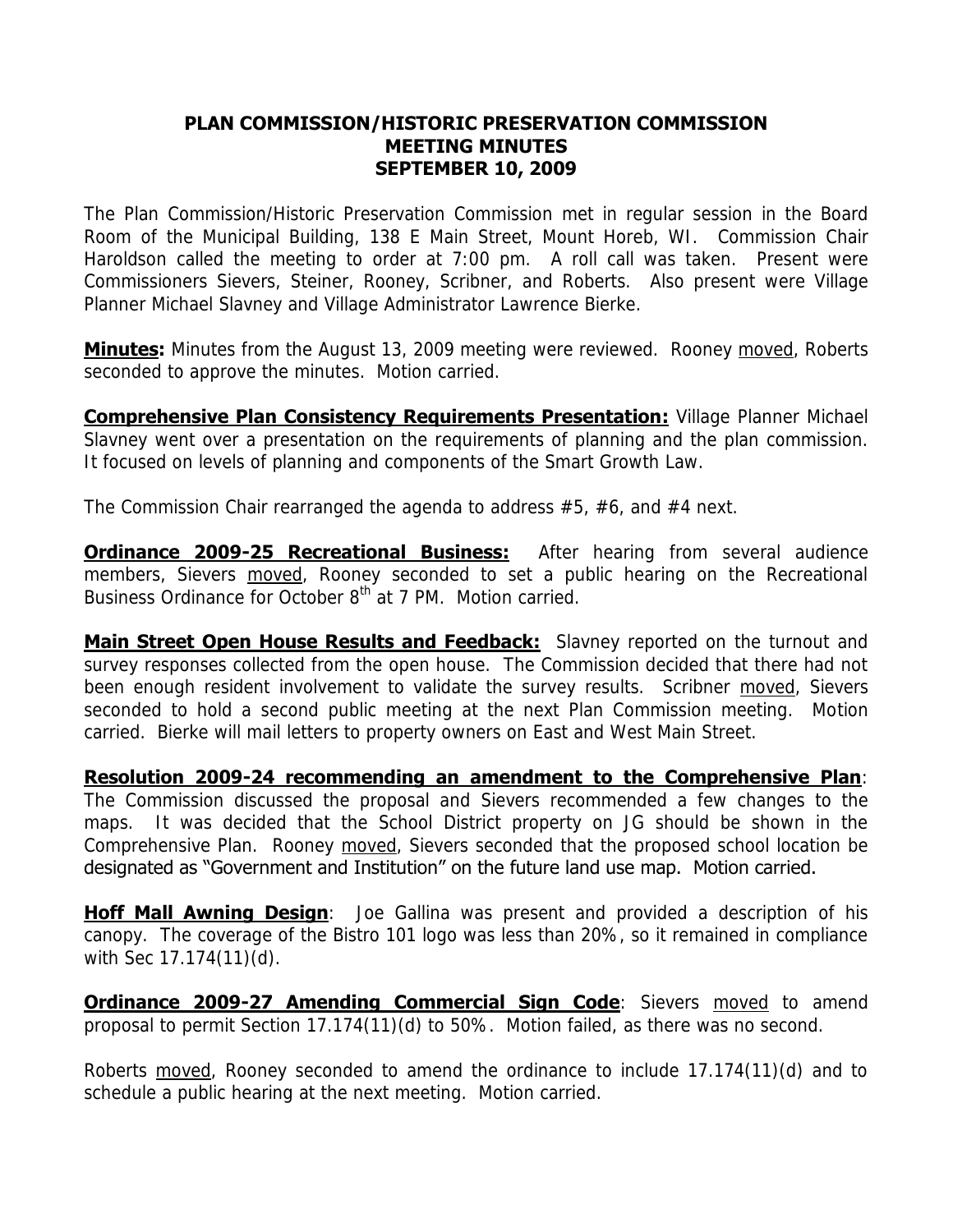**Wind Energy Systems:** Sievers moved, Rooney seconded to extend the moratorium for six (6) months, but to continue discussing the wind energy at future meetings. Motion carried.

**Protocol for Special Plan Commission Meetings:** Chair Haroldson went over what he felt was proper protocol for calling a special plan commission meeting.

**Administrator's Report:** Bierke had nothing to report.

**Village Planner's Report:** Slavney provided an update on the Capital Area Regional Planning Commission.

**Adjournment:** Scribner moved, Rooney seconded to adjourn the meeting at 9:30pm, carried by voice vote.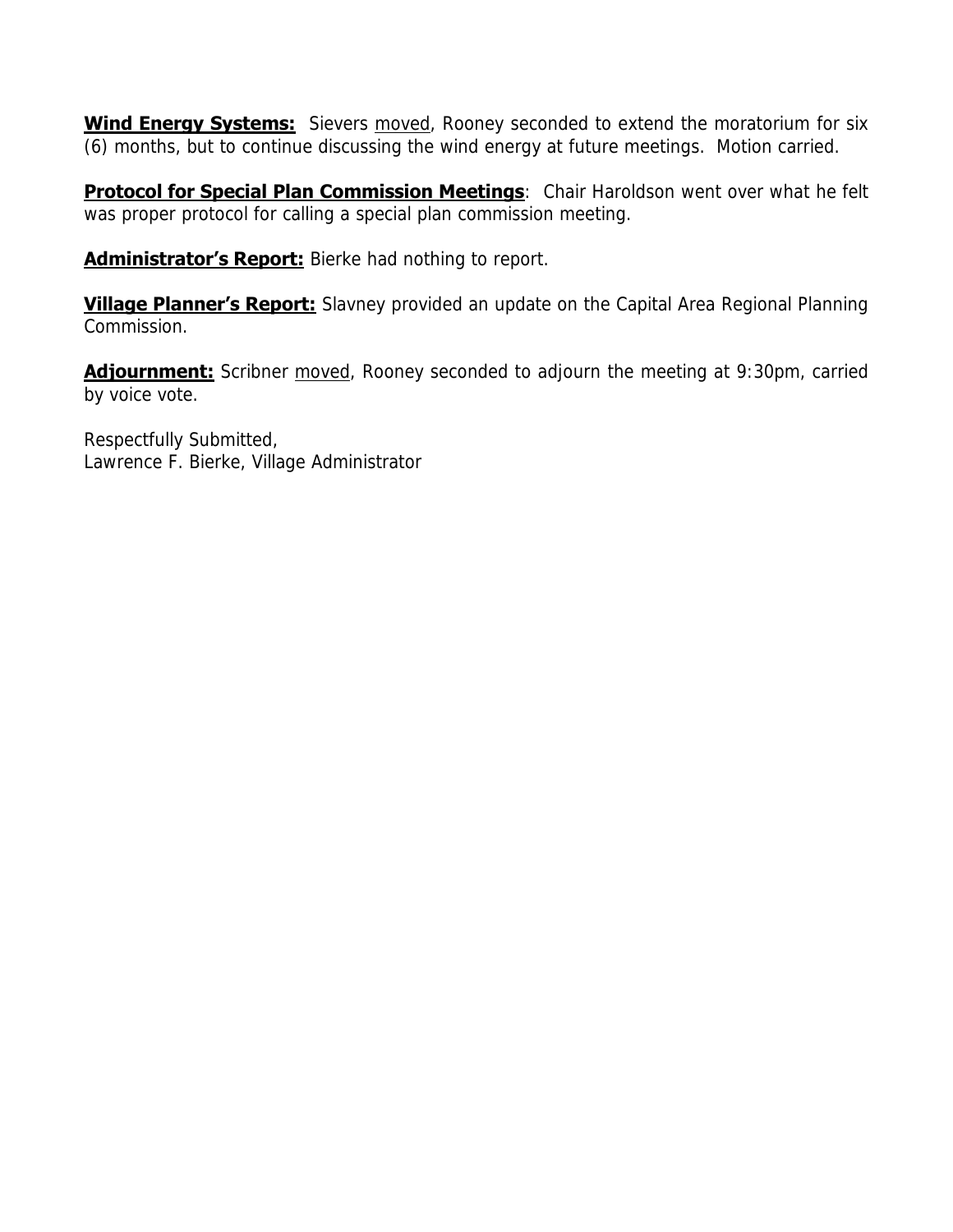138 E Main St/Mount Horeb, WI 53572/(608) 437-6884/Fax (608) 437-3190/vilmth@mhtc.net Website: www.mounthorebwi.info

#### PLAN COMMISSION/HISTORIC PRESERVATION COMMISSION THURSDAY, OCTOBER 8, 2009

The Plan Commission of the Village of Mount Horeb will meet on the above date at 7:00pm in the Board Room of the Municipal Building, 138 E Main Street, Mount Horeb, WI. Agenda as follows:

- 1) Call to order Roll call.
- 2) Review minutes of the August 24, 2009 and September 10, 2009 meetings.
- 3) PUBLIC HEARING: To consider amendment to Chapter 17 Zoning Code to create Recreation Business District (RB) and revise 17.20.(4)(1) Outdoor Commercial Entertainment.
- 4) Consider Ordinance 2009-25, "AN ORDINANCE TO AMEND CHAPTER 17 ZONING CODE TO CREATE RECREATION BUSINESS DISTRICT (RB) AND REVISE SECTION 17.20(4)(1) OUTDOOR COMMERCIAL ENTERTAINMENT".
- 5) Audience with public and interested parties relative to RECOMMENDING AN AMENDMENT TO THE 2005 VILLAGE OF MOUNT HOREB COMPREHENSIVE PLAN, DANE COUNTY, WISCONSIN, to facilitate a change to Norsk Golf Bowl in the Comprehensive Plan.
- 6) Consider recommendation making changes to the Comprehensive Plan relative to the Norsk Golf Bowl.
- 7) Audience with public and interested parties relative to RECOMMENDING AMENDMENT TO THE 2005 VILLAGE OF MOUNT HOREB COMPREHENSIVE PLAN, DANE COUNTY, WISCONSIN, to facilitate a change to East Main Street.
- 8) Consider recommendation making changes to the Comprehensive Plan relative to East Main Street.
- 9) Audience with public and interested parties relative to RECOMMENDING AMENDMENT TO THE 2005 VILLAGE OF MOUNT HOREB COMPREHENSIVE PLAN, DANE COUNTY, WISCONSIN, to facilitate a change to West Main Street.
- 10) Consider recommendation making changes to the Comprehensive Plan relative to West Main Street.
- 11) Discuss the use of Village owned property south of Highway 18/151.
- 12) Audience with public and interested parties relative to RECOMMENDING AMENDMENT TO THE 2005 VILLAGE OF MOUNT HOREB COMPREHENSIVE PLAN, DANE COUNTY,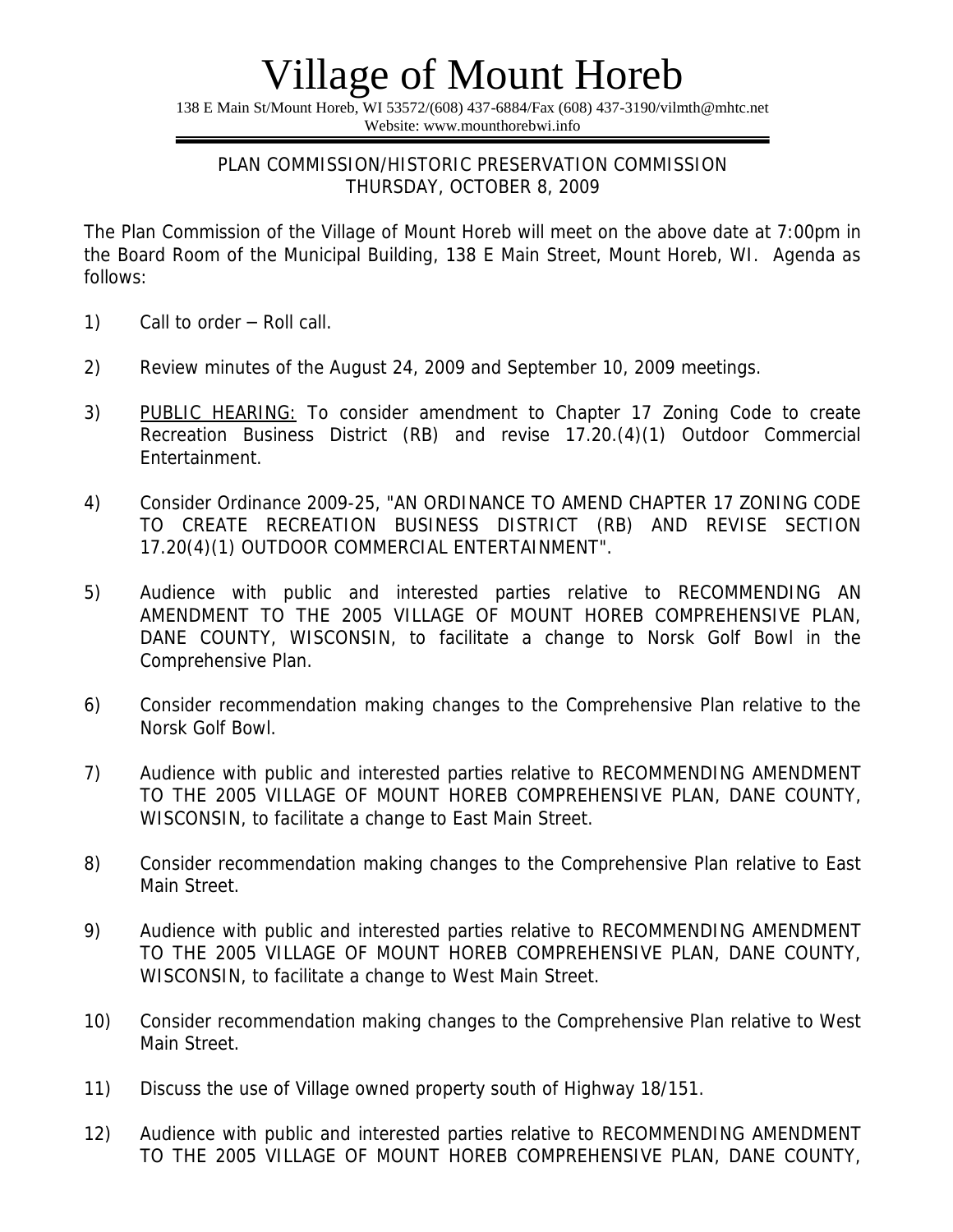WISCONSIN, to facilitate other general changes to the text, maps, and to include a possible school facility.

- 13) Consider recommendation making changes to the Comprehensive Plan relative to changes to the text, maps, and to include a possible school facility.
- 14) Consider Resolution 2009-27, "RESOLUTION RECOMMENDING AMENDMENT TO THE 2005 VILLAGE OF MOUNT HOREB COMPREHENSIVE PLAN, DANE COUNTY, WISCONSIN".
- 15) Review process and schedule to conclude the comprehensive plan amendment.
- 16) PUBLIC HEARING: To consider amendment to 17.175 Industrial Signage of the Code of Ordinances.
- 17) Consider Ordinance 2009-26, "AN ORDINANCE TO AMEND SECTION 17.175 INDUSTRIAL SIGNAGE", as requested by Premier Cooperative.
- 18) PUBLIC HEARING: To consider amendment to Chapter 17 Zoning Code to amend Sec 17.174(11)(d) Commercial Sign Code relative to commercial canopies.
- 19) Consider Ordinance 2009-27 "AN ORDINANCE TO AMEND SECTION 17.174 COMMERCIAL SIGNAGE" as requested by Hoff Mall Associates, LLC.
- 20) Discuss request from Sloan Implement to change the Commercial Sign Code.
- 21) Consider amendment to SIP for Trail View Heights Planned Unit Development Erosion Control Plan Amendment.
- 22) PUBLIC HEARING: To consider an extension on the temporary stay on construction of wind energy systems.
- 23) Consider Ordinance 2009-30, "AN ORDINANCE TO EXTEND THE TEMPORARY STAY ON CONSTRUCTION OF WIND ENERGY SYSTEMS IN THE VILLAGE OF MOUNT HOREB".
- 24) Consider Wind Energy System Standards.
- 25) Consider Certificate of Appropriateness for Potterton Rule, 105 E Main Street.
- 26) Consider extraterritorial jurisdiction review of preliminary Certified Survey Map for Davidson/Wilhelm, Section 22 Town of Blue Mounds.
- 27) Agenda items for future meeting.
- 28) Adjourn.

A QUORUM OF THE VILLAGE BOARD/VILLAGE COMMITTEE MEMBERS MAY BE PRESENT AT THIS MEETING. ONLY NOTICED AGENDA ITEMS WILL BE ACTED ON BY THE GOVERNMENTAL BODY SPECIFIED ABOVE.

UPON REASONABLE NOTICE, EFFORTS WILL BE MADE TO ACCOMMODATE THE NEEDS OF DISABLED INDIVIDUALS THROUGH APPROPRIATE AIDS AND SERVICES. FOR INFORMATION OR TO REQUEST THIS SERVICE, CONTACT CHERYL SUTTER, CLERK, AT 138 E MAIN STREET, MOUNT HOREB, WI (608) 437-6884.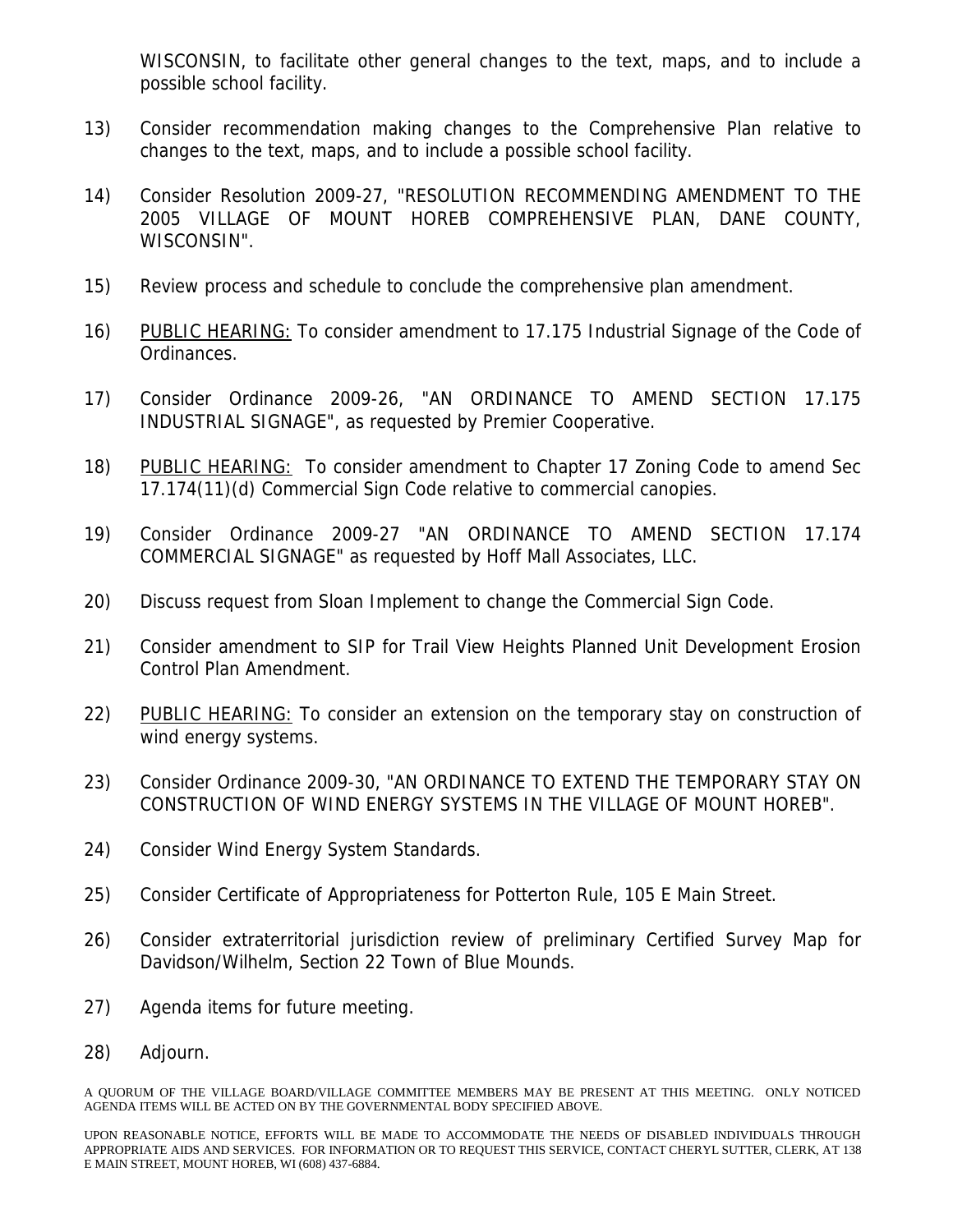#### **PLAN COMMISSION/HISTORIC PRESERVATION COMMISSION MEETING MINUTES OCTOBER 8, 2009**

The Plan Commission/Historic Preservation Commission met in regular session in the Board Room of the Municipal Building, 138 E Main Street, Mount Horeb, WI. Commission Chair Haroldson called the meeting to order at 7:00pm. A roll call was taken. Present were Commissioners Sievers, Steiner, Rooney, Scribner, Hoffman, and Roberts. Also present were Village Planner Michael Slavney, Village Attorney Matt Dregne, and Village Administrator Lawrence Bierke.

**Minutes:** Minutes from the August 24, 2009 meeting were reviewed. Hoffman moved, Rooney seconded to approve the minutes. Motion carried.

**Public Hearing on an Ordinance to Create a Recreational Business Zoning Code:** Chair Haroldson opened the public hearing at 7:01 pm. Ron Trachtenberg, Rick Pladziewicz, and Charlie Steinhauer were present to speak regarding the proposed ordinance. Chair Haroldson closed the public hearing at 7:05pm.

**Ordinance 2009-25 Recreational Business**: Sievers moved, Scribner seconded to approve Ordinance 2009-25. Motion carried.

**Audience With the Public Regarding a Proposed Change to the Comprehensive Plan to Facilitate a Change to the Norsk Golf Bowl Property:** Ron Trachtenberg, Rick Pladziewicz, Cindy Jensen, Mark Webber, and additional residents all spoke about the proposed change.

**Recommendation to make Changes to the Comprehensive Plan Relative to the Norsk Golf Bowl**: Hoffman moved, Rooney seconded to recommend changes to the Comprehensive Plan to reflect Option E with a designation of Recreational Business for the future land use map, and to revise the existing land use map to reflect a Private Park and Recreational use. Motion carried.

**Audience With the Public Regarding a Proposed Change to the Comprehensive Plan to Facilitate a Change to East Main Street Properties:** Slavney went over the Main Street Proposal. Charlie Steinhauer spoke about the proposed change.

**Recommendation to make Changes to the Comprehensive Plan Relative to East Main Street Properties**: Scribner moved, Rooney seconded to recommend changes to the Comprehensive Plan to reflect changes to properties on East Main Street to identify them as Main Street Business on a future land use map. Motion carried.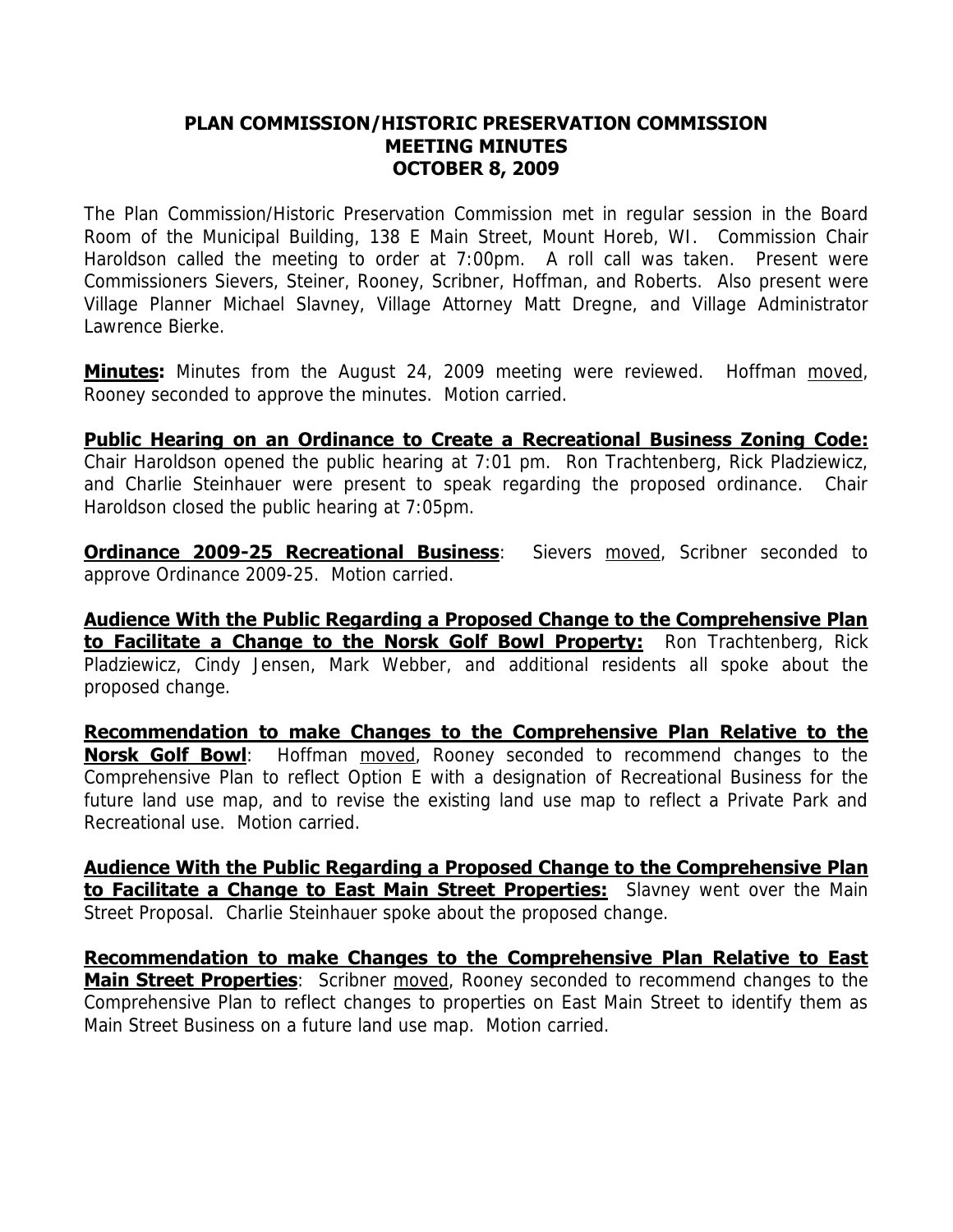**Audience With the Public Regarding a Proposed Change to the Comprehensive Plan to Facilitate a Change to West Main Street Properties:** Scott Marty questioned his property's current zoning and impact of the proposed plan change.

**Recommendation to make Changes to the Comprehensive Plan Relative to West Main Street Properties**: Rooney moved, Roberts seconded to recommend changes to the Comprehensive Plan to reflect changes to properties on West Main Street to identify them as Main Street Business on a future land use map. Motion carried.

Chair Haroldson skipped the next agenda item.

**Audience With the Public Regarding a Proposed Change to the Comprehensive Plan to Facilitate a Change to various text and map components, as well as to include a Possible School Facility:** Wayne Anderson and Ron Trachtenberg spoke about the proposed changes.

**Recommendation to make Changes to the Comprehensive Plan Relative to various Text and Map Components, as well as to include a Possible School Facility: Rooney** moved, Hoffman seconded to recommend changes to the Comprehensive Plan to reflect the addition of a school facility site and changes to the text and maps. Motion carried.

**Utility Property South of Hwy 18/151**: Chair Haroldson explained that this agenda item was added to inquire if the Plan Commission had any desires to change the designation of this property on the Comprehensive Plan to reflect future acceptable uses. Roberts moved, Rooney seconded to continue to show property under its current agricultural and vacant use on the Comprehensive Plan. Motion Carried.

**Resolution 2009-27 recommending an amendment to the 2005 Comprehensive Plan**: The Commission discussed the proposal and amended the proposed Resolution to reflect a date change. Scribner moved, Hoffman seconded to approve the amended Resolution 2009-27. Motion carried.

**Comprehensive Planning Schedule**: Village Planner Michael Slavney distributed and reviewed a memo that explained the remaining steps and schedule for the Comprehensive Plan Amendment.

**Public Hearing regarding Industrial Sign Code changes:** Chair Haroldson opened the public hearing at 9:47pm. Don Steinhauer and Scott Marty both spoke to the proposed ordinance. Chair Haroldson closed the public hearing at 9:56pm.

**Ordinance 2009-26 Amending Industrial Sign Code**: The sign code was briefly discussed. Scribner moved, Haroldson seconded to table consideration until later in the agenda. Motion carried.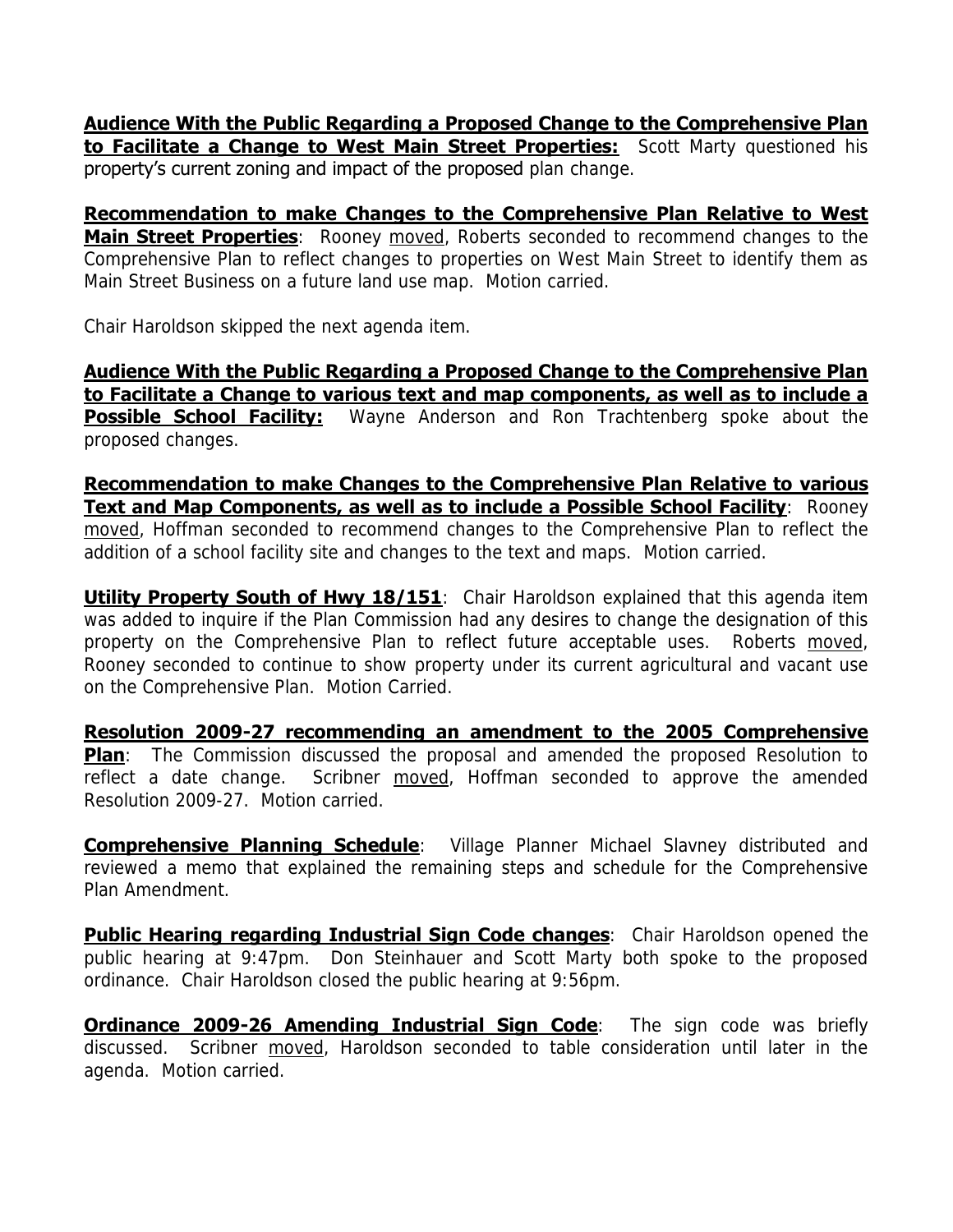**Public Hearing regarding Commercial Sign Code**: Chair Haroldson opened the public hearing at 9:10pm. Joe Gallina and Don Steinhauer were present to speak to the proposed ordinance. Chair Haroldson closed the public hearing at 9:16pm.

**Ordinance 2009-27 Amending Commercial Sign Code**: Hoffman moved, Scribner seconded to approve Ordinance 2009-27. Motion carried.

**Ordinance 2009-26 Amending Industrial Sign Code**: The sign code was briefly discussed and amended. Sievers moved, Roberts seconded to approve Ordinance 2009-26.

During discussion, an amendment was made to the Ordinance to change the description of property that qualified for the increase in allowable height in the Industrial Code. Sievers moved, Rooney seconded to approve the motion's amendment. Motion Amendment carried.

Chair Haroldson called for a vote to the parent motion. Motion carried.

**Sloan Implement Request:** Michael McNall, Jr. was present on behalf of Sloan Implement to request that the Commercial Sign Code be amended to permit Sloan Implement to erect a twenty foot sign with sixty-four square foot surface area. Scribner moved, Hoffman seconded to direct the Village Planner to construct an Ordinance to permit the said sign. Motion carried.

**Trail View Heights SIP Amendment**: The Plan Commission reviewed the grading plans for an amendment to the Trail View Heights SIP to change the grading plans for the development. Hoffman moved, Roberts seconded to approve contingent upon review by the Village Engineer to specifically review the NE section of Joy Martinson's property. Motion carried.

**Public Hearing regarding Ordinance 2009-30 Extending the Temporary Stay on Wind Energy Systems:** Chair Haroldson opened the public hearing at 9:41pm. There were no audience members present to speak and after three requests for comments, Chair Haroldson closed the public hearing at 9:42pm.

**Ordinance 2009-30 Extending the Temporary Stay on Wind Energy Systems:** Hoffman moved, Steiner seconded to approve ordinance 2009-30. Motion carried.

**Wind Energy System Standards**: Chair Haroldson tabled this until next meeting.

**Certificate of Appropriateness for Potterton Rule, 105 E. Main Street:** Roberts moved, Sievers seconded to approve the Certificate of Appropriateness to paint the blue bands on the front of Potterton Rule. Motion carried.

**Extraterritorial Land Division for Davidson/Wilhelm in Town of Blue Mounds:** Rooney moved, Hoffman seconded to approve the land division contingent upon a Village signature block being added and a fifty foot right of way dedication be added from centerline of road. Motion carried.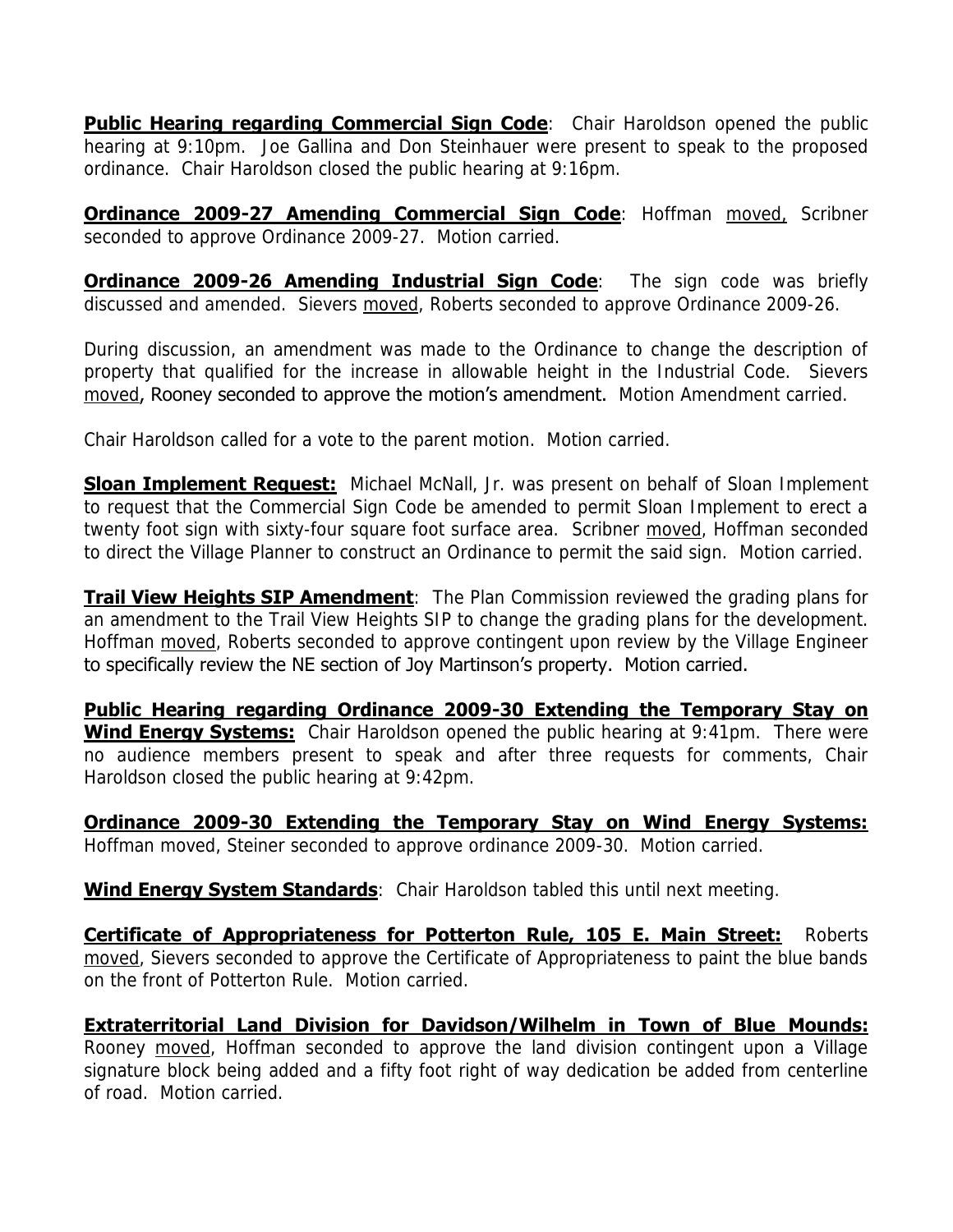**Agenda Items for Next Meeting:** It was requested that the Wastewater Utility property south of 18/151 be added for a discussion on acceptable future land uses.

**Adjournment:** Hoffman moved, Sievers seconded to adjourn the meeting at 10:15pm, carried by voice vote.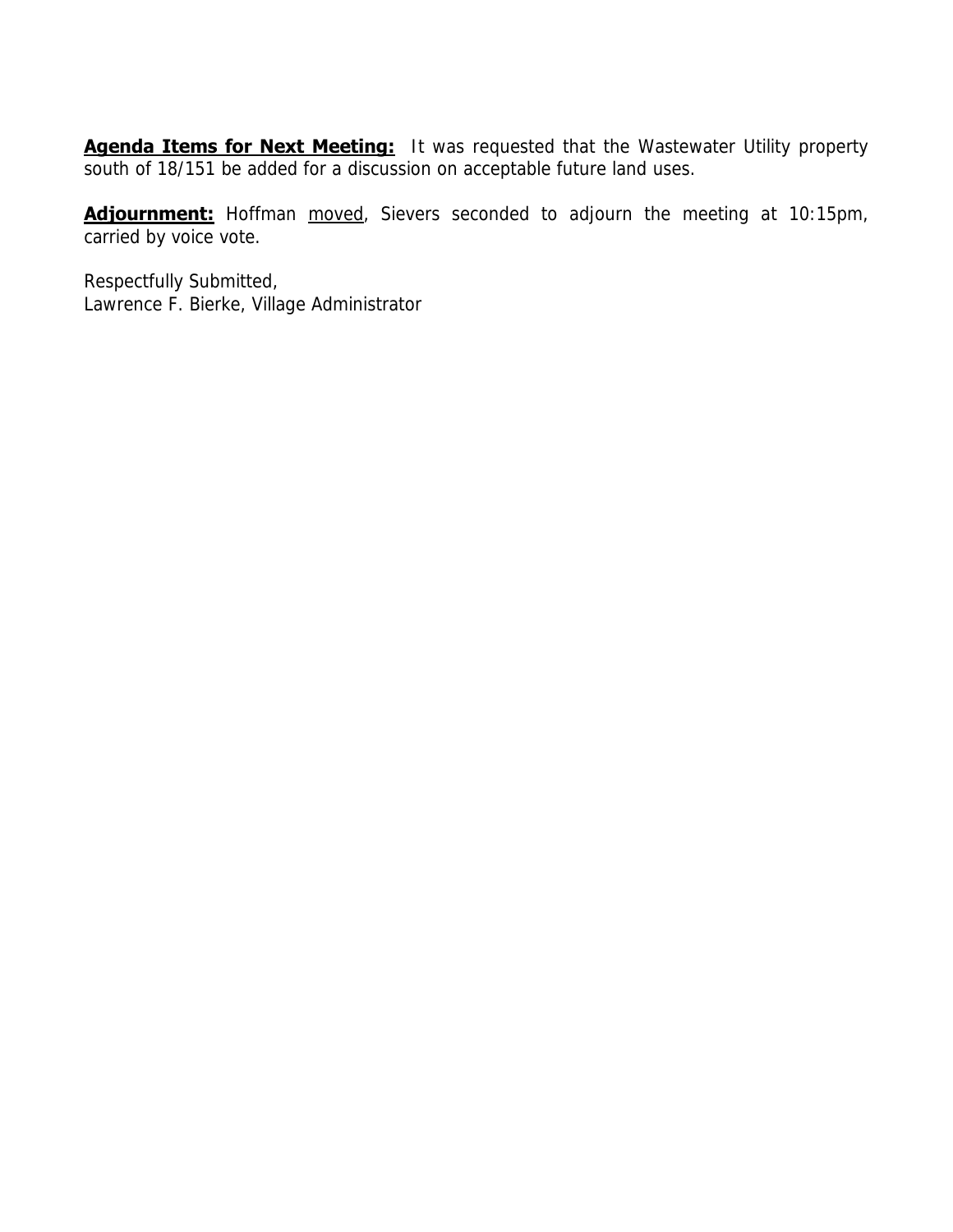138 E Main St/Mount Horeb, WI 53572/(608) 437-6884/Fax (608) 437-3190/vilmth@mhtc.net Website: www.mounthorebwi.info

#### PLAN COMMISSION/HISTORIC PRESERVATION COMMISSION THURSDAY, NOVEMBER 12, 2009

The Plan Commission of the Village of Mount Horeb will meet on the above date at 7:00pm in the Board Room of the Municipal Building, 138 E Main Street, Mount Horeb, WI. Agenda as follows:

- 1) Call to order Roll call.
- 2) Review minutes of the September 10, 2009 and October 8, 2009 meetings.
- 3) Consider Conceptual Plans for a Car Wash/Laundromat.
- 4) Consider a Conditional Use Permit Application for a Car Wash.
- 5) Consider Possible Commercial Sign Code Ordinance Amendment.
- 6) Consider Possible Zoning Code Amendments Regarding Agricultural Uses.
- 7) Review Outline on Rules and Regulations from Village Attorney.
- 8) Village Administrator's report.
- 9) Village Planner's report.
- 10) Agenda Items for future meeting.
- 11) Adjourn.

A QUORUM OF THE VILLAGE BOARD/VILLAGE COMMITTEE MEMBERS MAY BE PRESENT AT THIS MEETING. ONLY NOTICED AGENDA ITEMS WILL BE ACTED ON BY THE GOVERNMENTAL BODY SPECIFIED ABOVE.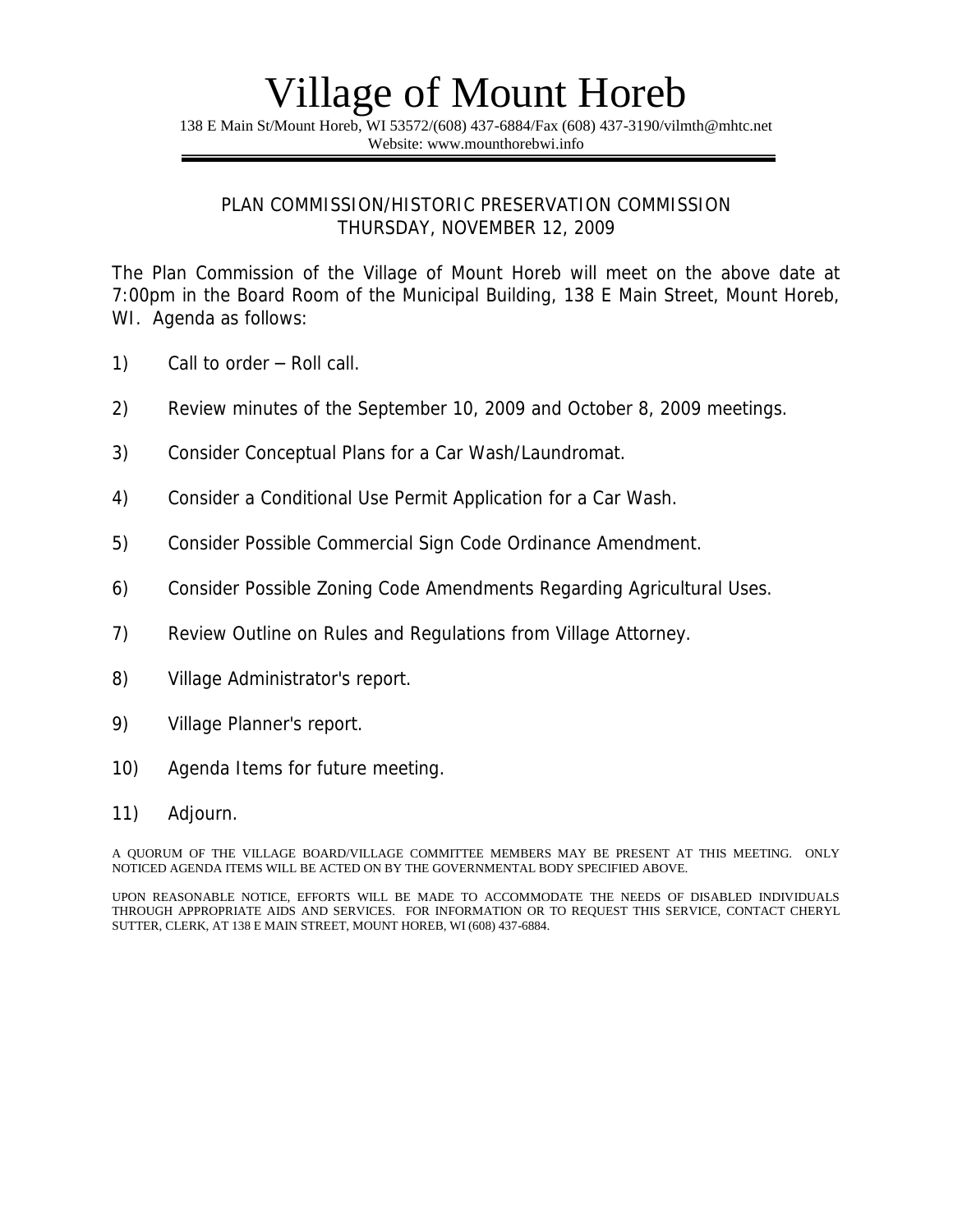#### **PLAN COMMISSION/HISTORIC PRESERVATION COMMISSION MEETING MINUTES NOVEMBER 12, 2009**

The Plan Commission/Historic Preservation Commission met in regular session in the Board Room of the Municipal Building, 138 E Main Street, Mount Horeb, WI. Commission Chair Haroldson called the meeting to order at 7:00pm. A roll call was taken. Present were Commissioners Sievers, Steiner, Rooney (7:35pm), Scribner, and Hoffman. Also present were Village Planner Michael Slavney and Village Administrator Lawrence Bierke.

**Minutes:** Minutes from the September 10, 2009 and October 8<sup>th</sup> meeting were reviewed. Hoffman moved, Scribner seconded to approve the minutes. Motion carried.

**Laundromat and Car Wash Concept Review:** Scott and Wendie McKernan briefly went over their proposed Laundromat and Car Wash development proposed for 1209 Business 18/151 E. The Commission gave the McKernan's some comments and expressed appreciation for the proposal.

**Conditional Use Application for Car Wash Business:** Scribner moved, Steiner seconded to set a public hearing at the next meeting for the Conditional Use Permit. Motion carried.

**Commercial Sign Code:** Haroldson reminded the Commission about the request from Sloan Implement and H & R Block. He went over the memo from the Village Planner and the Commission discussed options to change the Commercial Sign Code. Slavney will bring back a draft ordinance that is flexible and yet sets clear parameters for Commercial signs.

Sievers moved, Hoffman seconded to set a public hearing for the December Plan Commission meeting. Motion carried.

Slavney went over an additional suggestion to assist non-conforming signs and their ability to update. The Commission liked the proposal. Hoffman moved, Scribner seconded to add the concept language as discussed to the Commercial Sign Ordinance and add it to the Public Hearing. Motion carried.

Sievers moved, Scribner seconded to change the wall sign depth to twelve (12) inches and to send the code change to Public Hearing. Motion carried.

**Zoning Code Changes Regarding Agricultural Uses:** The Commission discussed the proposal from Bierke and Slavney and decided to continue the discussion at the next meeting.

**Village Attorney's Memo regarding Rules and Regulations:** Haroldson noted that the memo is just for information and offered to have the Village Attorney attend a future meeting to further discuss. The Commission didn't feel that was necessary, but did appreciate the information.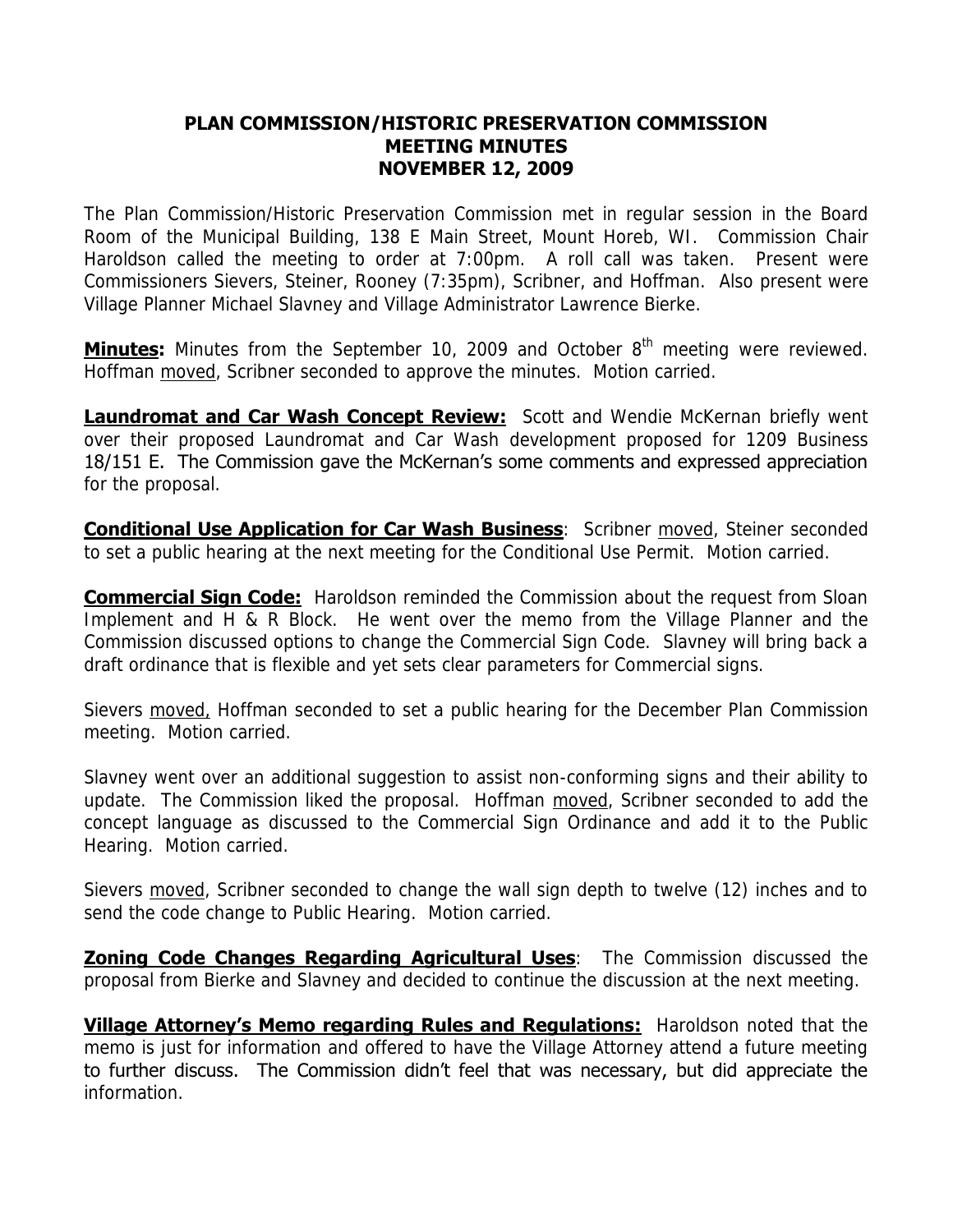**Village Administrator Report:** Bierke thanked Slavney for the reduction in Planning Consultant Fees. Bierke referenced a memo distributed to the Plan Commission.

**Village Planners Report:** Slavney updated the Commission on the Capital Area Regional Planning Commission activities.

**Agenda Items for Next Meeting:** It was requested that the Wind Energy Moratorium be added to next month's agenda.

**Adjournment:** Scribner moved, Hoffman seconded to adjourn the meeting at 8:55pm, carried by voice vote.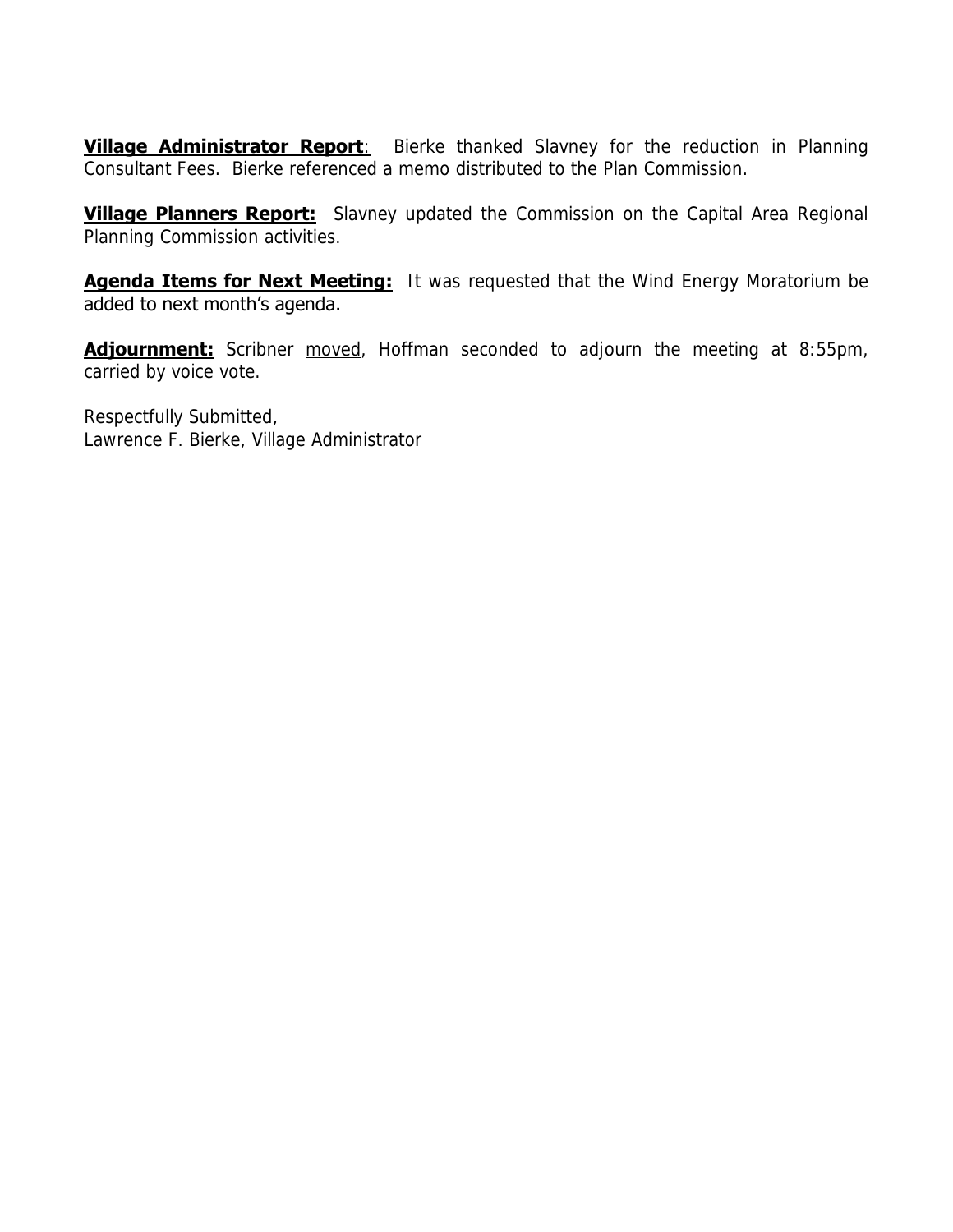138 E Main St/Mount Horeb, WI 53572/(608) 437-6884/Fax (608) 437-3190/vilmth@mhtc.net Website: www.mounthorebwi.info

### PLAN COMMISSION/HISTORIC PRESERVATION COMMISSION THURSDAY, DECEMBER 10, 2009

The Plan Commission of the Village of Mount Horeb will meet on the above date at 7:00pm in the Board Room of the Municipal Building, 138 E Main Street, Mount Horeb, WI. Agenda as follows:

- 1) Call to order Roll call.
- 2) Review minutes of the November 12, 2009 meeting.
- 3) PUBLIC HEARING: To consider Conditional Use Permit application for in-home beauty parlor at 809 Brookstone Crest.
- 4) Consider Resolution 2010-01, "FOR A CONDITIONAL USE PERMIT TO OPERATE A BEAUTY PARLOR IN R-1 SINGLE FAMILY RESIDENTIAL ZONING DISTRICT".
- 5) Consider Sign Permit Application for "Peg Ginsberg Watercolors".
- 6) Consider extraterritorial jurisdiction rezone request for Andrew Davidson, Section 22 Town of Blue Mounds.
- 7) Consider Commercial Sign Code Ordinance amendment.
- 8) Consider possible Zoning Code amendments regarding Agricultural Uses.
- 9) Update on Miller & Sons interest in Schroeder property.
- 10) Update on County interest in creating dog park on Wastewater Utility property.
- 11) Consider Wind Energy System Standards.
- 12) Village Administrator's report.
- 13) Village Planner's report.
- 14) Agenda items for future meeting.
- 15) Adjourn.

A QUORUM OF THE VILLAGE BOARD/VILLAGE COMMITTEE MEMBERS MAY BE PRESENT AT THIS MEETING. ONLY NOTICED AGENDA ITEMS WILL BE ACTED ON BY THE GOVERNMENTAL BODY SPECIFIED ABOVE.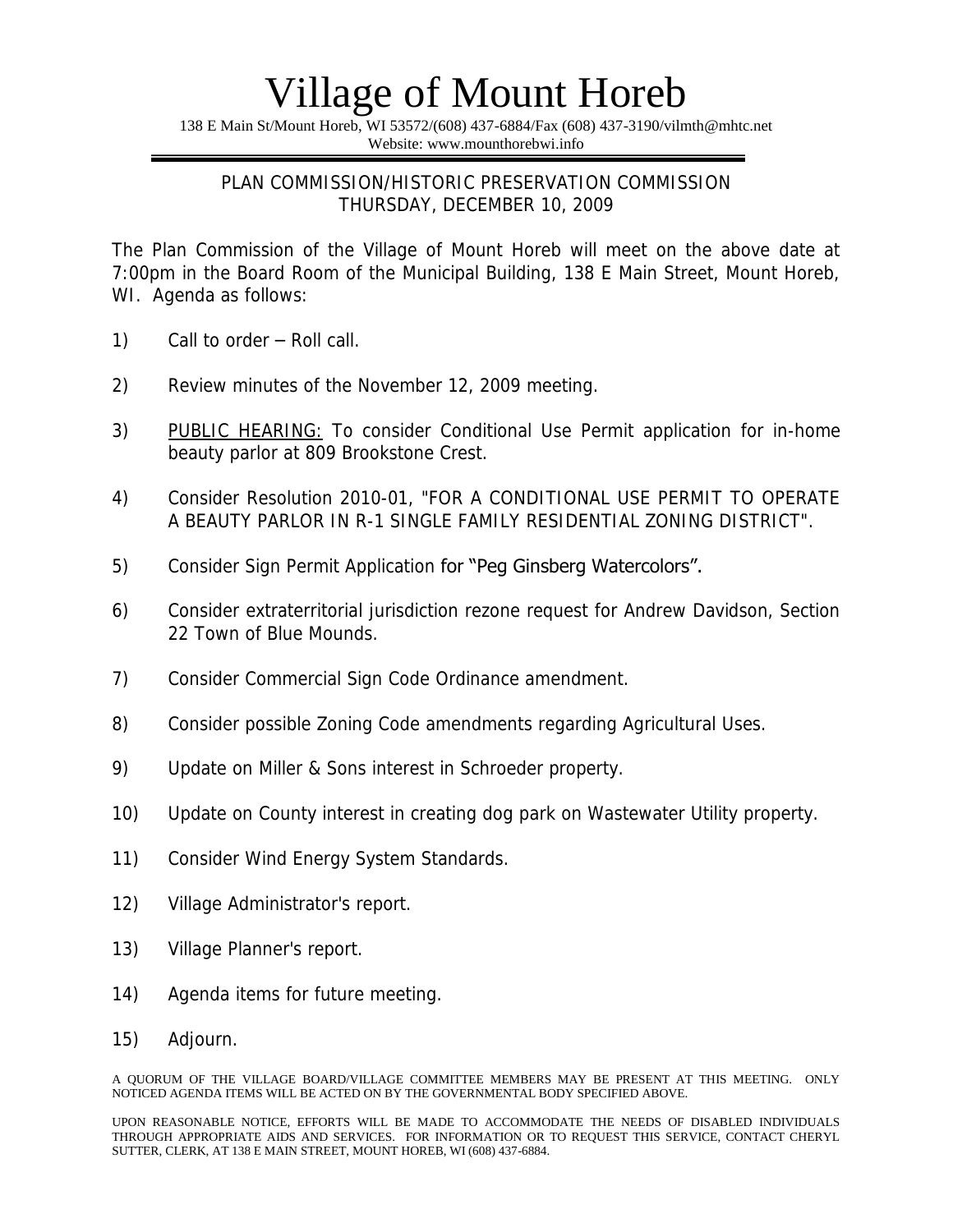#### **PLAN COMMISSION/HISTORIC PRESERVATION COMMISSION MEETING MINUTES DECEMBER 10, 2009**

The Plan Commission/Historic Preservation Commission met in regular session in the Board Room of the Municipal Building, 138 E Main Street, Mount Horeb, WI. Commission Chair Haroldson called the meeting to order at 7:00pm. A roll call was taken. Present were Commissioners Sievers, Steiner, Roberts, Rooney (7:20pm), Scribner, and Hoffman. Also present were Village Planner Michael Slavney and Village Administrator Lawrence Bierke.

**Minutes:** Minutes from the November 12, 2009 meeting were reviewed. Scribner moved, Hoffman seconded to approve the minutes. Motion carried.

### **Public Hearing regarding a Conditional Use Permit for 809 Brookstone Crest:**

The public hearing was opened at 7:05 pm. No one spoke in favor or in opposition of the requested Conditional Use permit. After three requests for public comments, Chair Haroldson closed the public hearing at 7:07 pm.

**Resolution 2010-01 Conditional Use for a Home Occupation at 809 Brookstone Crest**: Scribner moved, Roberts seconded to approve Resolution 2010-01. Motion carried.

**Sign Permit Application for Peg Ginsberg Watercolors: Hoffman moved, Roberts** seconded to approve the application. Motion carried. The Plan Commission also informed Bierke that signs were not subject to the historic provisions of the Zoning District and did not require Plan Commission approval.

**Extraterritorial Review for Andrew Davidson's Rezone Request in the Town of Blue Mounds**: The Plan Commission decided to take no action and record that it had no position in the split request.

**Commercial Sign Code:** The Plan Commission reviewed the proposed ordinance provided for by the Village Planner. The Commission decided to change the 20,000 sqft sign limitation to 40,000 sqft. Scribner moved, Sievers seconded to approve the change. Motion carried.

Rooney moved, Scribner seconded to amend the ordinance to reflect that existing signs can be replaced if 10% lower in height or 10% smaller in size. Motion carried.

Roberts moved, Scribner seconded to set for a public hearing at the next meeting. Motion carried.